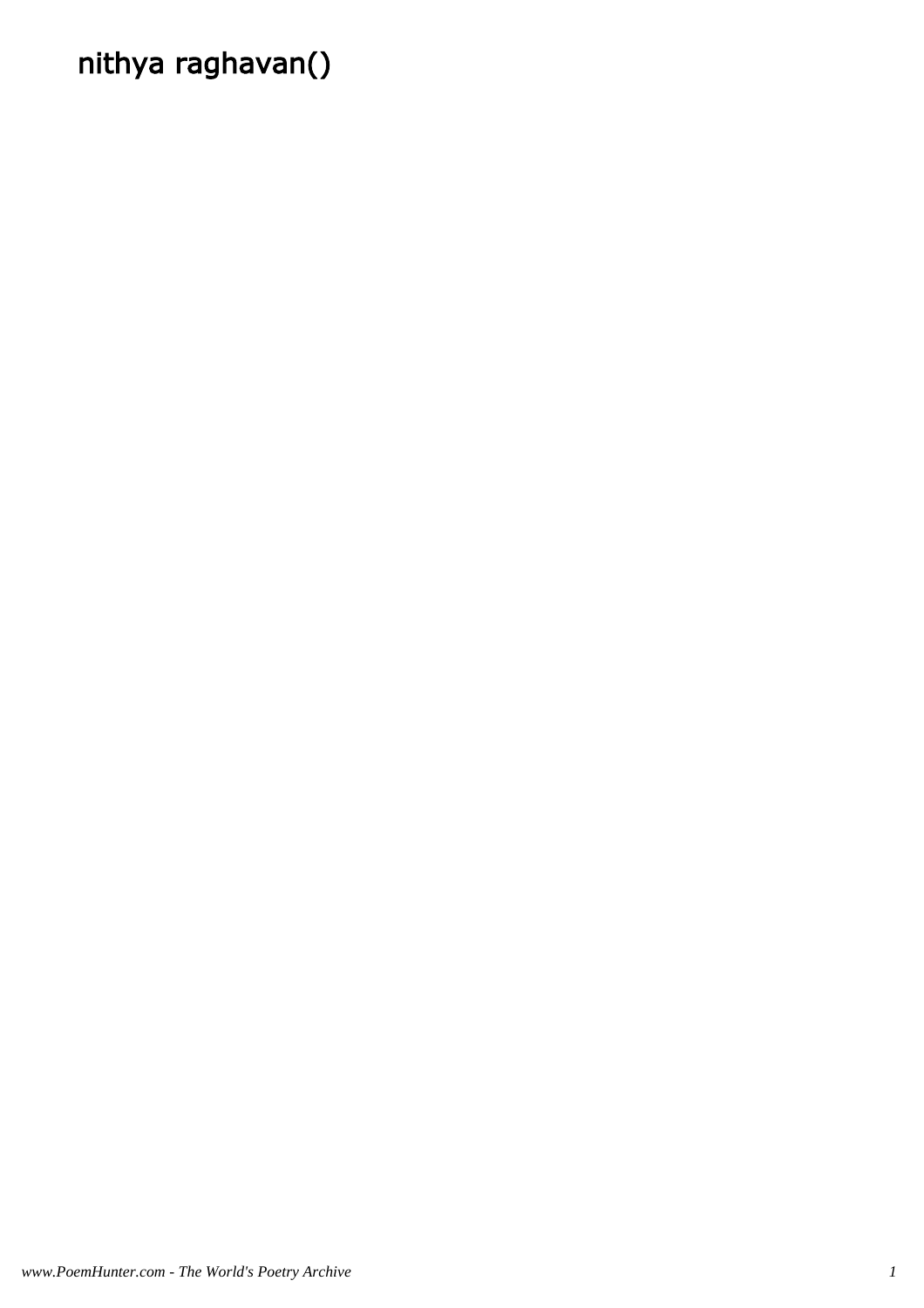## A Letter From A Daughter To Her Father

Dear father, i was lifted in your presence, by your presence, from the cradle which was my world, that closed upon me with fancies, full of toys, ducks, angels and swans, As i grew up, i faced the broad daylight full of rays of paths with, independent, invisible doors that opened, to new staircases leading to different monuments, pastures, colours and wonders, You, in your good intentions, forced me into one door, thinking that it would be best for me, the best suit that would fit me snugly, with absolutely no consent, no view, which was uttered from my lips, You trusted that i would grow up to produce logical views, views which the society made a standard rule, which no tangential thought can ever revolt against. Father, even though, you think

the burning, yet subdued sadness, has already taken the shape of a dewdropp on a waterlily, One fine morning, when your soul is nothing, but a green pasture, that you mowed consistently for years, in the midst of your lotus pond, you will find a storm of confusion and sadness that usually builds within a nice cup of coffee in an afternoon during the month of december, at the sight of an unrecognisable stranger,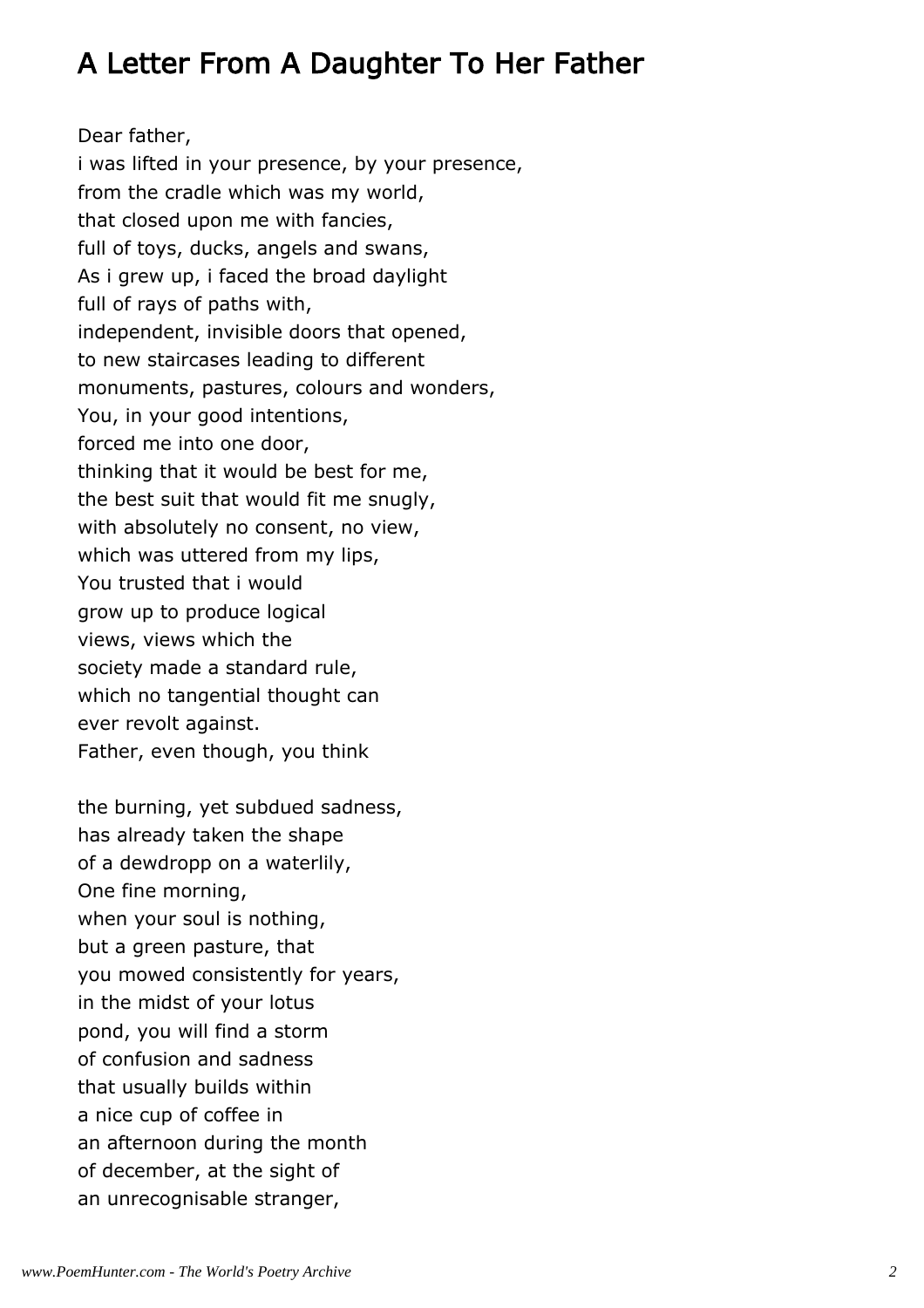who sits and stares at you, who is the exact copy of you, whom you cannot search in for her perception, who looks at the world with your eyes and who thinks that the world is often moved by slow trains carrying crisp notes by the countryside..........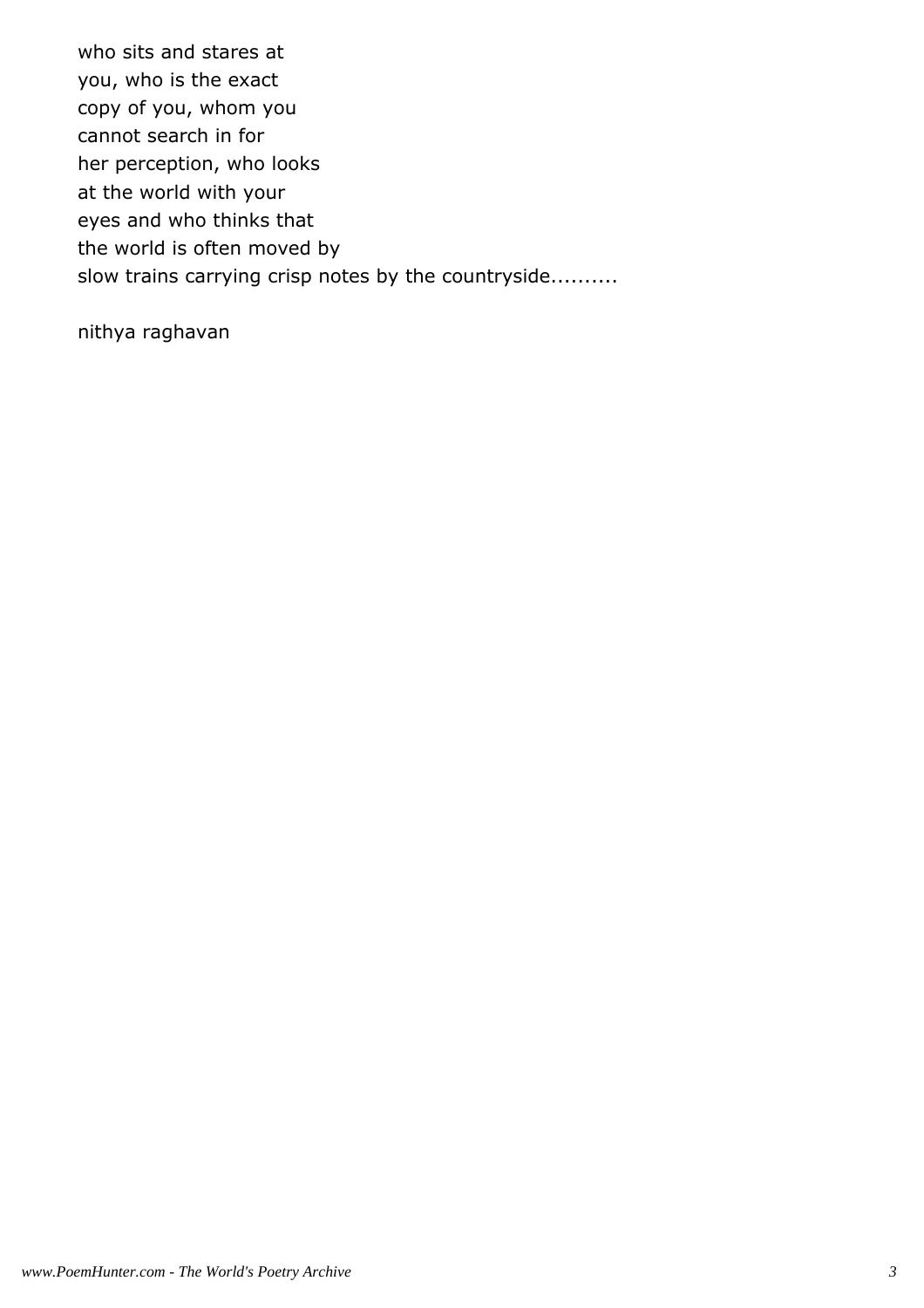#### After A While(To My Aunt's Dog Steffi)

'After a while, after a while' is all i say, as i procrastinate touching your soft fur that grows out of the land of your pink skin. I am strangled in the wind of remniscences, of the time we threw open the doors of our respective languages, and after a while, we learnt to find the nodes of common points, on the creepers of our tongues.

Your black eyes reflected the lights of thousand suns, that pierced the heart of darkness, and threw shreds or pieces of light on the black waters.

It was only after a while, that i realised that our walk in this vast jungle was reaching its conclusion, as i looked at your tail, wagging more slowly, and your soft eyes becoming lost in the mist. Fate was gently pulling you, on the opposite path to heaven, which even your quiet reluctance ceased to stop,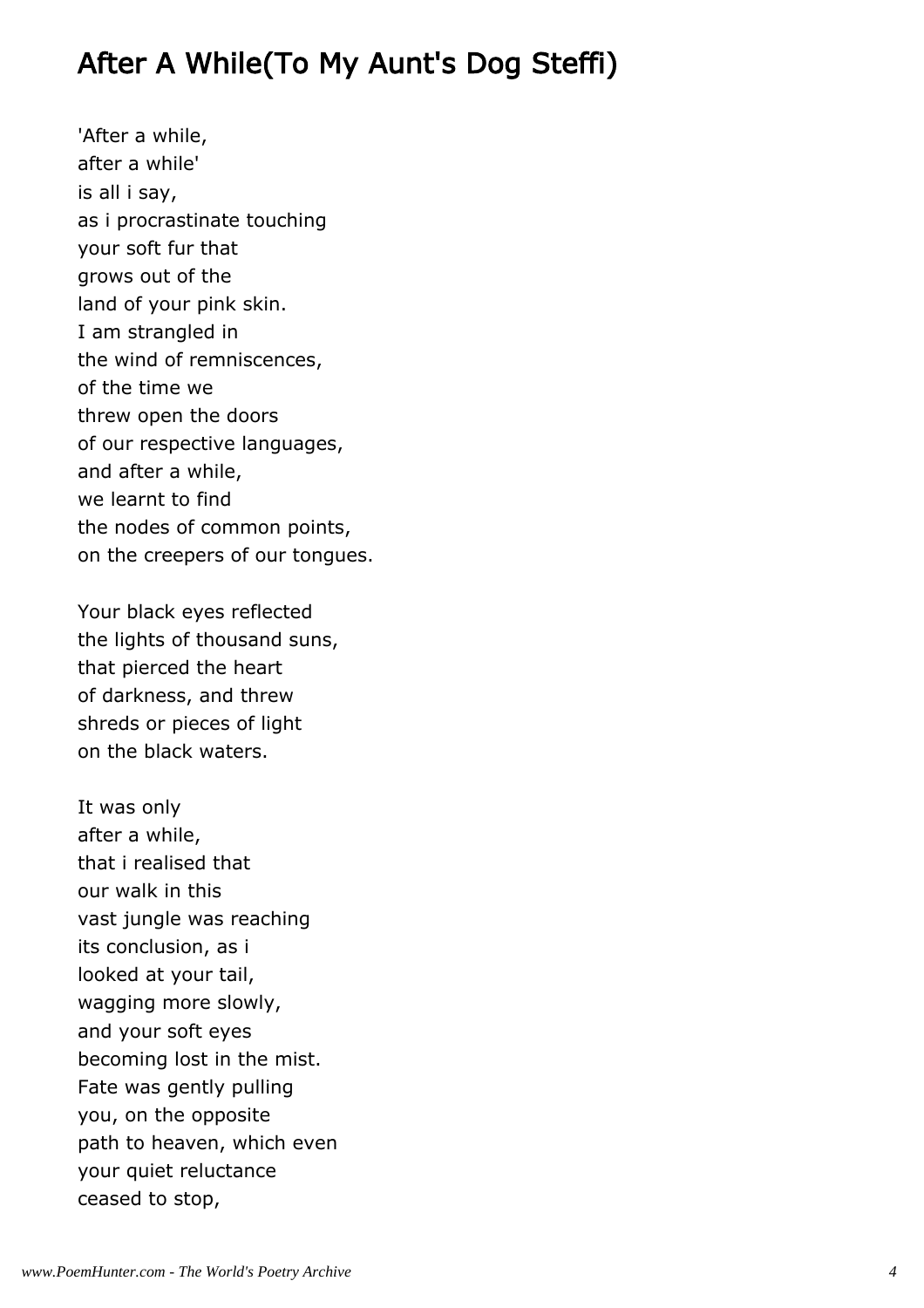And you left me, with what remains in my mind, those small footprints that soiled the floor, as God accompanied you, to evaporate in the breath of creation. I was left in a void, that yawned on my face like breeze at night. Yet, you threw a leash around my neck, that becomes a cable, connecting me to thoughts of you, as tears smudge, those sweet memories.......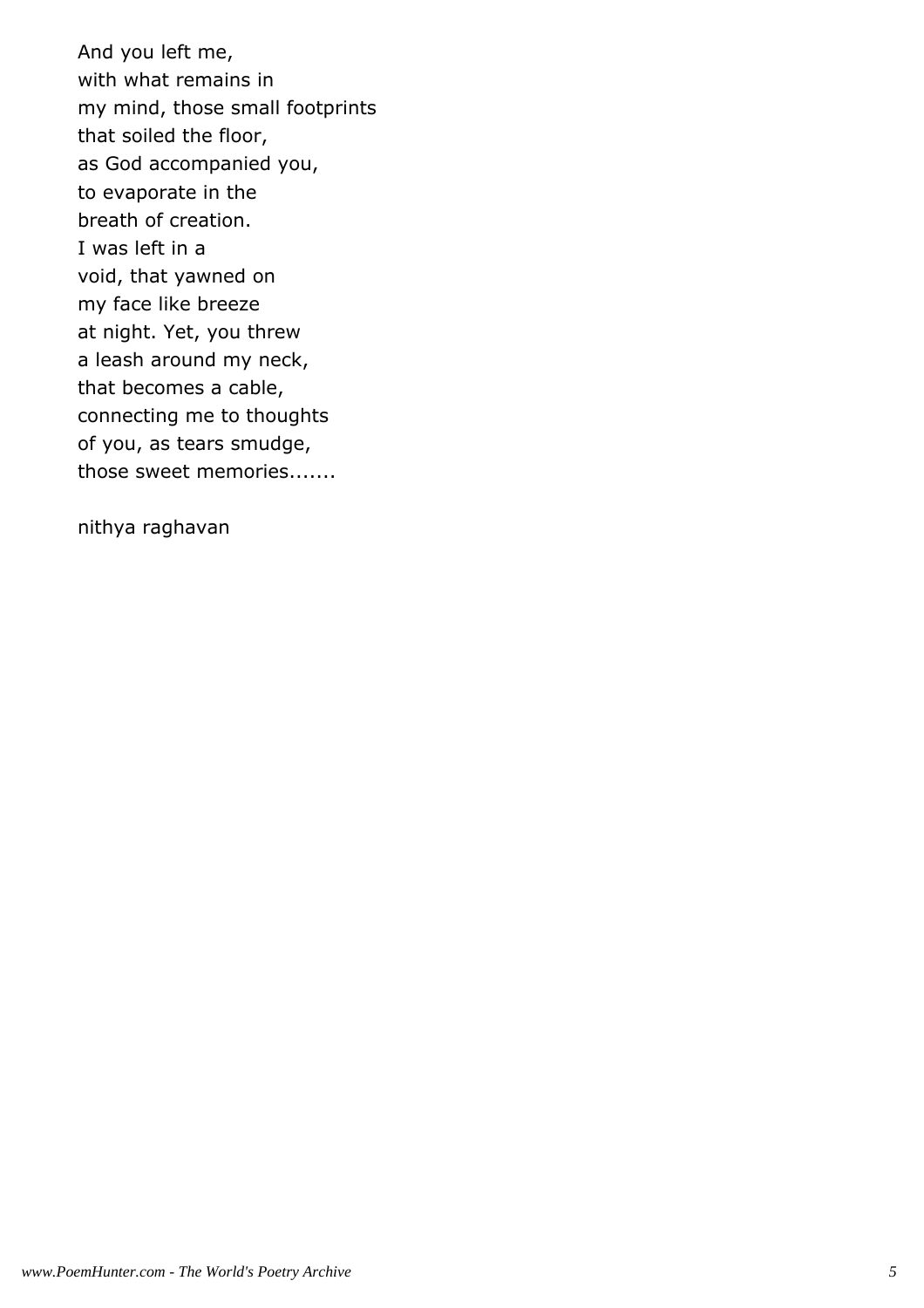#### Allow The Sleep

Close your eyes, allow the sleep to ambush you, in the middle of no man's land and let fate gently take you to a pool of rose petals, like a current of the river that drags a lifeless boat along the path of noisy waters. Let your dreams run along the river that courses, cramped in between the dungeons of rocks, where the emotions of sand particles taint it; Allow it to embrace those sand dunes in the desert, that give birth to plants which dance gracefully in the soft air unlike, those melons that shake violently in the turbulence of the wind. Let the mountains that stand by the monument of night watch over the river that wears a piece of jewelery of the glistening moonlight. Together, let those dreams, thoughts and wishes, join in the midnight rainbow, glistening in the eye of a hurricane lamp, dangling innocently outside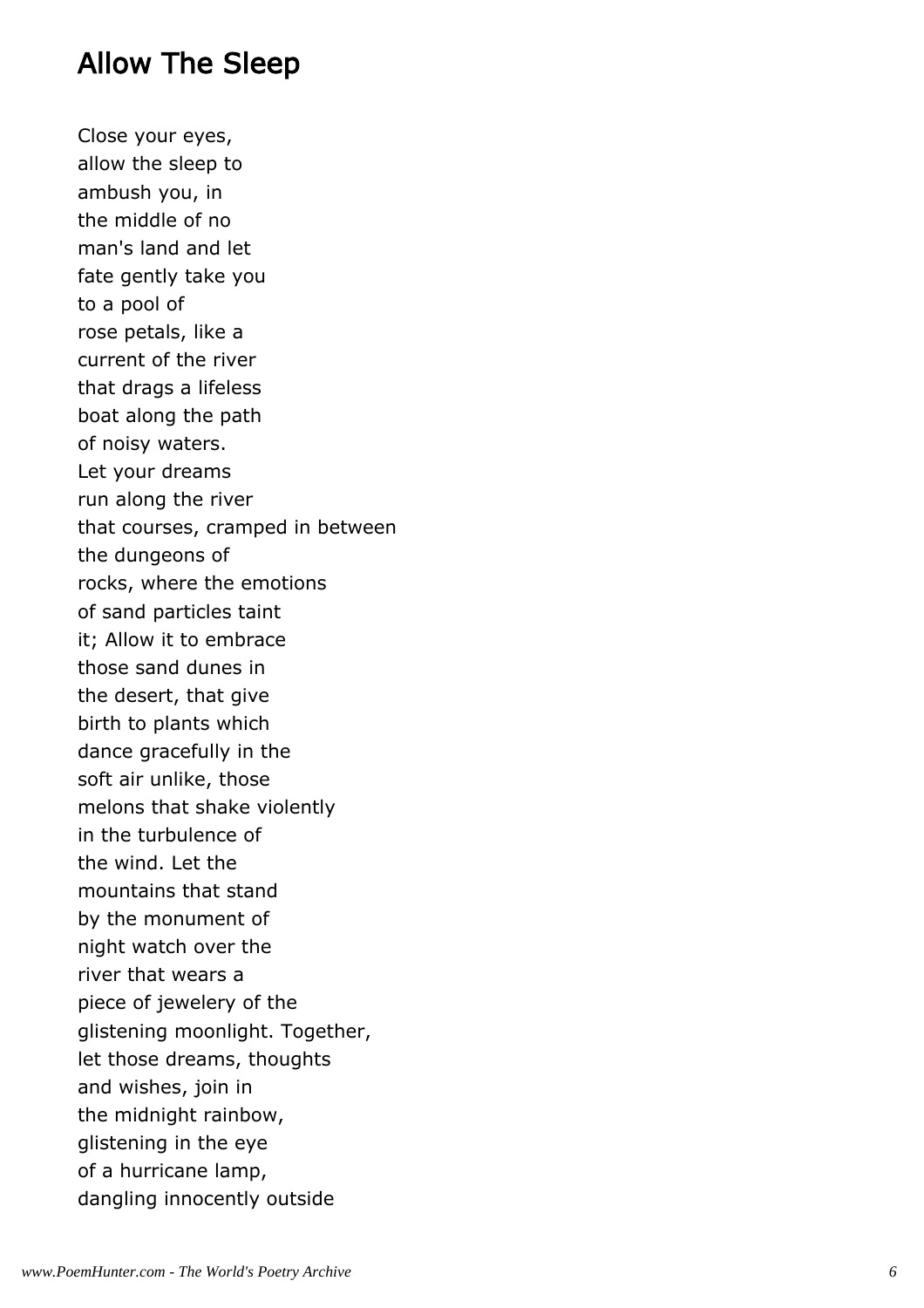a warm, little hut.....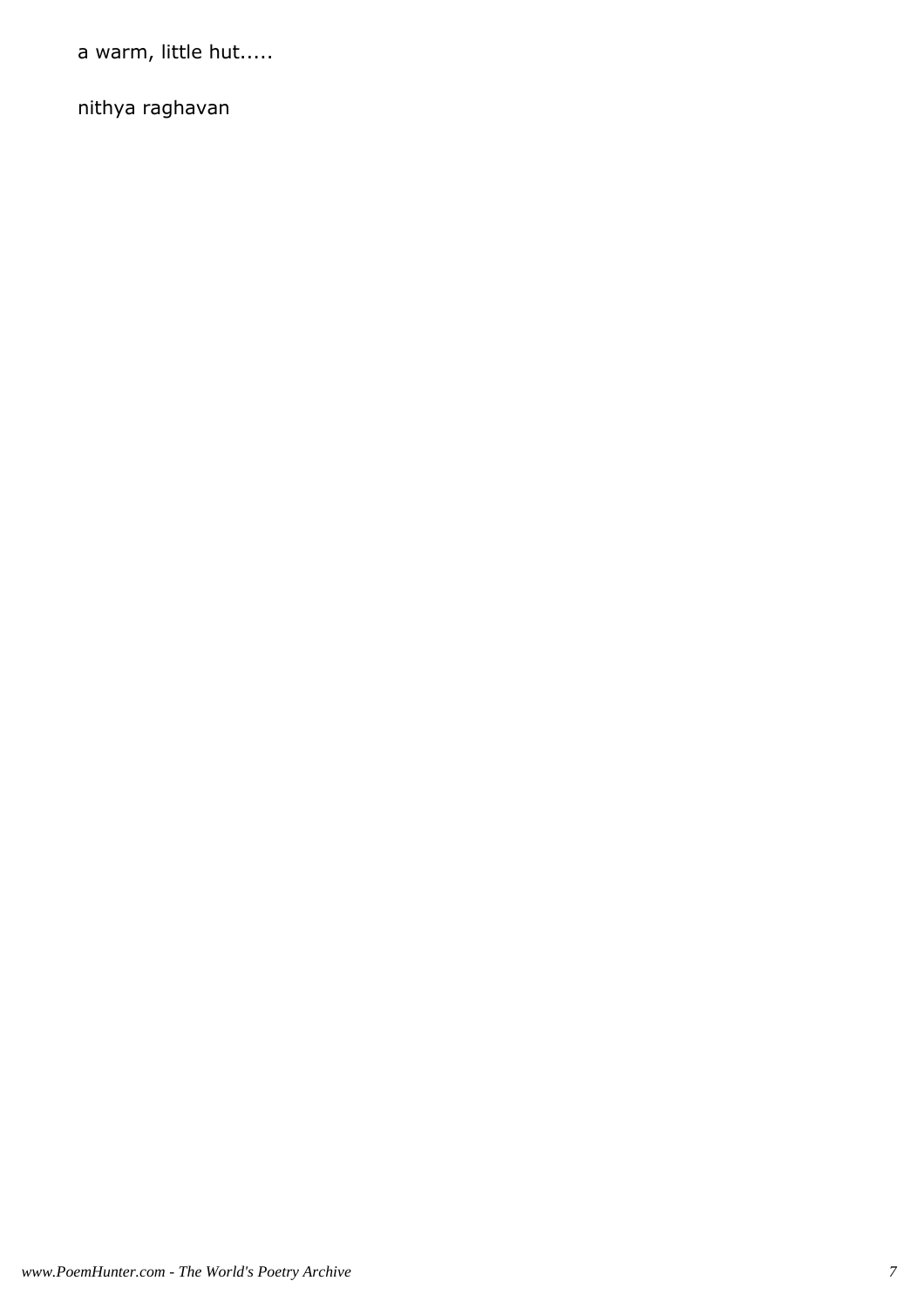## An Uncontrollable Act (The Voice Of A Terrorist)

As i travel by car, on an unconventional journey, i feel the sunlight, angrily slam itself at, the back of my neck, All my depressing feelings, mix themselves into a water pond, of an immutable act, where i just pick up, the gun and all that, is heard is several, shots that tear the breeze into shreds, strips fail, to float above the heads, as bullets graze hairs, like a lawn mower, that mowes the grass, Nothing that i can recall, that i can think, ever made my thinking, expand, my life better, I have come to the conclusion, that fate is the most cruel of all masters who cling on silently to the iron curtain, waiting to pull the chains, stealthily so that the jack in the box, will spring out with, endless rhymes of blaming the self......................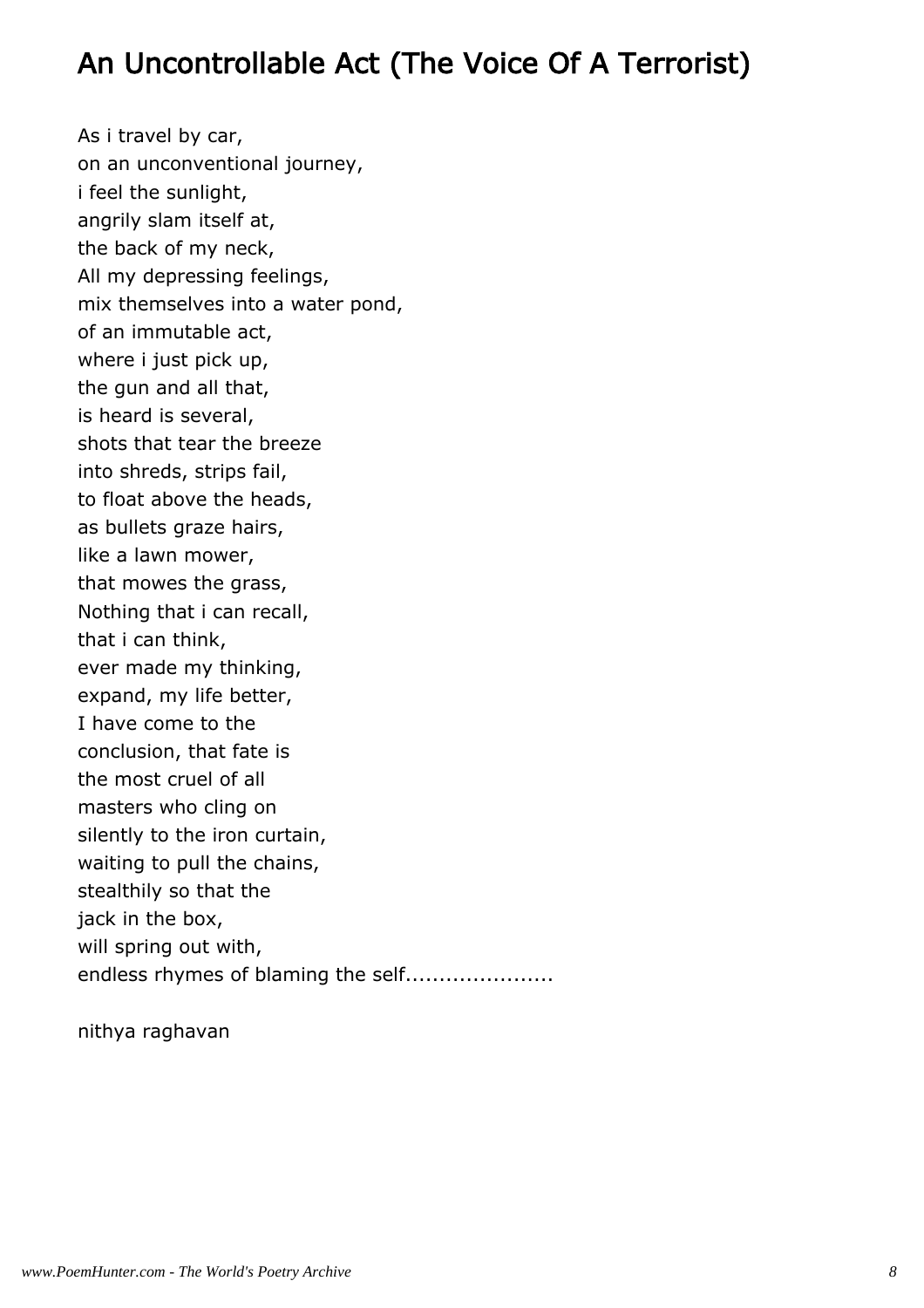#### Brown Skins

Our levels of existence Lie trapped under this Brown skin. Our skins "Pollute" the crystal Blue river into pig sty Brown at a slight touch, Our harsh voices drench Our words in black drawing Smoke in the air. Mountains in lush brown fear The white snow invasion And joyful imperialism, Autumn white lilies Dominate the soil, Skin colours heave Themselves across the Brown-pink chessboard. This brown chocolate and Yellow noodles excreted from Somewhere will be Swallowed by Earth's Tamarind tongue, unable to Differentiate water from Poison. The moon bathing In the sweat of grey clouds Spark rebellious black wicks On sensitive candles……..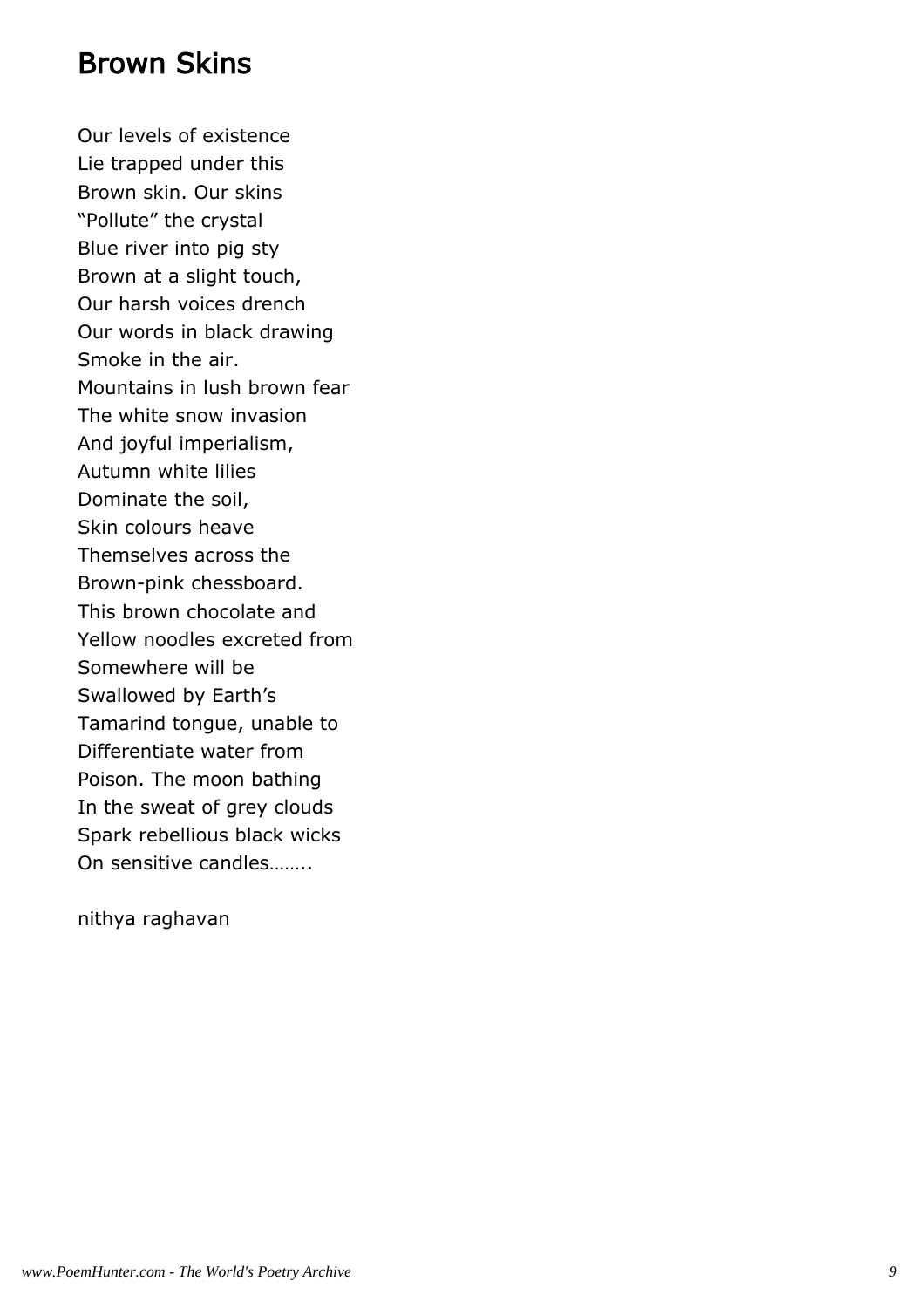#### Close

Close. Shut the doors On stiff cardboard faces. Grow Grizzly bear ball Of darkness, never let It out, let it rot And remain within. Let the safety pin Tie its legs together and Screw the ears of a Cloth, pull dog's Leech backward. Greenhouse Melon trap those seeds And curtains shiver At such sights.

Close. Those words Vanish away with a Swish, pigeons remain In magician holes, Dead jasmine flowers Swept and deported, Air suffocated in Jars, Blue bottle Fly tying its palms together, Glass Colosseum bubbles Burst and painted walls Of darkness-hidden Jews shut Against Nazism reality. Let the poet bear the Tapeworm messages enclosed Around the fingers and Never let those book markers Open the history books with Their teeth jammed together……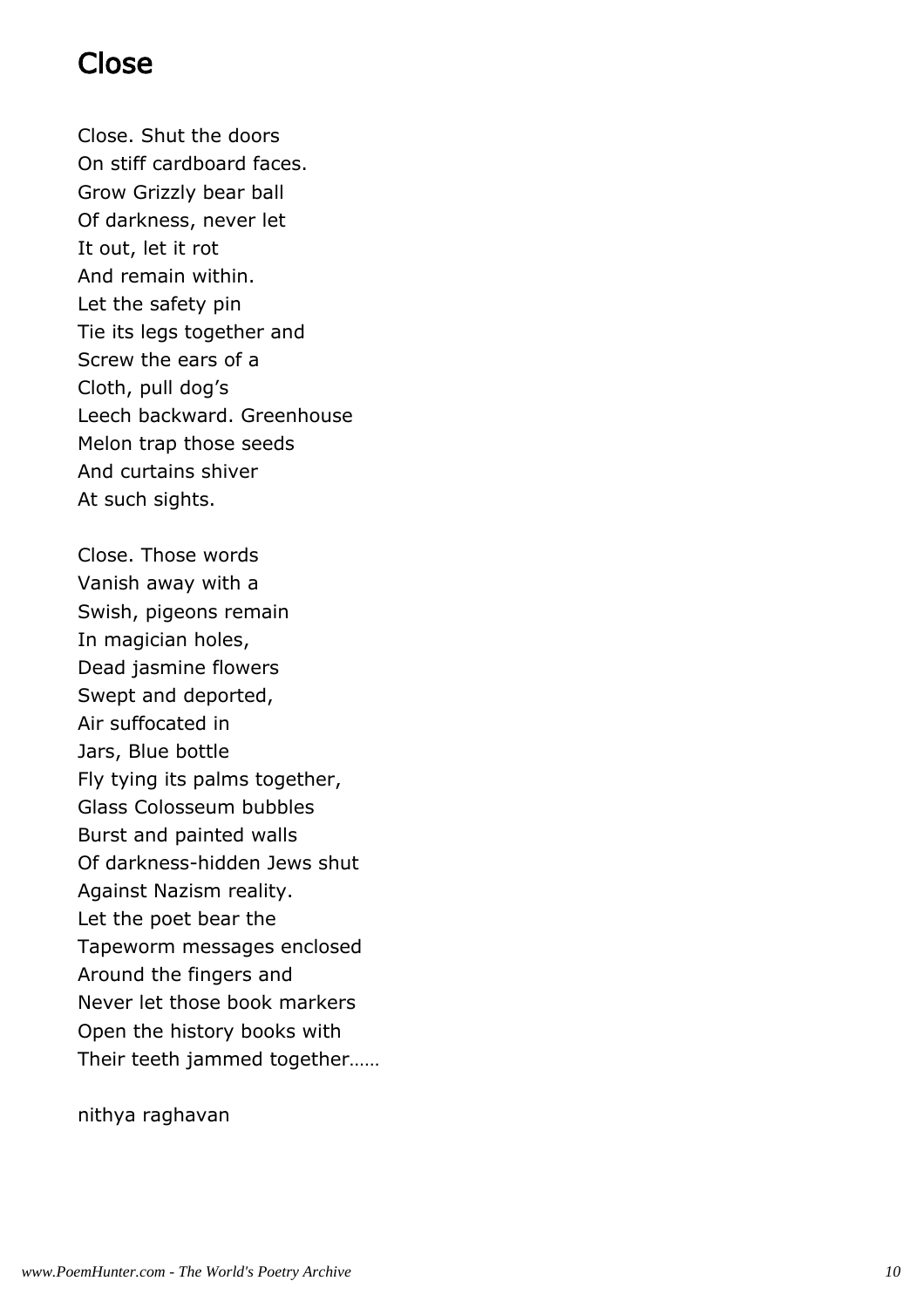#### Cornering Me

I am being cornered, I lie on one of Those hot edges of Walls that burns my Back, because of the Brand name of religion, Caste, creed, gender, race, Colour, and all that which God has given to the Product sent to earth. Nails of hot water, Boiling hot water, digs Into my skin, tearing The skin apart and Honouring it with A flag, the flag of discrimination. Cold snow chews Through my skin, And I stand like a Half-eaten, leafless tree; Harsh words lash on Me, like a whip, And my guts are Pulled out of me, Like pollen grains, Out of a flower, Till my mind becomes Numb, insensitive, Till the light is Wiped away, leaving a Soft white dim light To shimmer on the green plains. In a wax of hollering noises, I search for a wick Of soft music to Look at me, to Rescue me from those Dragons that breathe Fire on me,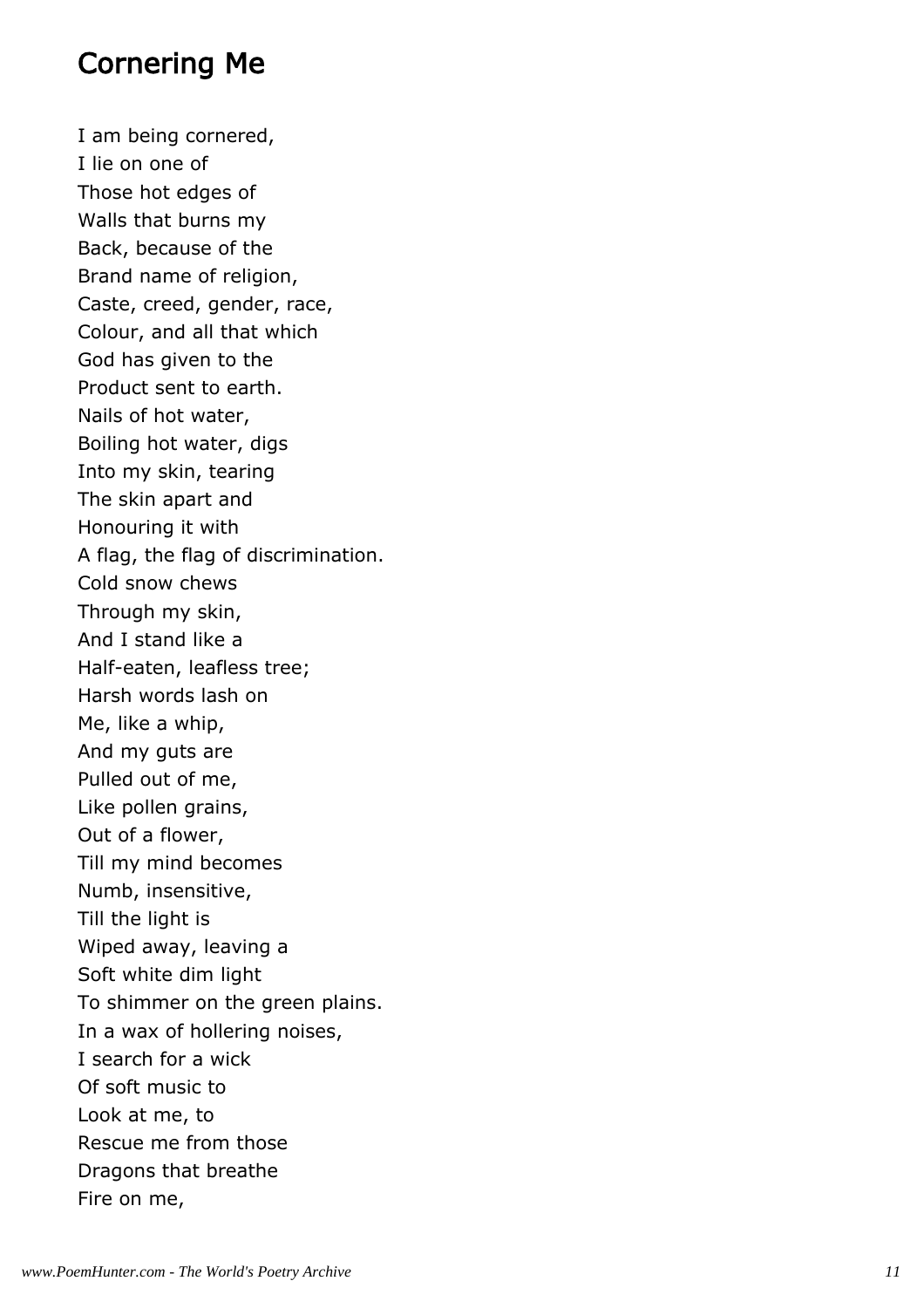I wait on the cold floor, Wanting to be Absorbed by those walls, And my identity, Demolished along with Them, so that i Get to see the Threads of justice weave Into a cloth in heaven…………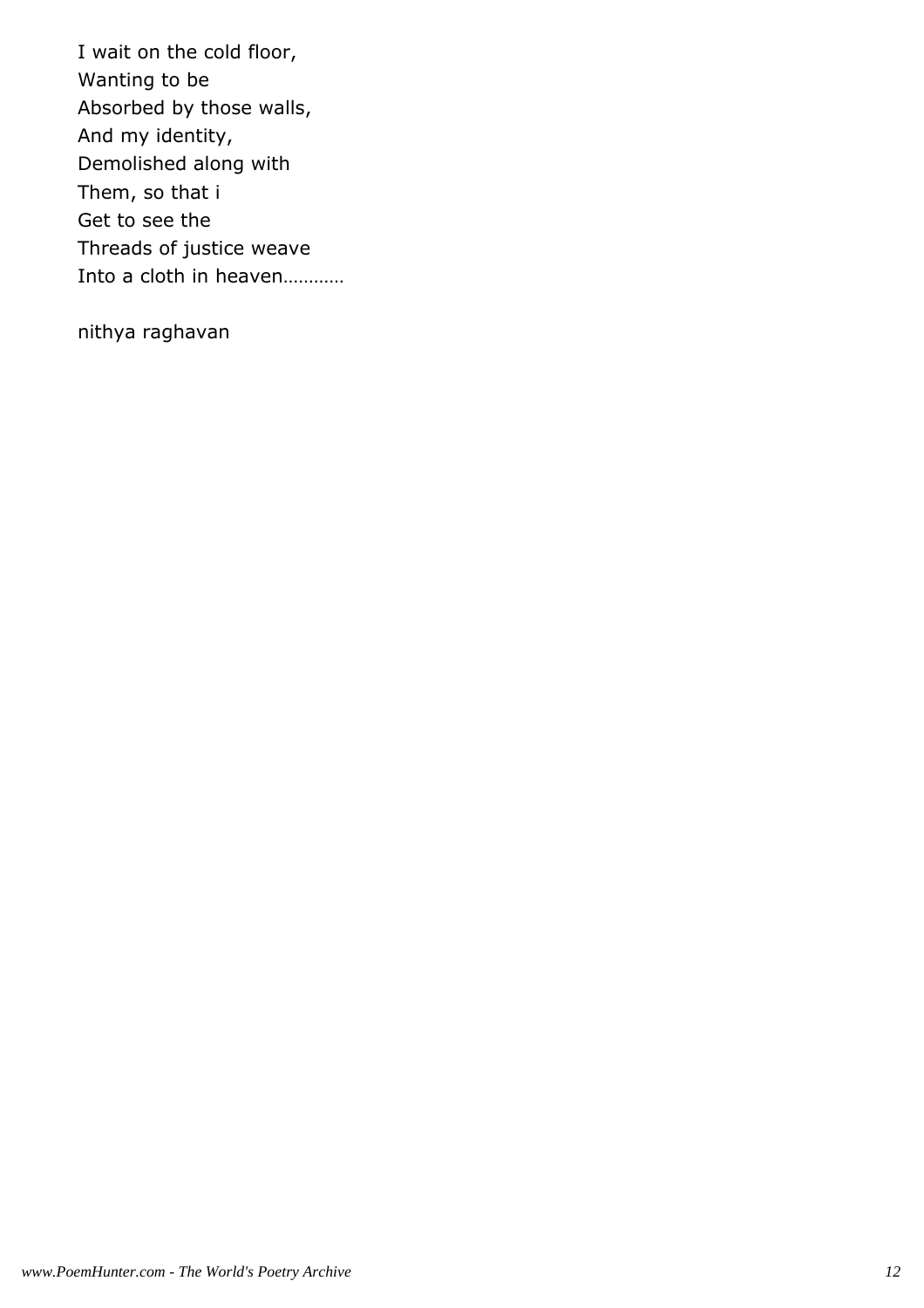#### Dreams On Fire

I am sleeping, under the sand, of the grey sky, all my dreams, have been burnt like, logs of wood on fire, I am left to gaze, at everything with, an open mouth. All i can do is, just pour my emotions, on my famished dreams, like clouds that, pour rain on the parched earth. I crawl to find, if there is hope, even little hope, that dangles by the ear, of a grey cloud, like a white lily that swims on, the edge of a pond. My dreams which i, clung on so closely, like a second parent, had been seen buried, on a snowy night, when snow flakes, looked like frozen tears, that gently fall from, he eyes of the sky. Even the stars, which clung on the moon, on its journey through the night, stopped blinking the faint light, which usually gleams in their bodies, like petals of flowers, that change their colour, reading through our moods.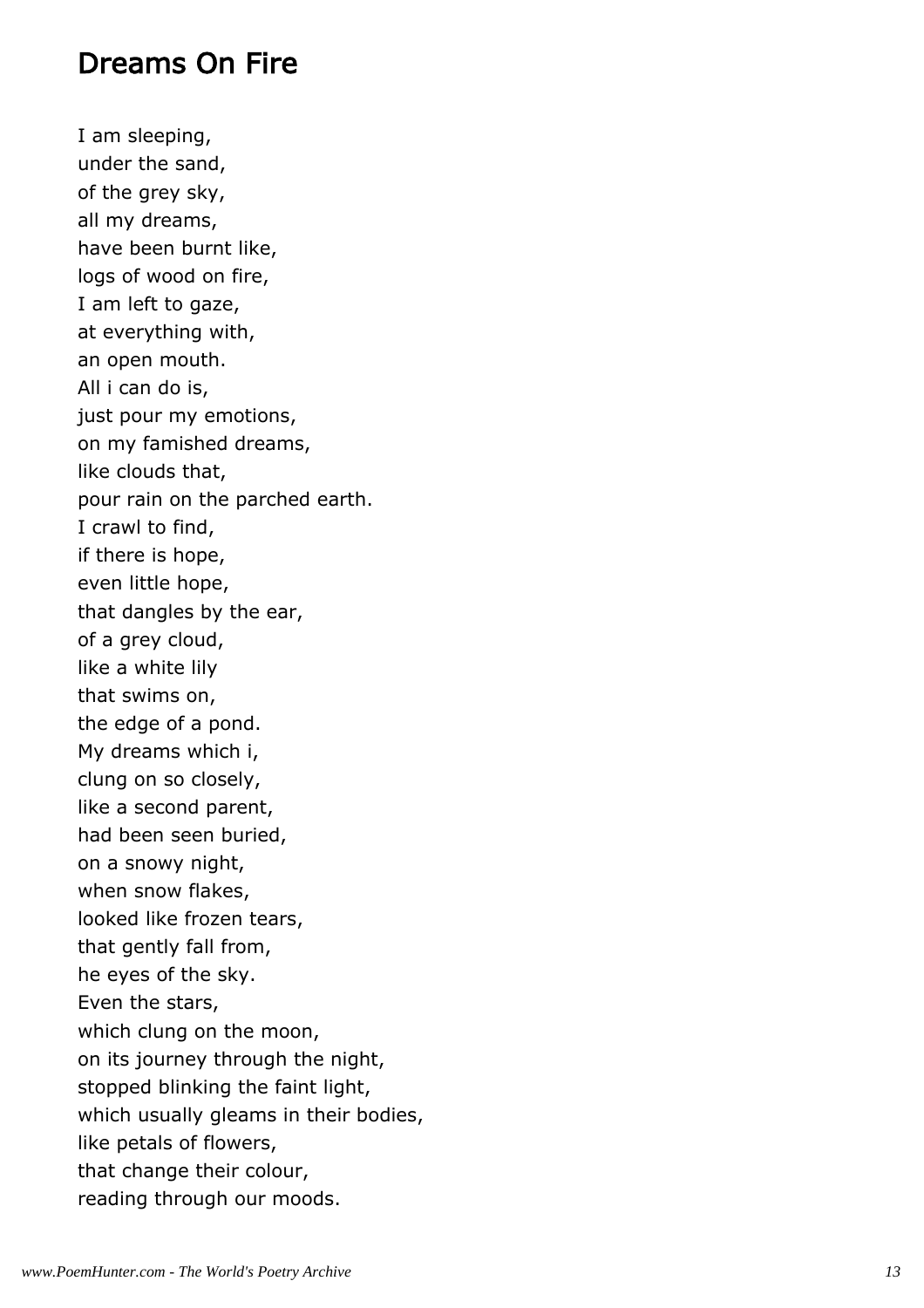All that which i spent, years building, to appear like a monument, that glows bright, against the black night, that splashes its colour, from the paint brush, to patch up other colours, seem to be slowly, fading, getting itself, carried to a river, that glows like a black tar, waiting to pull inside, all my dreams, that i built, easily, like, castles in the air, on a misty morning. I am the poet, who allows her verses to flow, against everything that is, deaf to her, whether it is, stones splattering against grounds, or my own soul pounding, to rush out into the gushing wind. Even my misery, that is a black figure, against a white stage, is limp, unable to dance, around the fire, that continues to cackle, as my dreams go into ashes..................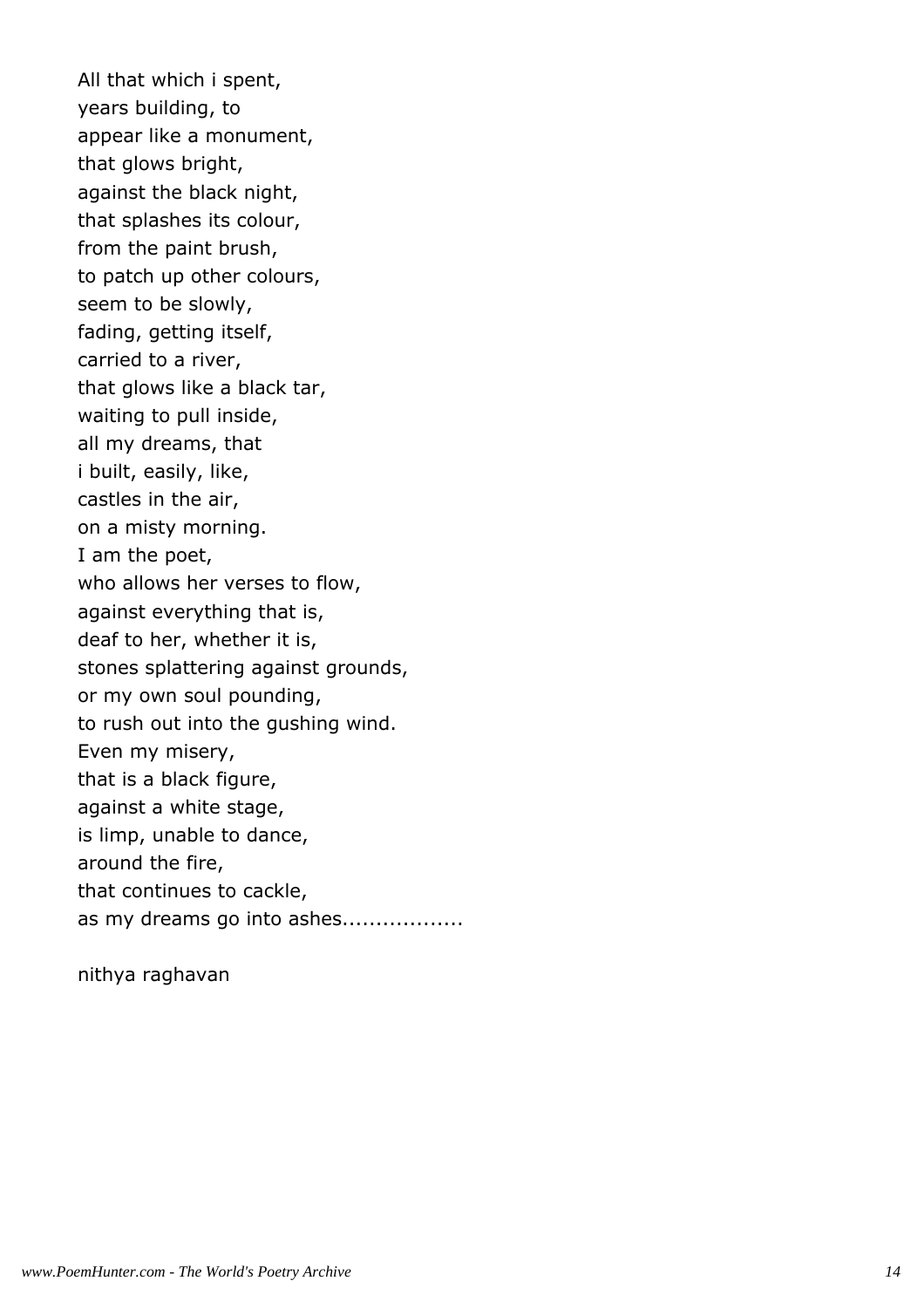#### God Dreams.......

In His mighty sleep, yet staying awake, God waves his wand, with stars that spring, out through its end, He dreams of His life, in a land of dreams, where the bell tolls, against the bird's song, where the echoing green, sways in the mid-noon sun. Where the lamb, clothed in thick wool, springs to and forth, with moon often, referred to as 'miss nocturnal', to care for it. Where windows of the eyes, open their shutters to, the golden fruits that, lie on a waste land, Where the vast abstractness, of the drum beats of time, can be felt in a grain of sand. Where the chorus of mermaids, singing below the surface of, an ocean, can be felt, through the vibrations of the open land. Where the crystals of snow, shimmering in the white light, brew tears in our eyes, like the storm that a poem, can create in a small cup of ginger tea..........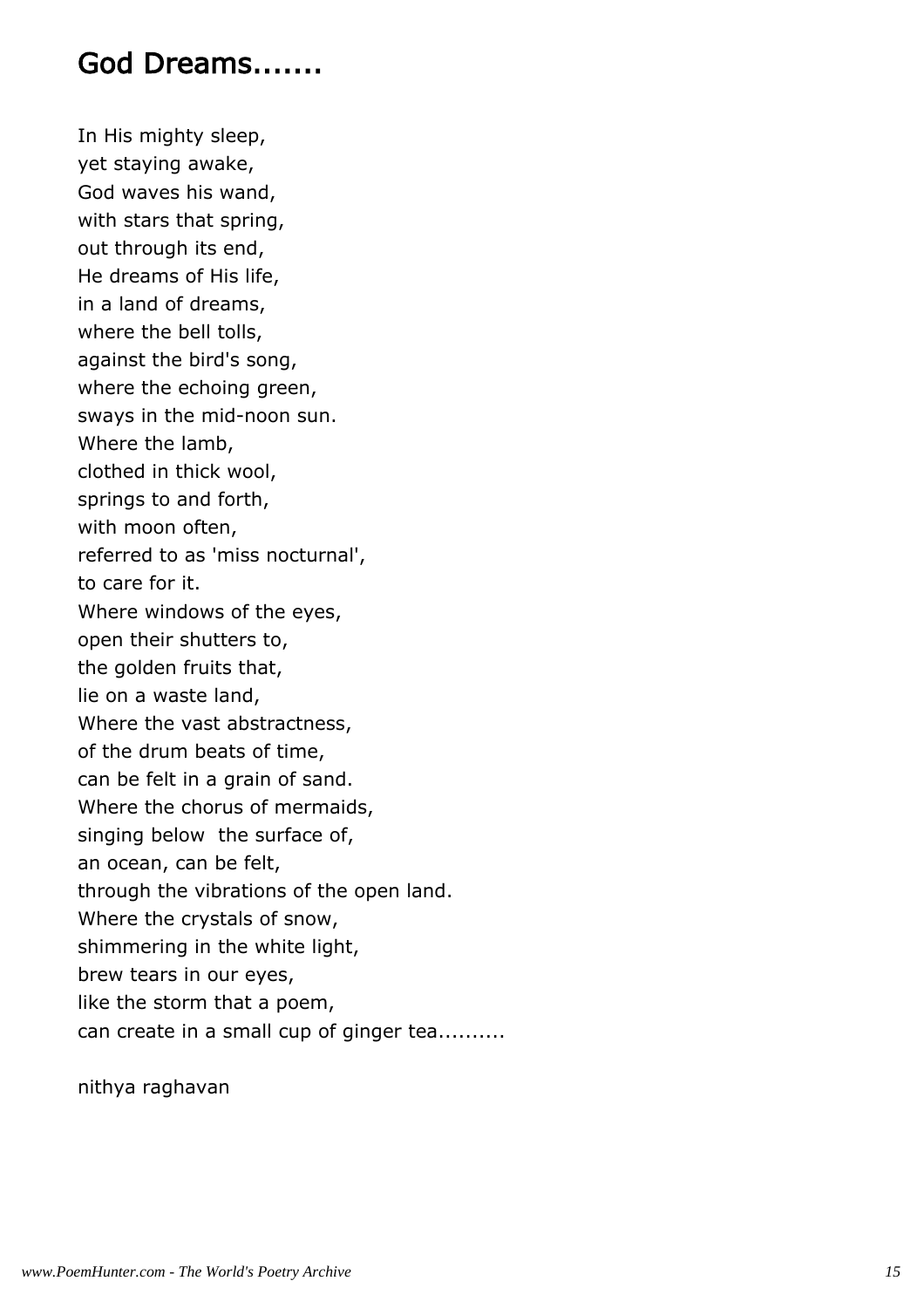## God, I See You Everywhere!

On seeing the feminine half-moon who balances the clouds, on her angelic wings, i feel the wind blow, musical notes in through, the flute of my mind. on seeing the clouds, wearing multi-coloured bangles, i can feel all my desires satisfied at the dropp of a hat. on seeing the parachutes, that float into the watery blue, i feel myself lifeted into the vague breath, of the sands of time. on hearing the clang of silverspoons into the glasses, i sense the vibrations that i never sensed before. on seeing the cherry, sleeping peacefully on the soft cushion of the whipped vanilla cream, my body carries itself gently into a peaceful slumber. on seeing the raindrop, that goes in search of, the most friendly, smooth leaf, i feel my feet carry me, to an ethereal pilgrimage, of your worship because, God, i see you everywhere!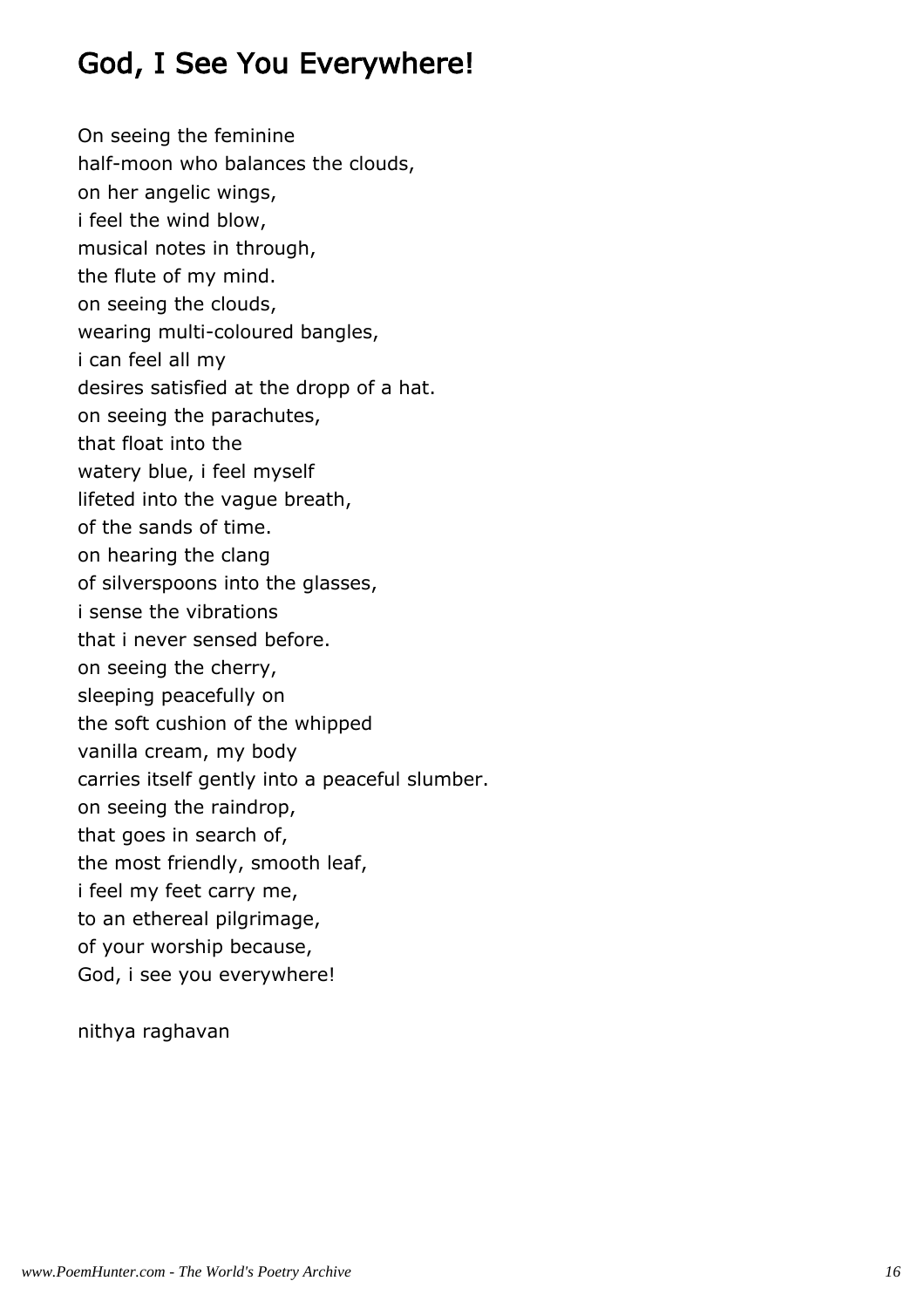#### Great Thoughts

The green snake with its gentle, firm grip, holds on to the branch of a tree. Stems in the vineyard, raise their bodies a little, like swans that fly in the sky, and descend down to touch the earth, along with our modest thoughts. The fronds of a coconut tree, wave their leaves at the travellers, at the footpath, just to bring out those hidden smiles. A bridge connects, relates, two fractured lands, and magnanimously allows the river to flow. Those distant lights flicker and yet, they try to chase the monster of darkness away. Leaves, thin leaves, throw behind the barrier of mud, to come out of their shells and look at the sunlight that merges with water fountains. Salt surrenders its body to the violent sea that consumes it, and leaves saline footprints as it walks on the sand. One half of the earth is dressed, and bedecked with bright jewels of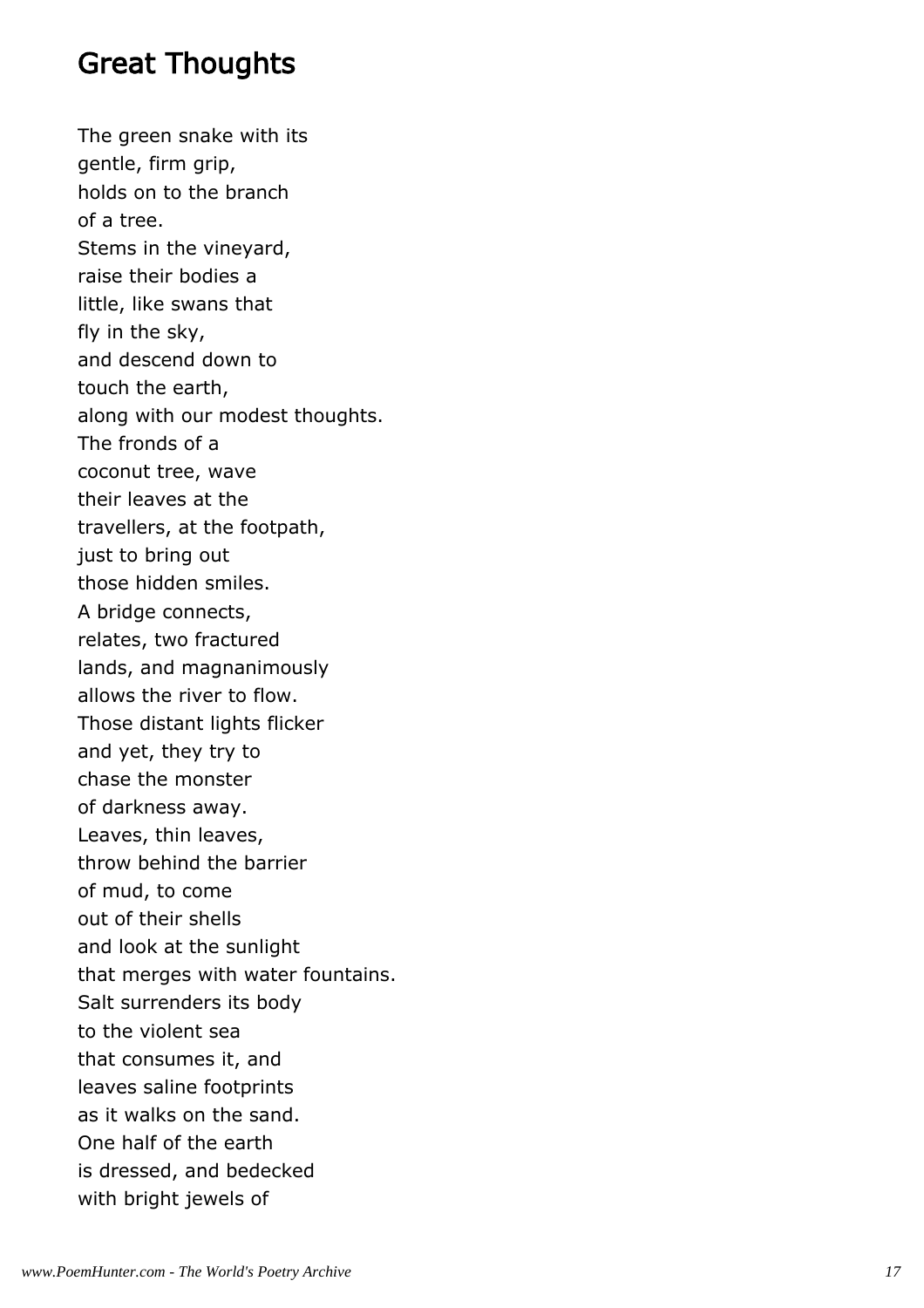colour, while the other chooses to remain plain, exposing its body to nature for the noise and music to emerge and evolve in the soul-less space.........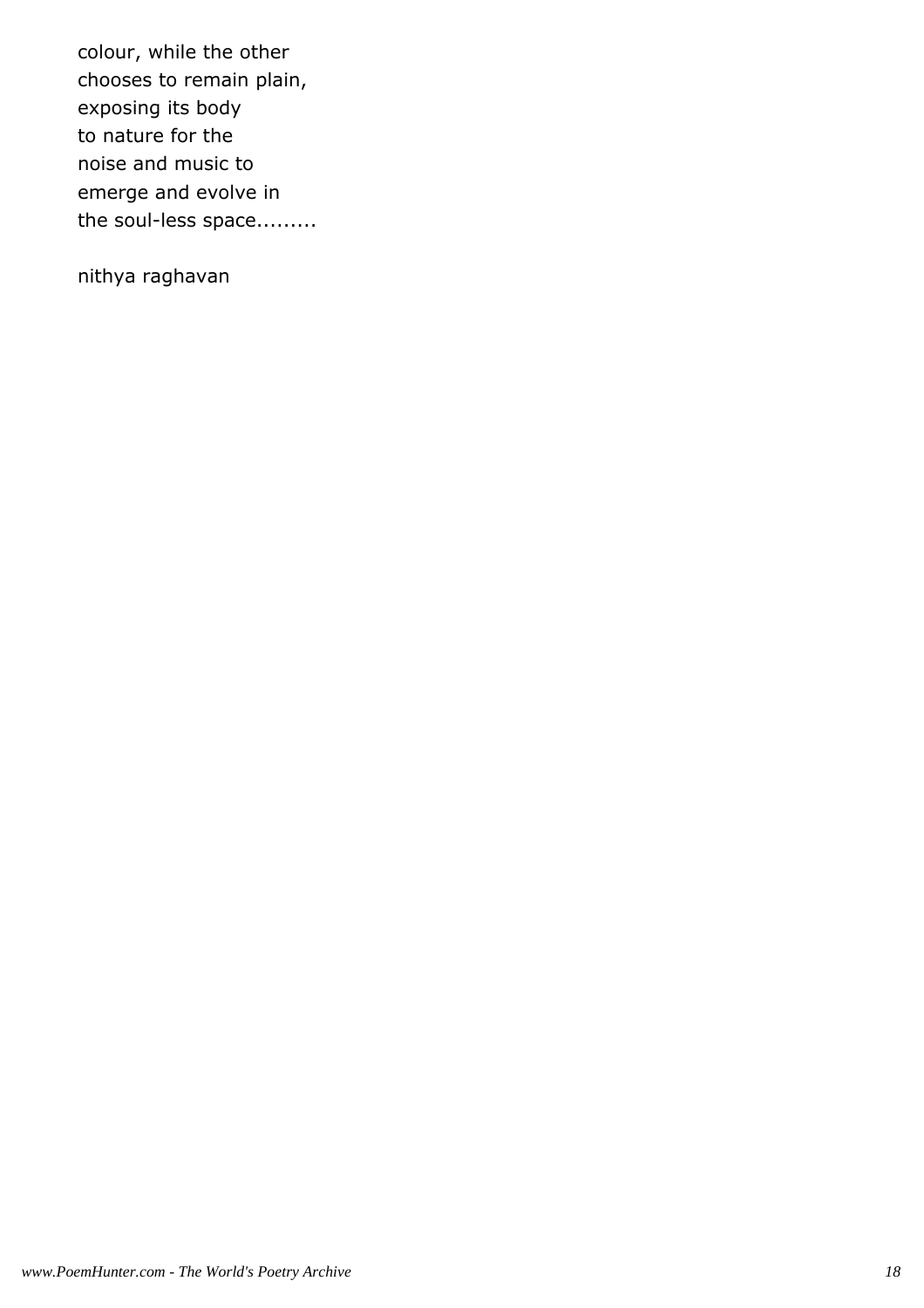#### How To Make A Dosa

You must first pick up your ladle compass and draw those white rings in a solar system, drag them along endlessly, till the black eclipse circle stands out prominently. Squeeze those oily planets, and let them be absorbed in the orbit, fade off like flickering comet imaginations. Slap the cheeks of the solar system with brown roasted paperbacks. Take the double-edged stainless steel square spatula to separate the white art from the black board and dropp it on a plate, Victimize the thick bangle set with side dishes ready to be feasted by Gods............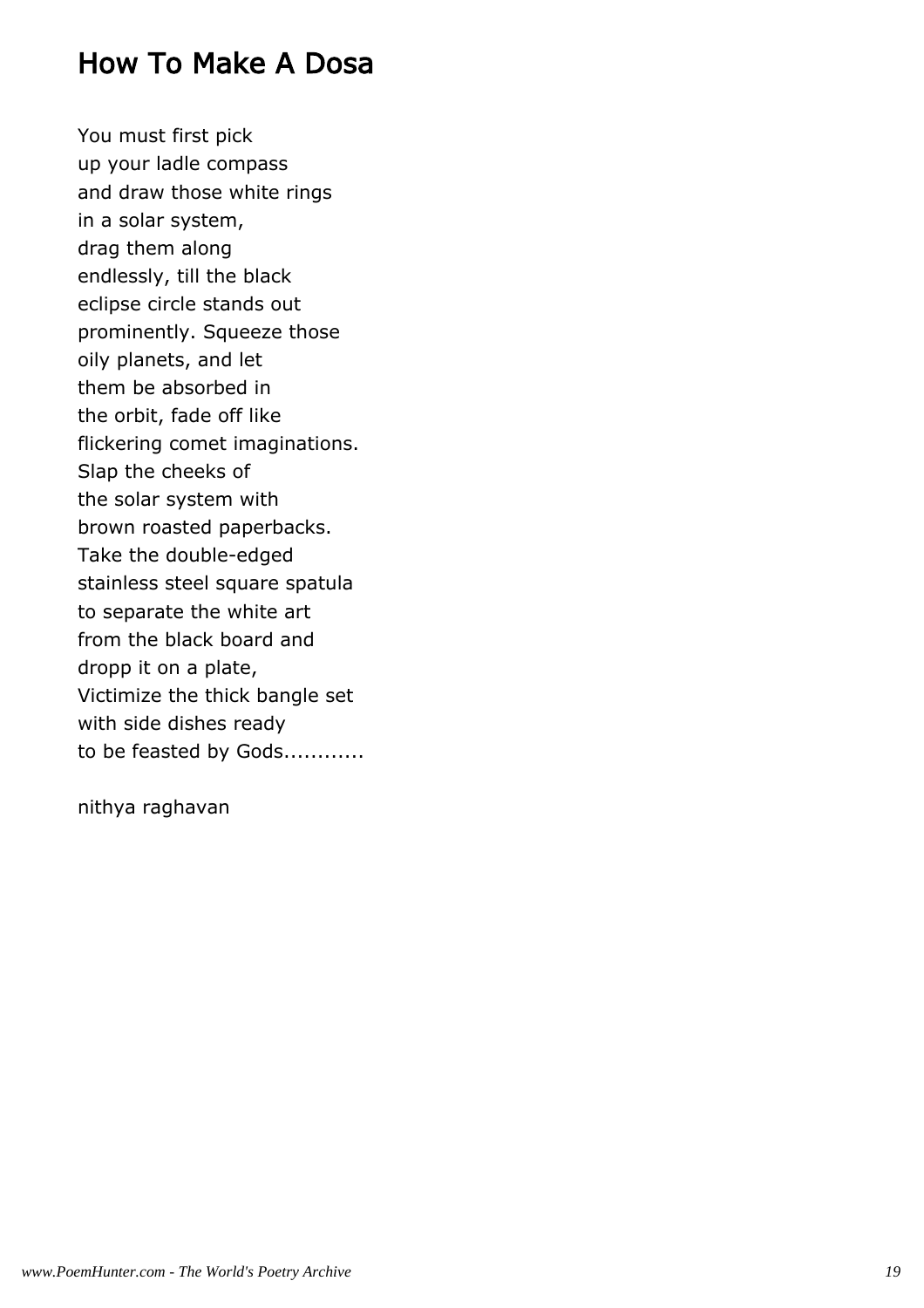## I Will Go Back To My Country

I will go back to my country, where i am wanted, respected, cherished, treasured, i will go to sympathise, along with deserted streets, that carry a carpet of blood, though sympathy means nothing, in the eyes of money and power, i will go to feel, through the feelings of people, like a river that flows, noiselessly by the mountain slope, When people brand my, country as 'dirty', 'filthy', i will turn into a, peaceable warrior to defend, without revealing my arms, and show them the, tremendous colour and variety, that surpasses every city, village and state, like, a garland of daffodils, that hang in the air. I will pelt my stony anger at the demons, that destroyed my country's peace. I will prove to the world, the eyebrows as black, as the wngs of a crow, can dance both in the light as well as the dark. i will prove to the world, that secular literacy can never, shut the golden doors, and hold its flag, our flag at half-mast, even in the midst of, nerve-wrecking, unreasoned terror.......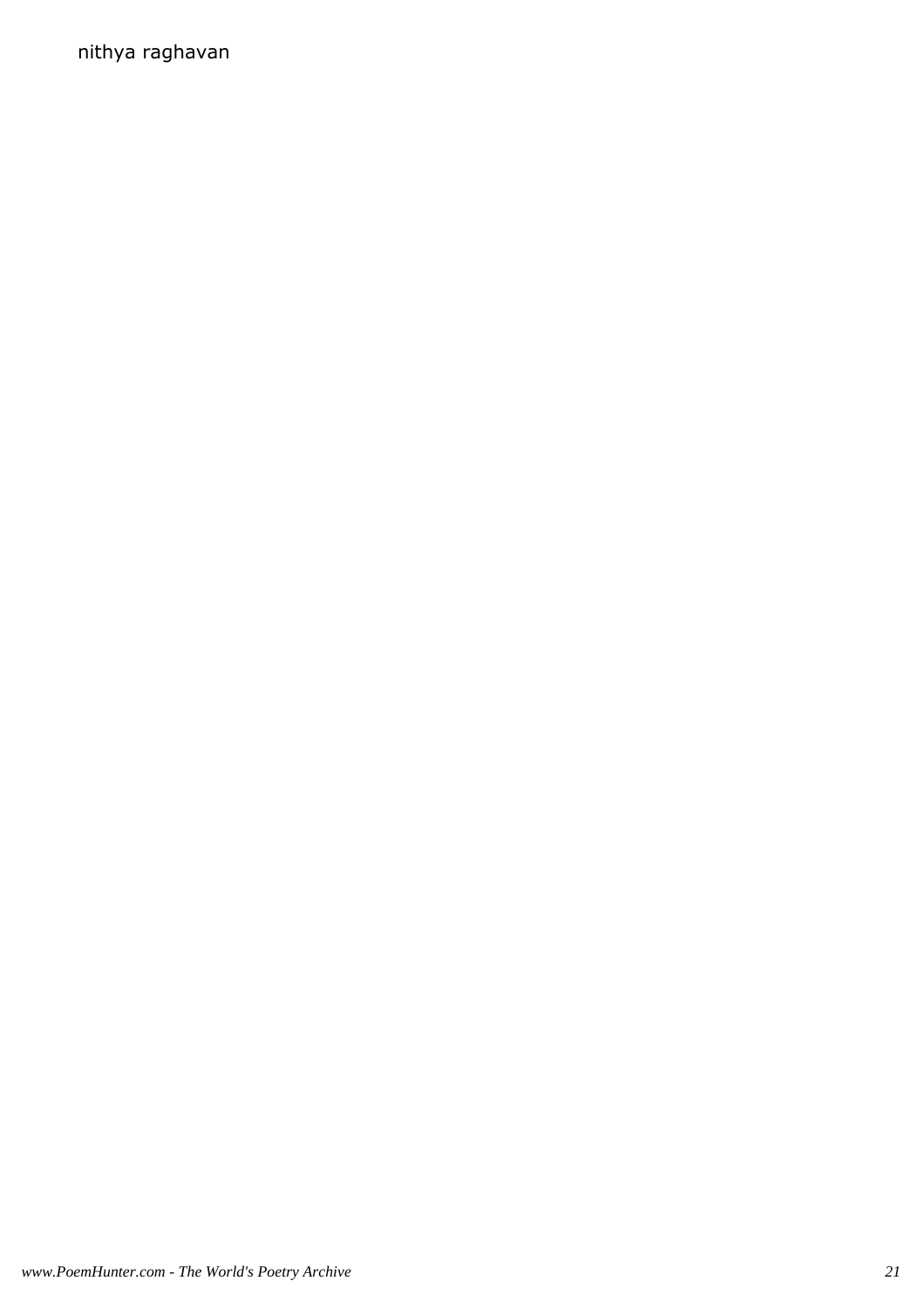## I'M All Alone(To The Expatriates Of A Country)

I'm all alone, listening to my own voice, that speaks to the mountains, fast asleep in their own world.

I'm all alone, miserably tied up to, the body of destiny, with a rope much, more thicker than an iron chain.

I'm all alone, thrown in the society, like a waste-paper basket, when God simply refuses, to open his gentle lotus-like eyes, to take a look at the, motion picture of unnecessary suffering of mine.

I'm all alone, The love for my brethren, simply cannot accept, hurtful, unfeeling, resentful remarks, heeded at me, as if, i were a satan of the nation.

I'm all alone, like an innocent little calf, to feel the wrath of the axe, and safely reach Creator's feet, in the abode of heaven, where hopefully my loneliness, vanishes away like a morning fog, over a frozen river.............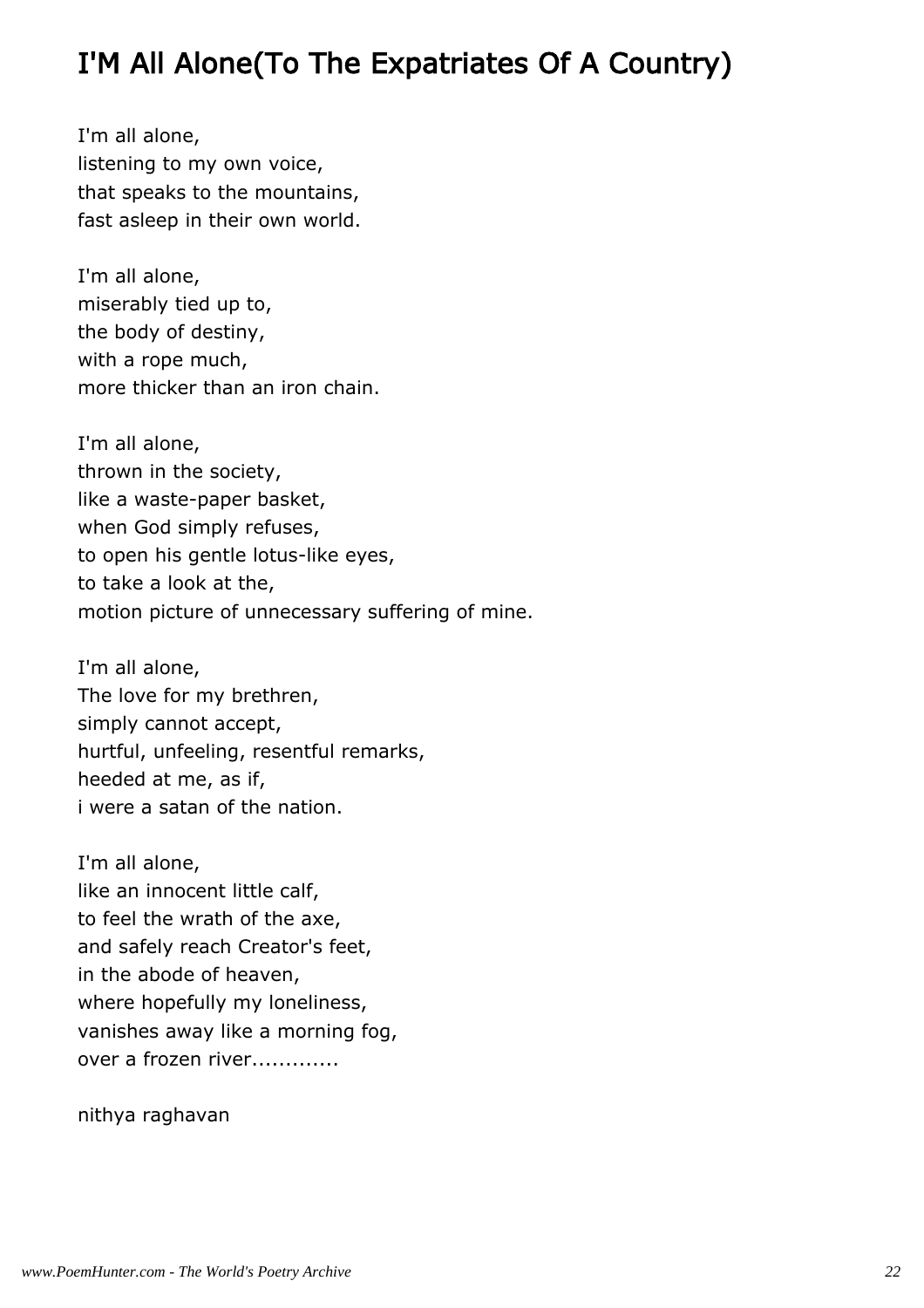#### Inside The Bus

Inside the bus, the old, familiar music sprung up suddenly, from nowhere, the words wearing the garment of tunes, of inexpressible beauty, gently drifted near my ears, giving a tickling sensation like a bunch of white feathers, that float in the vast ocean of air. My mind drifts loftily to the colourless river, that is sandwiched between the grass plots, The wild roses bend down eagerly, to quench their thirst, The cedar trees stand silent without making their rustling comments to the river that chatters about its duty, joyfully as well as anxiously. At certain places between the trees, I see angry fires obliterating the grassy plots of my sunlit life, Yet, the trees stand strong, even as the snow, sets the cold white flame on the wings. Somewhere, at some point, drops of honey gently settle on my skin and roll its carpet of sweetness around my tongue. The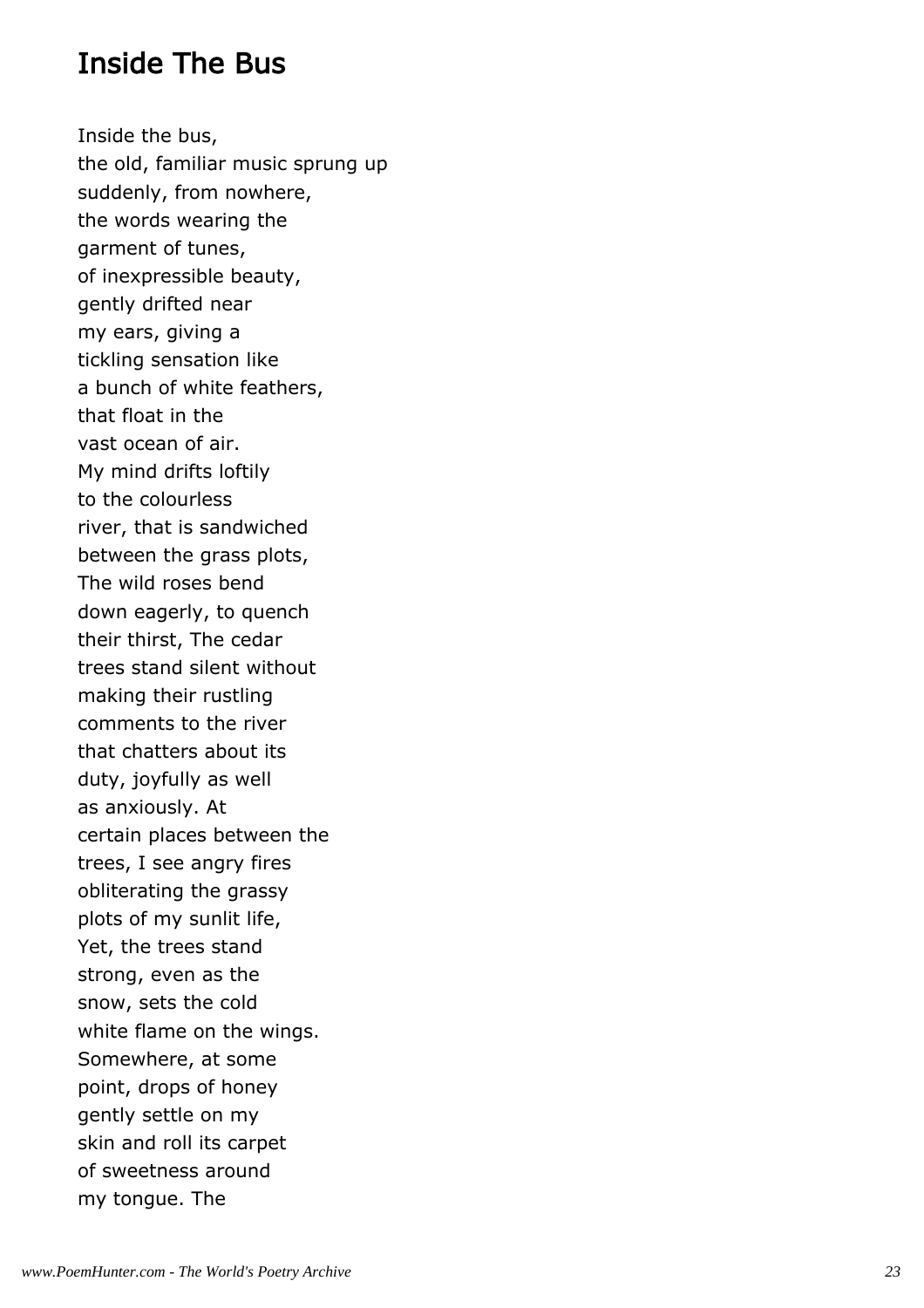final thread of dew dropp settles on the plant, on a cold morning, where the sun hides himself behind the moon, who silently pulls down the curtain of my dream to an end..............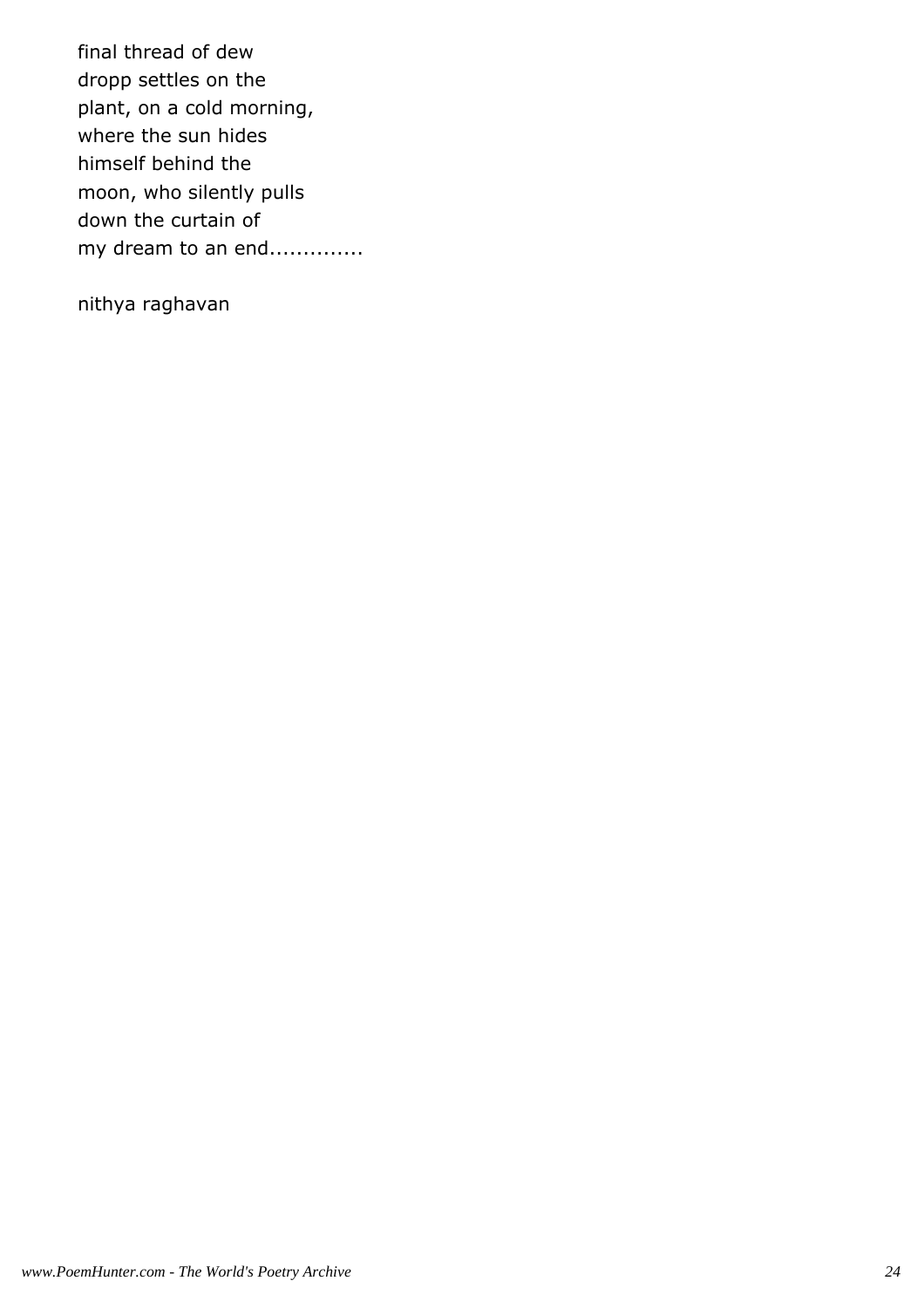#### Into The Deep Blue

Lying down on the white, fluffy, cotton bed, made out of water, i look at endless blue dome. The breeze hesitantly stumbles forward with silent affection. All those cotton planes lurch on the sky without pilots- devotees circling around the Sun, who emerges from the blankets of water that assuage the land, veiled by mists that take a stroll in the air. I rest in the hands of one of those devotees who quietly reveal me to one of those rays, where my breath lies in a breath of light bearing thousand breaths. My house may be small, with no security, with fear that it may break into drops of water that shower the earth, Yet, i can still see that it has a huge dome that changes colours with day and night. I allow my eyes to rest on the blue, as my heart bears the bright paintings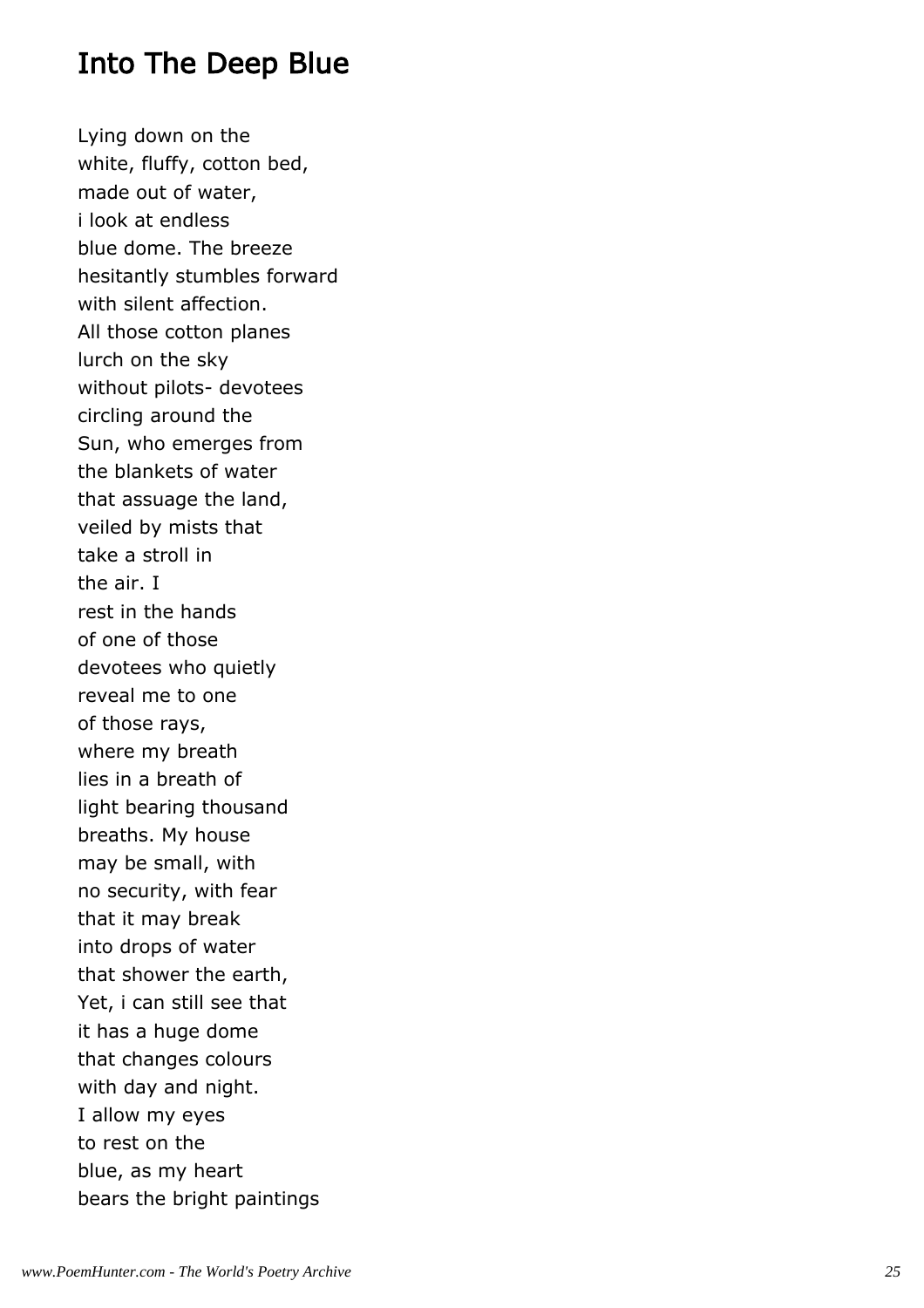of shadows of the sun and the moon, on the soft bed, like a proud wall, that projects beautiful paintings...............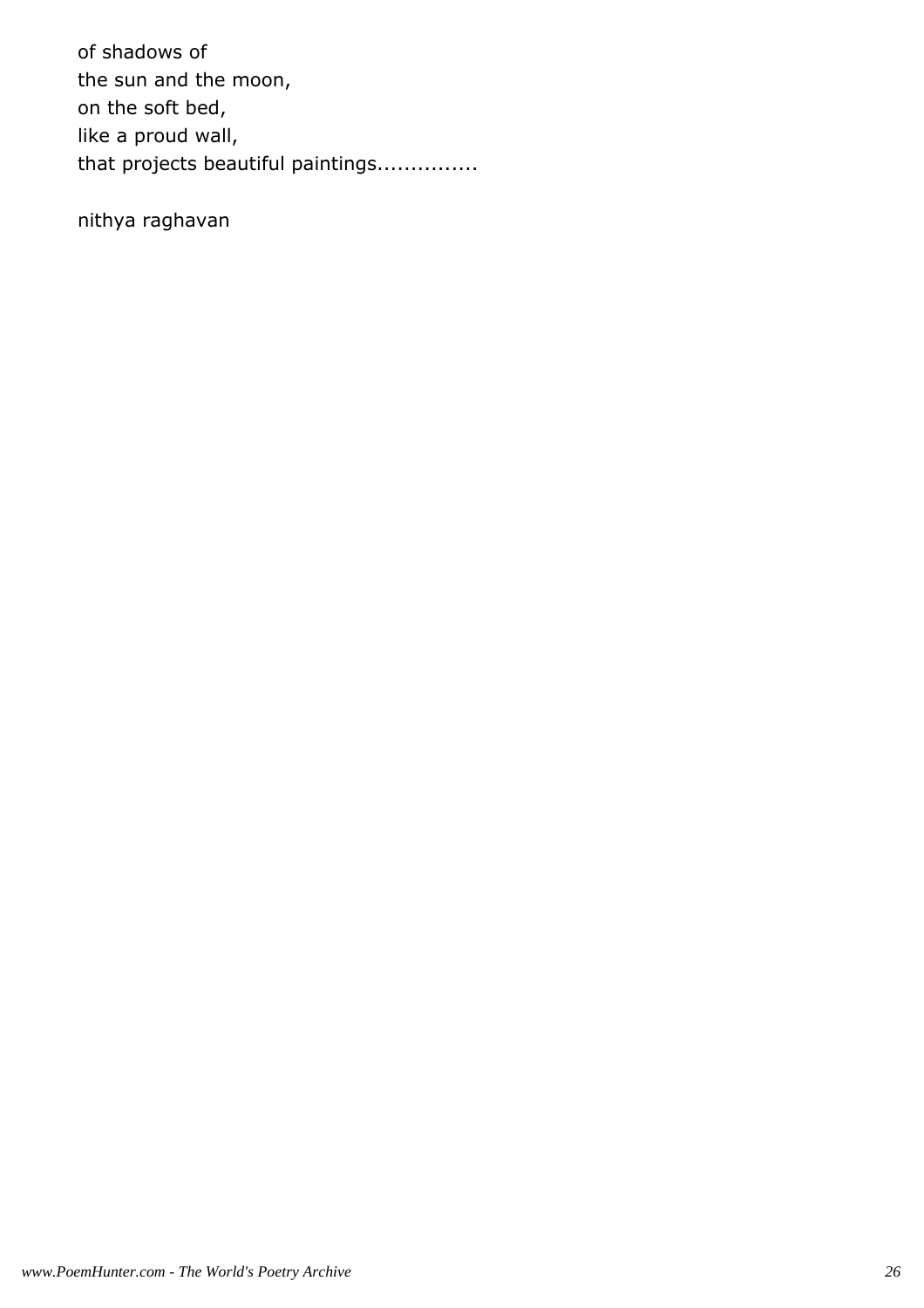#### Into The Open Fields

As i gaze into the open fields, near the highway, i just wonder at the sight of those lonely houses, and the sky that sits above the desert soil, where only blades of grass grow and which have been inhabited by, those 'selected' few, who fail to find the answers for leading a life, where not even a single individual walks past those houses.

I just think as to whether it was, because of destiny, that they are made to stay in a place, where the howling breeze, plays with the sand, or probably it was, because of the fact, that they thought themselves, to be alchemists, who could transform their souls into gold, which does not lose its sheen, even if ghosts of loneliness, threaten it. Maybe, they felt that the city life, with its insecure people just gathering around was, not what they wanted, and they chose to communicate silently, with the half-moon, the sky and the air,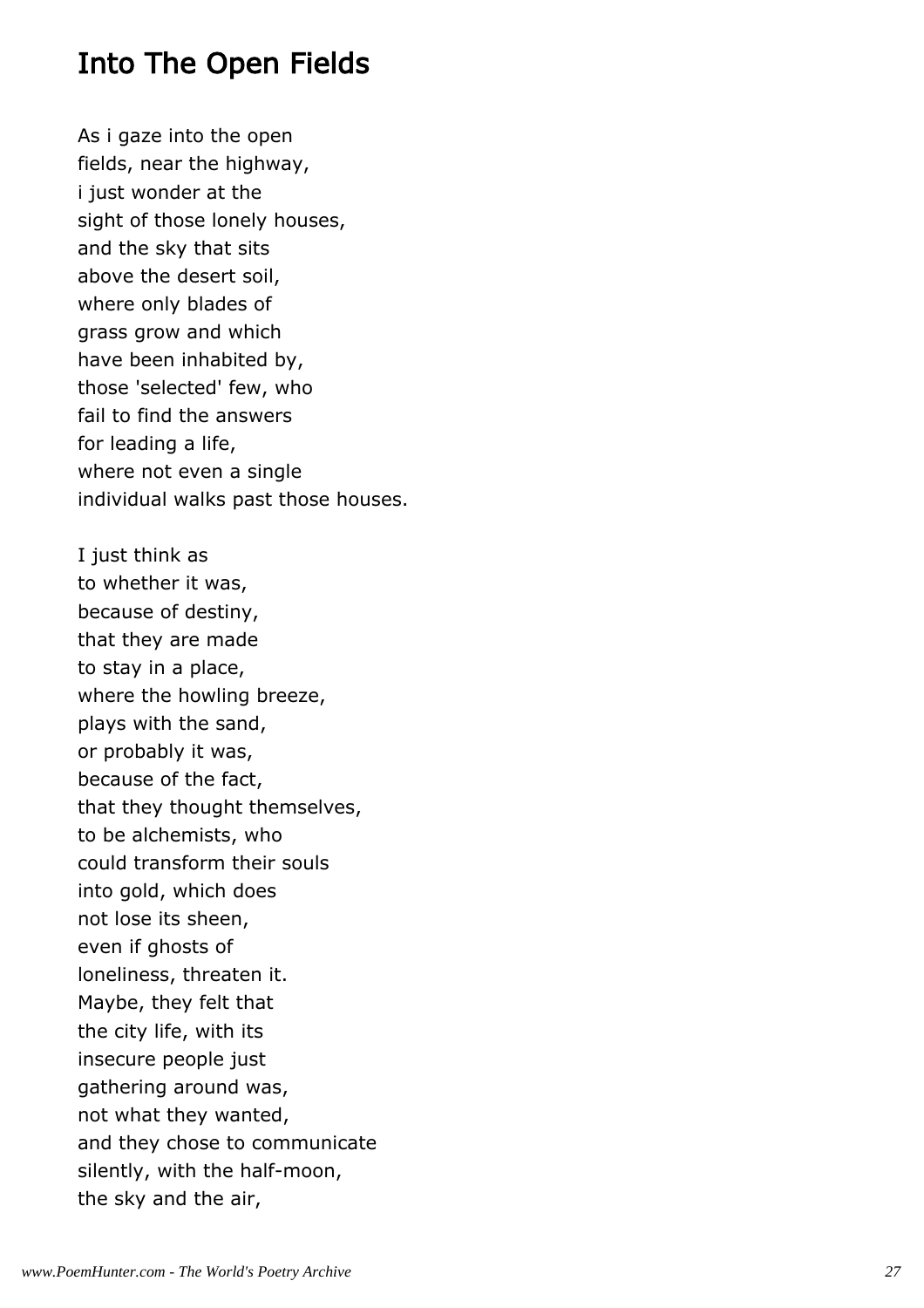that lifts the wings of seagulls and eagles, Probably, they were those insignificant saints, who sacrificed their lives like chrysanthamums that sacrifice, fragrance into the open air, over the open roads, and played their roles, assigned to them, like puppets, while the strings are held by the divine........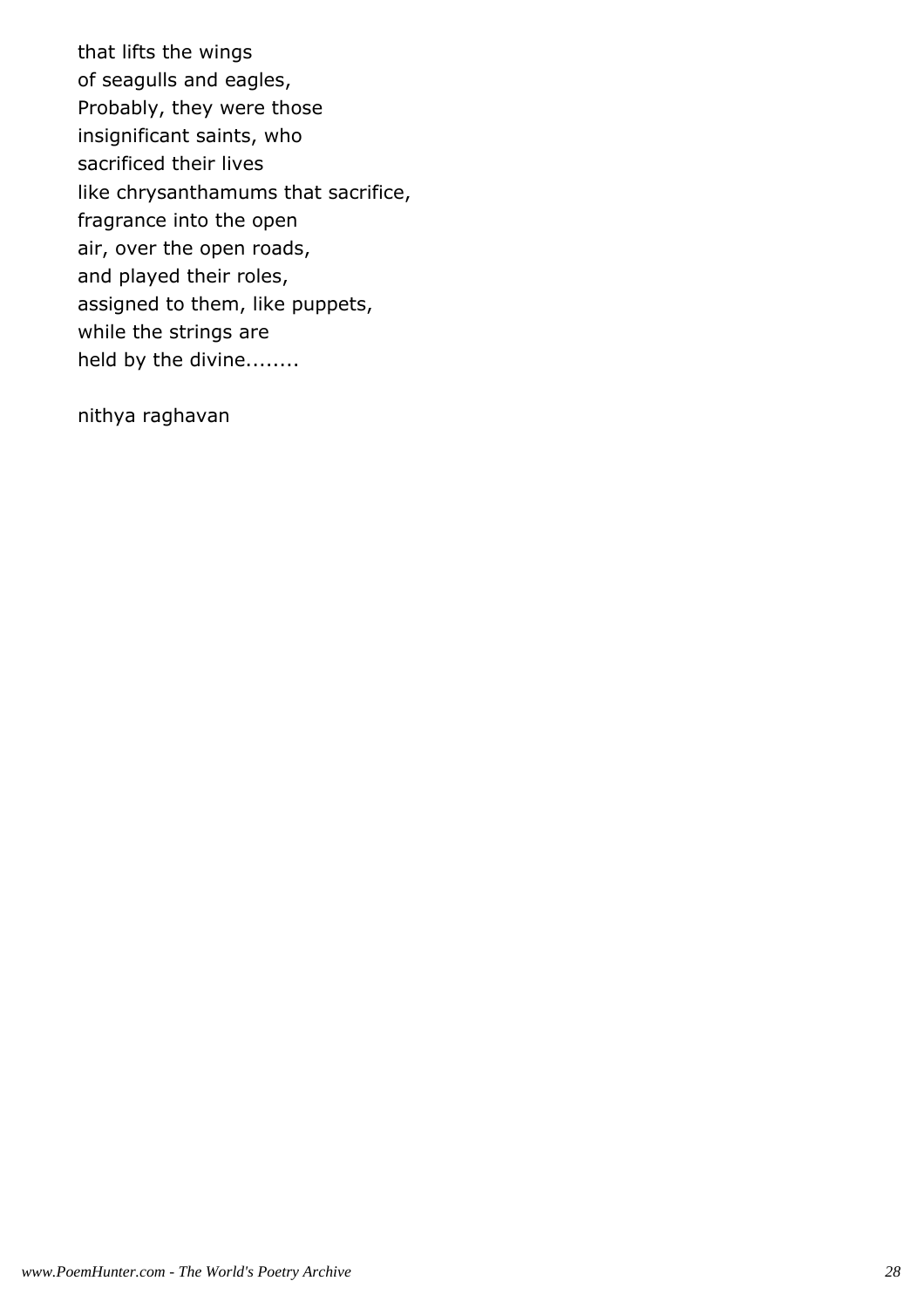#### It Never Shows

Our eyes are kangaroos that carry the skin in its pouches, our skins have survived the feet of tyres riding over a ground, our hairs, like the Savannah grasses, have been burnt by the orange sunset. And, our palms bear the bleeding maps of our endless travel. Those dreams, desires and hopes befriend the dust in the basement we cleaned once upon a time. It never shows, we are thick and thin enough to penetrate those double-spaced crocodile lines, flashes of moonlit memories are sufficient to move those wounds to the edge of our books..........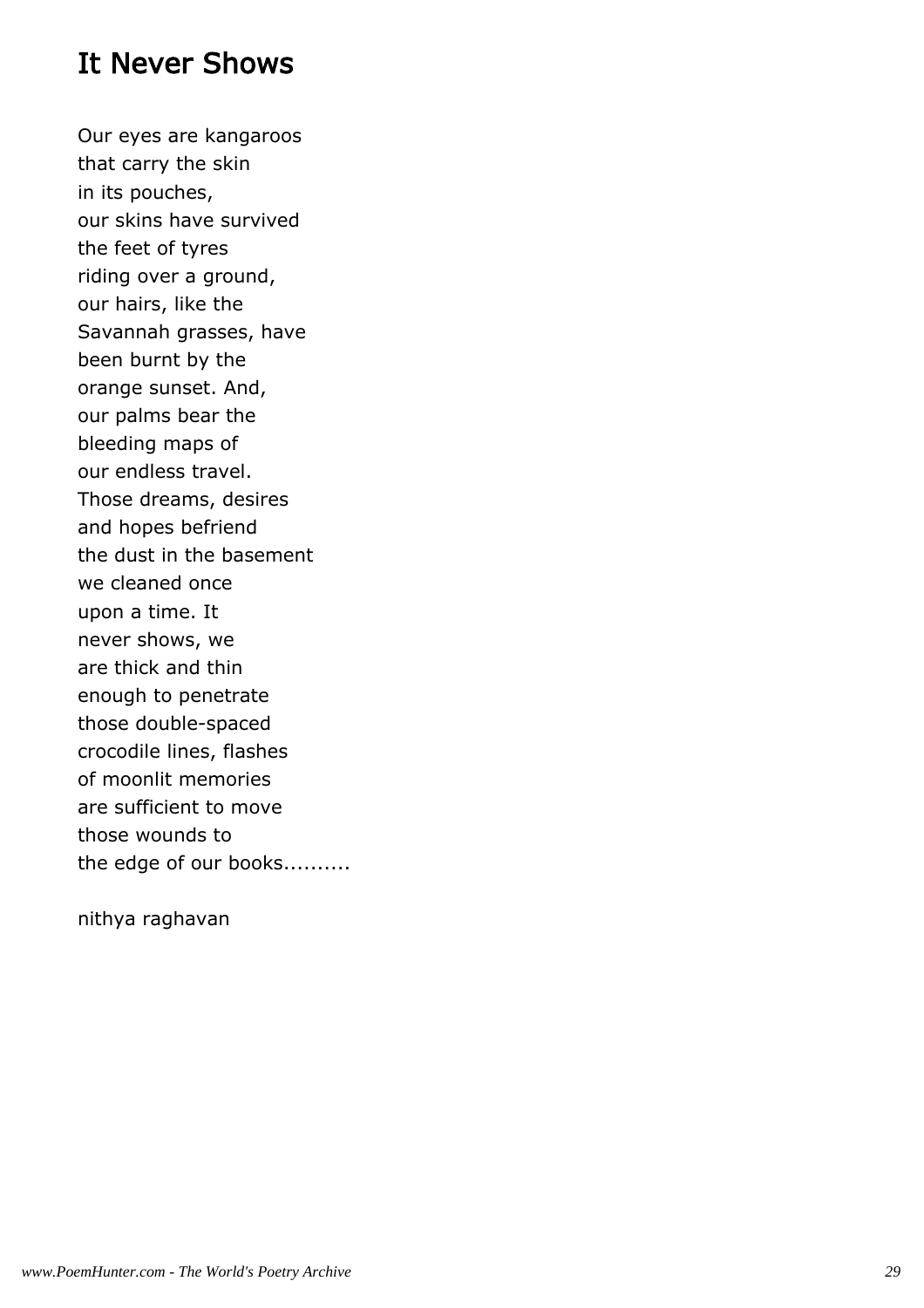#### Leave It As It Is

Bickering lights. Flamingos with pink cancer grasping their throats. Oars wrestling blue waters to hold the boat's echelon on the sea. Traffic jam of thoughts, bundled up in sacks, rooms, on beds and pillows bursting open cotton feathers. Cold dead mats on the floor after countless stirs of autopsy. Coiled snake noise driving like screw into our cork ears to mine those tambourines out. Goddess grows a hair of fire, huts burn and apply kerosene balms on our spirits. Saffron flowers bearing moons, Plantain leaves in rainy emotions cannot bring out ropelength sentences and speeches. Leave them as they are, unprovoked by routes of descriptions........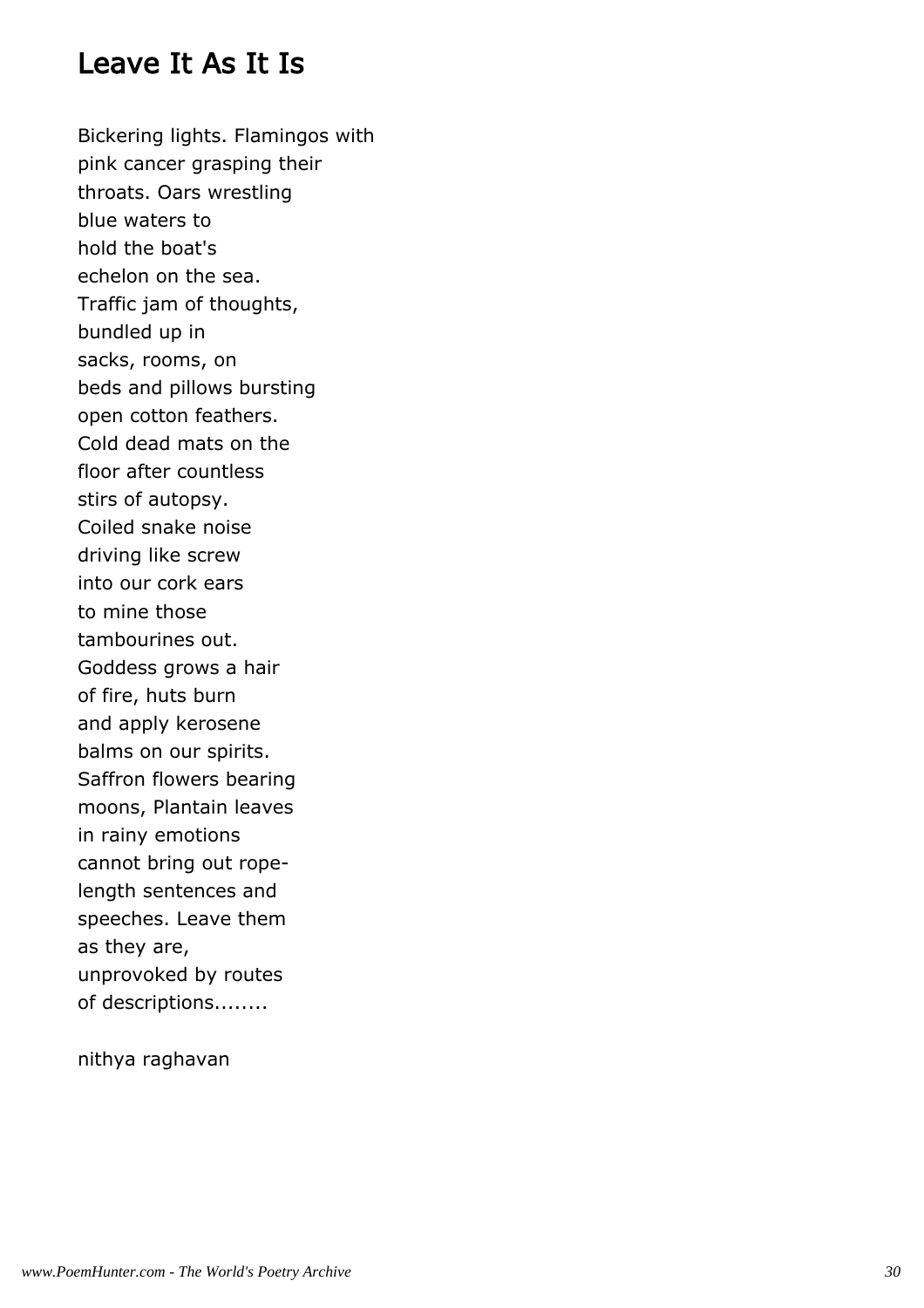#### Looking Back

Looking back at those memories, as i take a train back to the past, faces, places, and situations appear like a multicoloured palate, that clouds my window pane. Those lonely tracks shroud themselves in the affectionate hug of the mist.

The multicoloured eggs, store themselves in the womb of my nostalgic tears, that roll down quietly even when the inward storm brews and creates turmoil, in my conscience. Tears quietly run down the draught-prone, burning throat, into the red soil of my heart, where the roots of vapours branch out the clouds over my mind, like white cloth, over the coffind of furniture in an attic............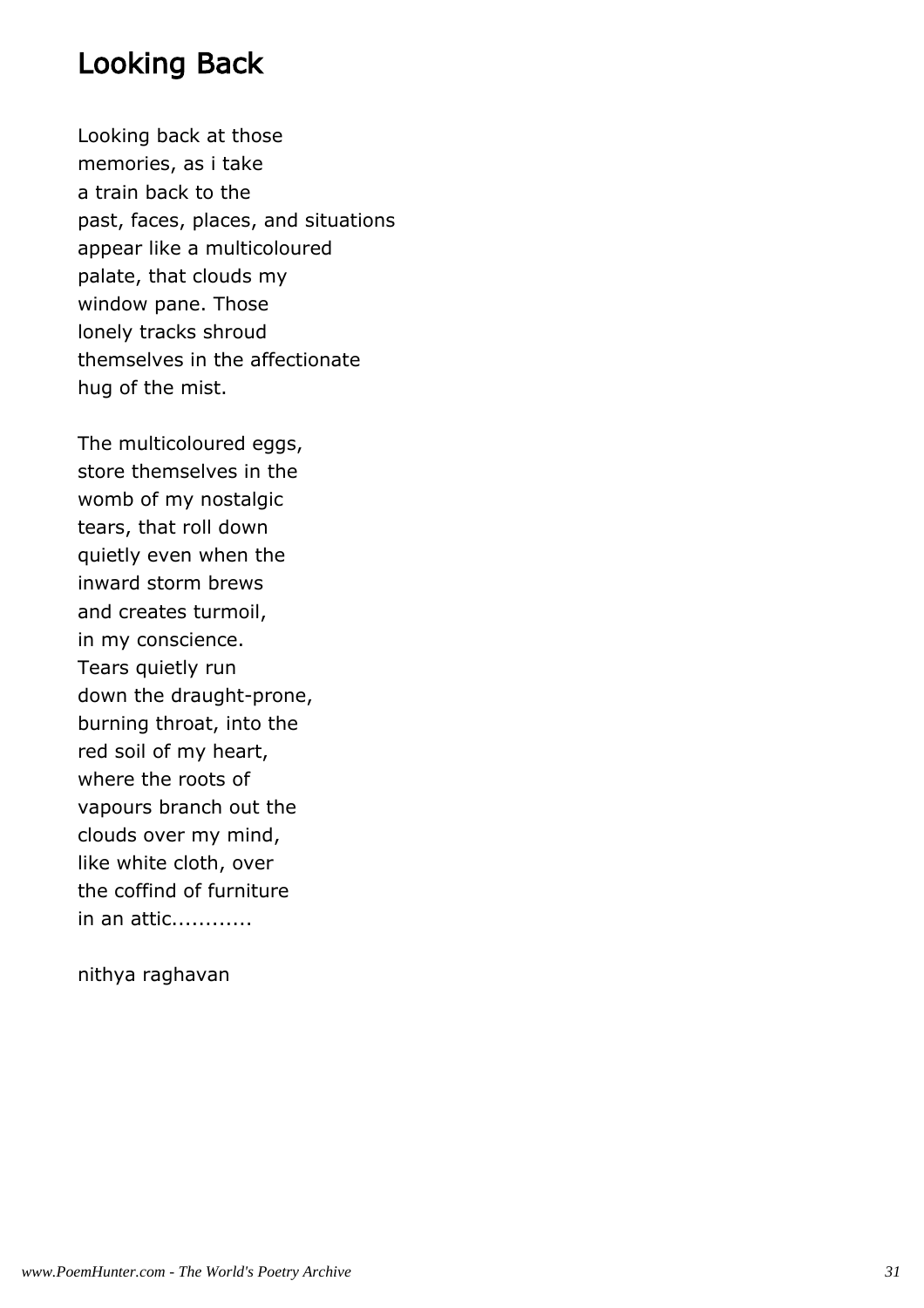#### Morality And Corruption

Long, long ago, so long ago, that time remained entrenched in forgetfulness, the ghost of morality, guarded the garden of primroses.

One day, from the heart of the blue sky, emerged the band of corruption, headed by the master, went to morality, and asked in a voice, where the crisp spring wind, rustles the leaves, her hand for marriage, , and morality, in her innocence lost under the roots of plants, gracefully accepted, and the wedding took place, in a dingy cave, that not a single wave bothered to visit.

Few years later, morality gave birth to corrupt children, who spread to all the parts of the earth and morality fought a war with her husband, where she was ultimately put to death, and the epitaph of her grave bore no details, of her birth and death.

Meanwhile corruption spread like wild fire, and became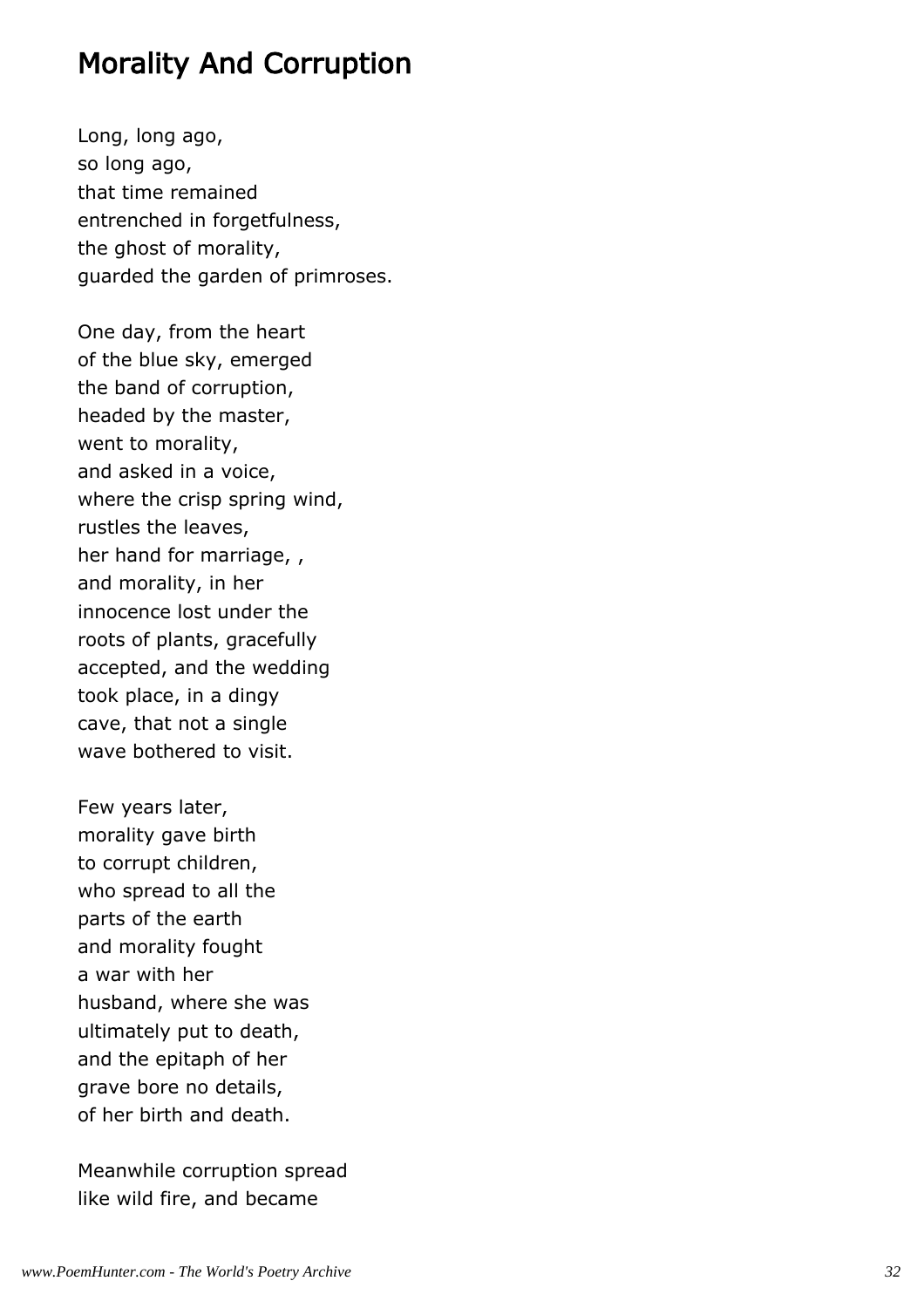a dealer in every continent, to the political bandicoots, that rule the roost, in order to state complacently, that it was alright, to spill a dropp of blood, to acquire the best in life. Even though morality, might be fast asleep in her grave, her blood still remains on those swords, that slit so many necks, and she will remain seated, along with the Gods in heaven, who have no courage, to sweep away dirt...........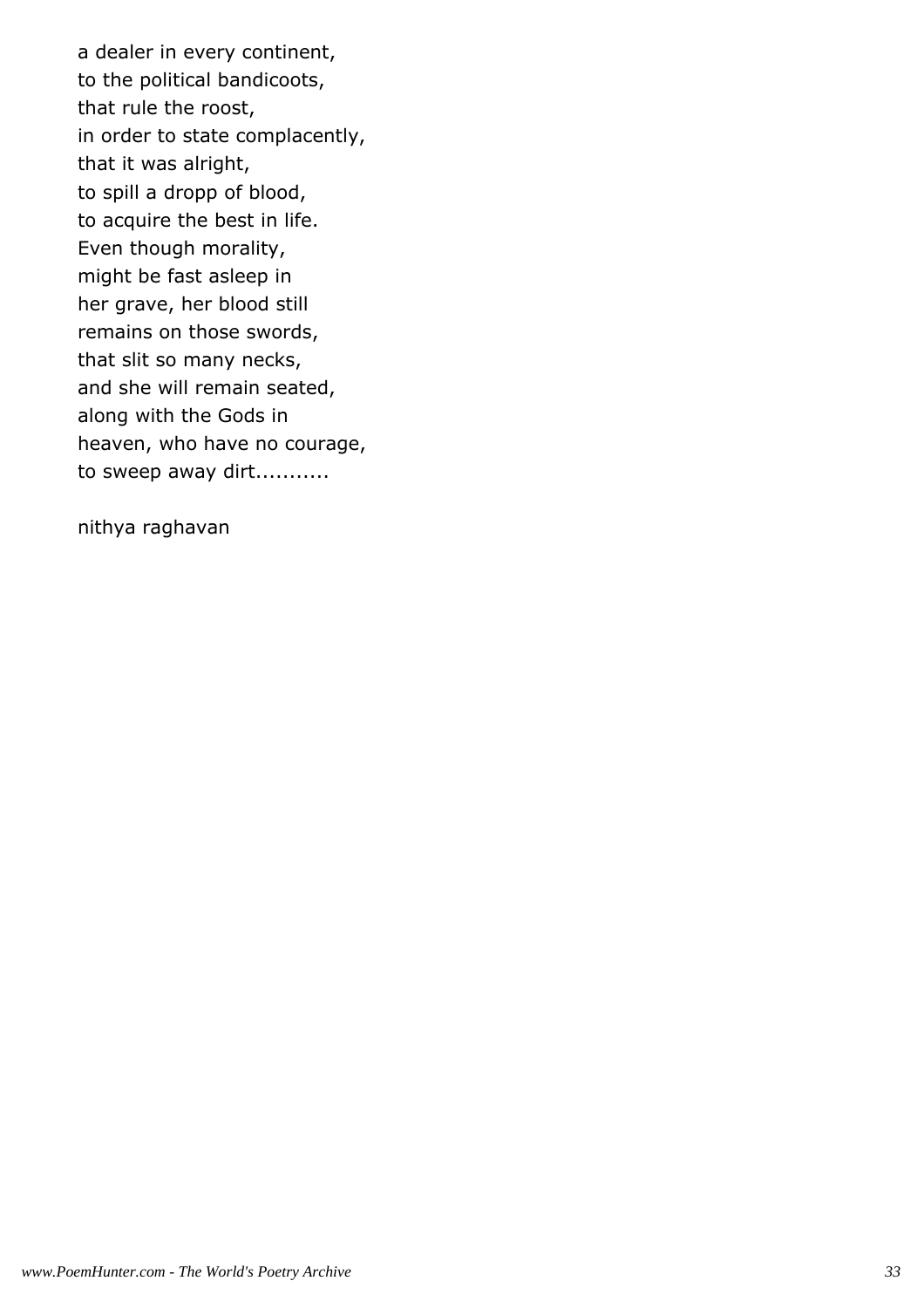#### No Difference

There is no difference, between the tears and the sweat that trickle down our cheeks. The river just courses through the soft land and falls on the soil, where our forefathers exist as ashes and decayed masses, waking them up in their deep slumber of helplessness to the wordless battle between life and death. Those green apple trees, shelter them, against our ambivalence of nostalgia and sadness, that starts from nowhere, fate's arms have been chained to the inferno of hell, all that is left for us to do is, wake up to the stinging lullaby in the walls of our hearts, and traverse quietly on the soil, to parts of the earth, where orchid flowers, are ignorant of the existence of a lake that coursed through the stems, like a lost war brethren who lived in a land, that betrayed its people, and threw them into the arms, of poisonous smoke that strangled them and made them like dessicated cockroaches, sleeping with mangled bodies, deep within the caves, lost in unknown, unseen mountains....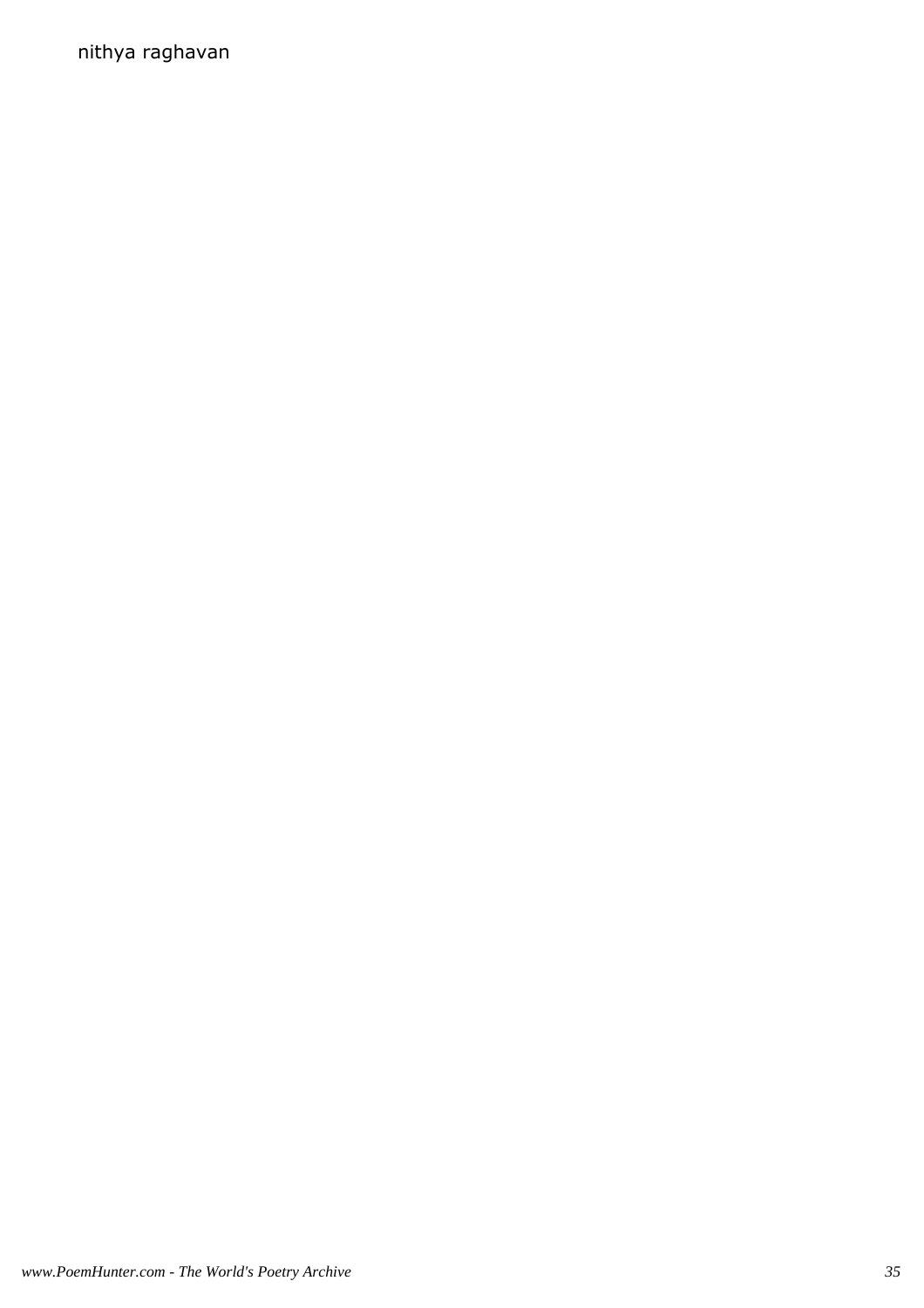# Ode To Shadow

As i walk along the footpath, i see my friend, who casually imitates my body, my structure, the blackness in, midst of the bright yellowish, light emitted from the street lamp, during a busy night with pre-occupied roads, accompanying me, instilling confidence, like the tune of a xylophone, in the midst of many organs, wafting along the breeze, in situations where loneliness, waits at the end of the tunnel, to grab hold of us, shake us, scare us to tears, the black image providing, shade to the ground, the, ultimate proof of all our actions, walks by our side like a genii, that comes out from the, lamp of our soles............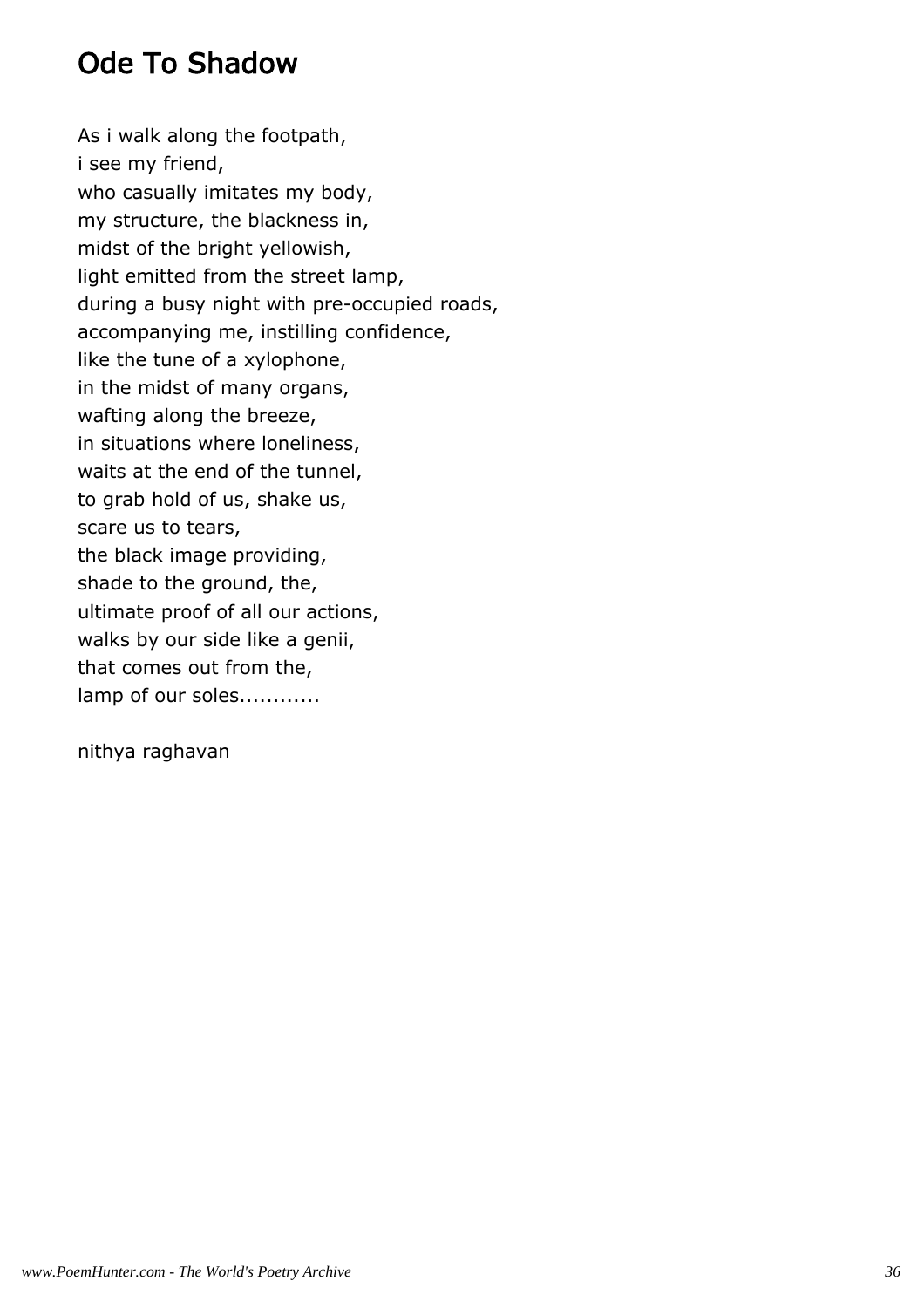# Ode To Winter

The artist, paints the mountains white, the trees standing still, like soldier-dolls, where faces blush, buckets open their mouths, to drink rain water, ducks peek disappointedly, over frozen rivers, usually shuddering under the affectionate, gaze of the mauve sky, walruses hold their heads high, to take a whiff of the cool air, twitching their whiskers, simultaneously, along with his orchestra, the compose sighs, in his parchment, he affectionately signs, 'to earth, with love, artist.'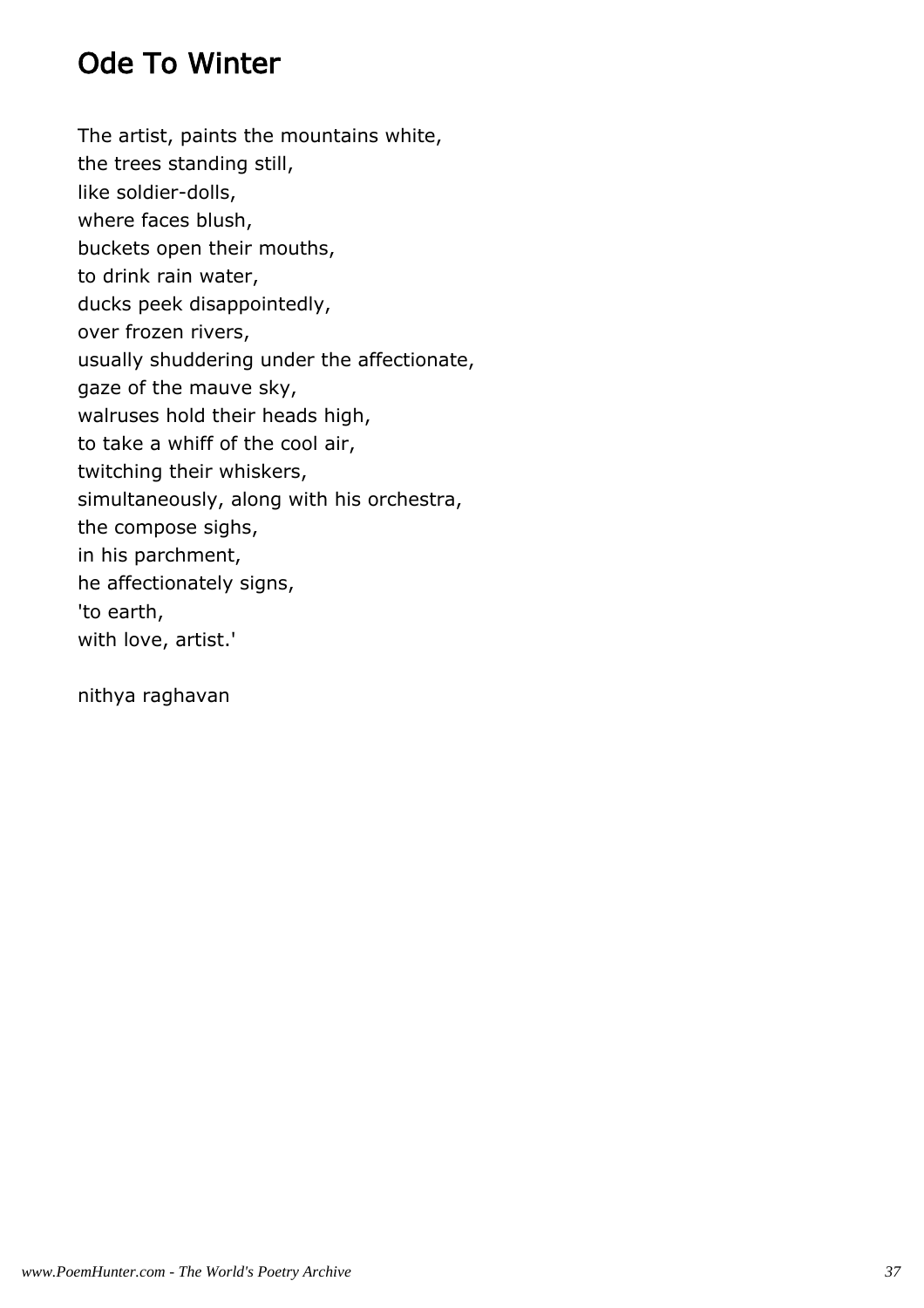### Oh Dreams! When Will You Come Back To Me?

I stand on the ground, waiting in frustration, for the bird that flew, right from my heart, to float in the air, to return to me. I just collapse on, the ground, days and days of waiting has tired me much, You still remain like a meteor beyond, the reach of a scientist, carrying your fiery tail along with you in the black chart of night. We still remain like, astronauts who float, in two different directions, waiting to complete our circle, around the moon.

Every night disturbs my sleep, to think of the day, you evaded me and went up to wander, in the cloudless sky, just like the water vapour, that separates itself from the vast ocean, that nurtured it, groomed it similar to he way, a hen grooms her chick. Even the view of, the bold cliff, reminds me of the day, you walked by my side, in the lawn on,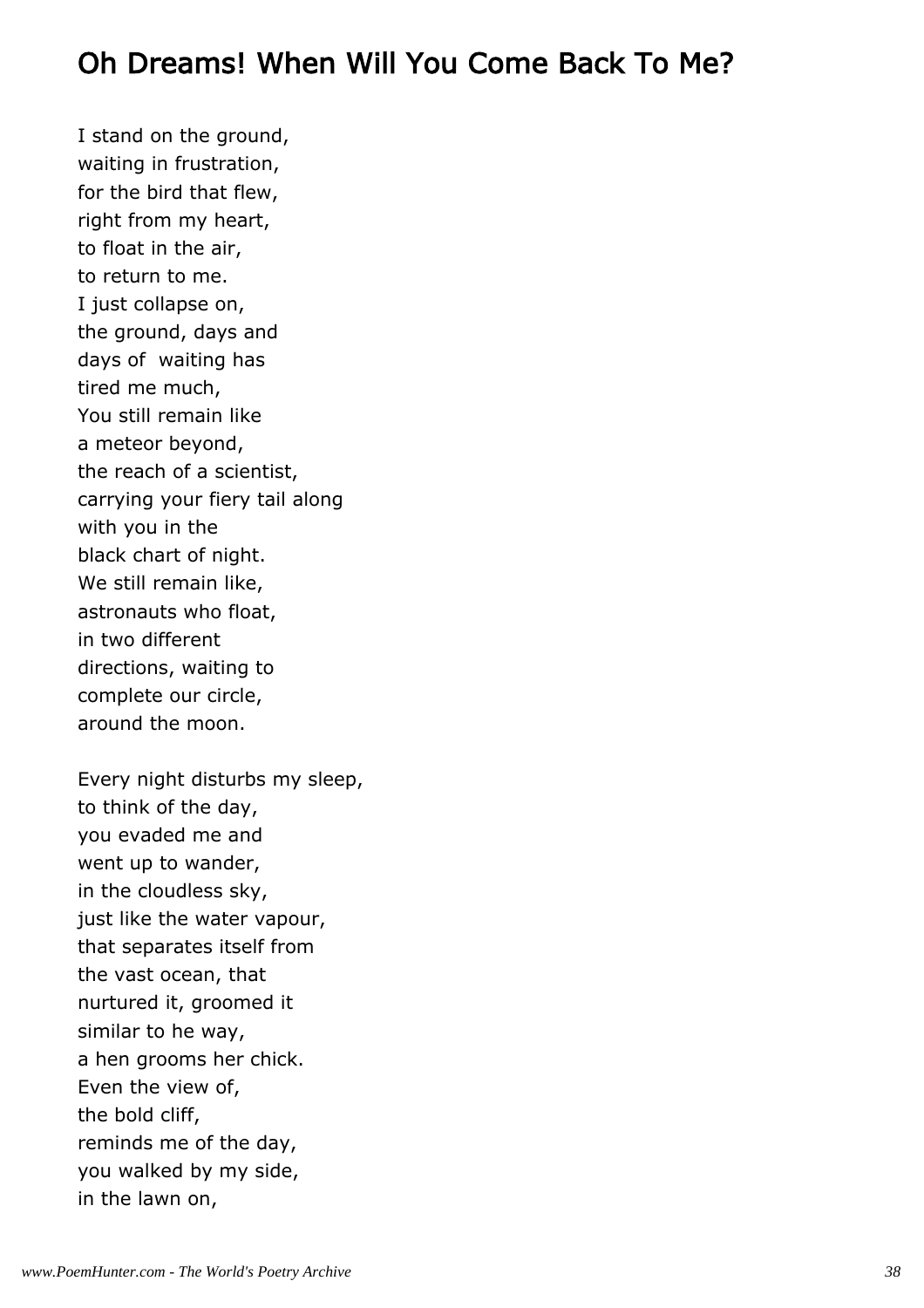a cosy evening.

Every day is a struggle for me, as i walk to various places, to find you, if you're there, lurking in a corner, smiling at me, as if, nothing had happened. I search for your presence, that leaves behind trails of memories, that can keep me sleeping peacefully, on a bed as soft as hay, during a night when, stars don't blink their light, that flows from their eyes like tears. I follow you, to tell you how much i, longed to see you, grown up to carry me, by a golden chariot to my most preferred destination. Yet, in my nightmares, you gaze at me, from one corner, until i yell at you, 'Oh dreams, when will you come back to me? '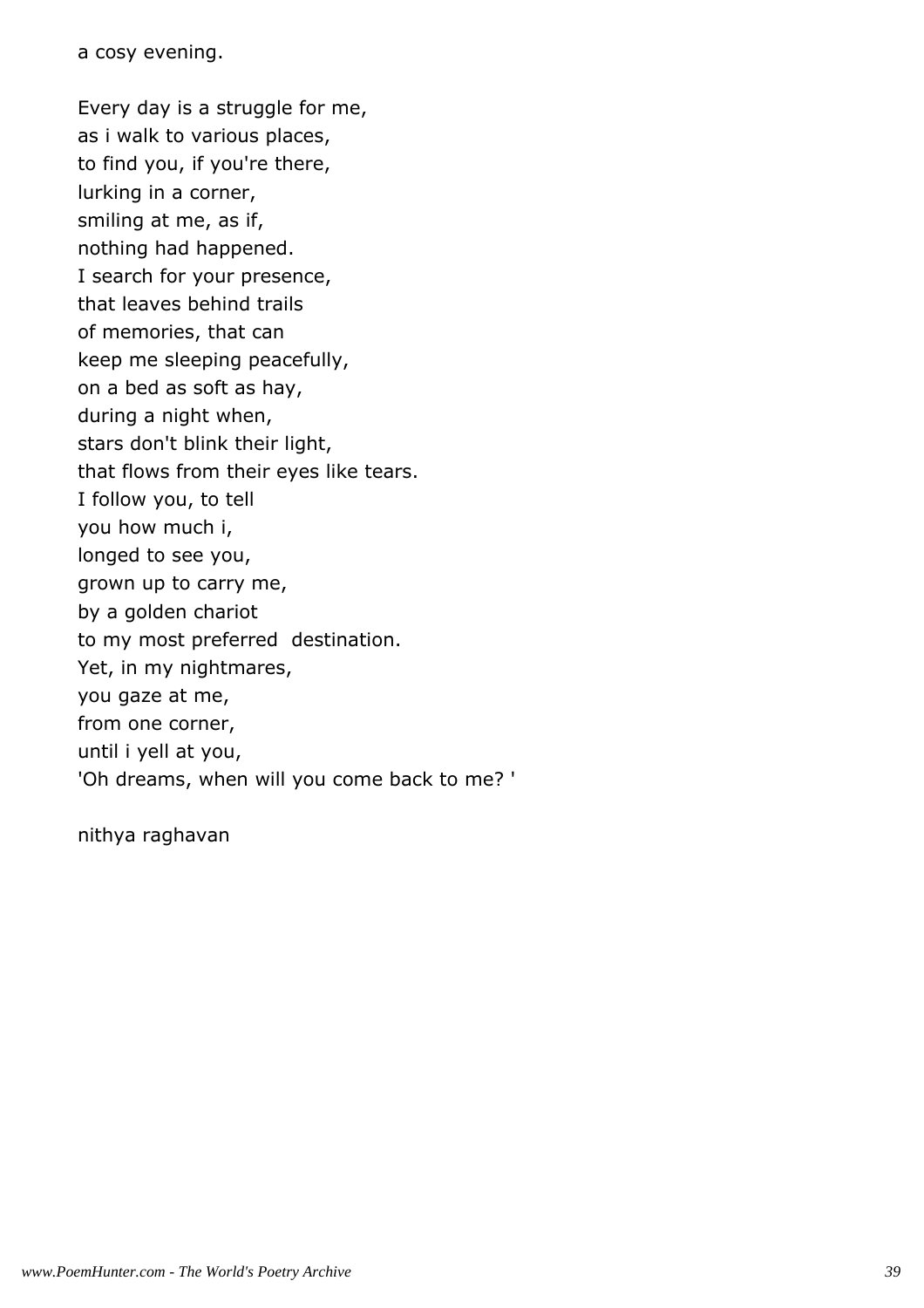# Only Words Can Rescue

As i look around me, i see nothing but injustice, war, sex, rape, crime, violence, helplessness, busy people in their, own sweet, rotating busy world, people who don't respond, to my simple friendly calls, for a warm cup of tea by snow, people who even find, speaking or writing few words, a pain, people who are busy pulling, carts of gold bars to, store in their death graves.

i search even more and, find, long-lost words, words which were not, heard, spoken or even read by people, words which when heard, soothes us inside, like an icy mint passing, down the passages of my windpipe, words, which like sparks, fly out from cackling flames, over timorous charcoal, words, that hide itself secretly, behind the bask of heaven's blue smile, words that speak with us, sit with us, in caves, of stones where even, our best friends trigger the greatest turmoil.................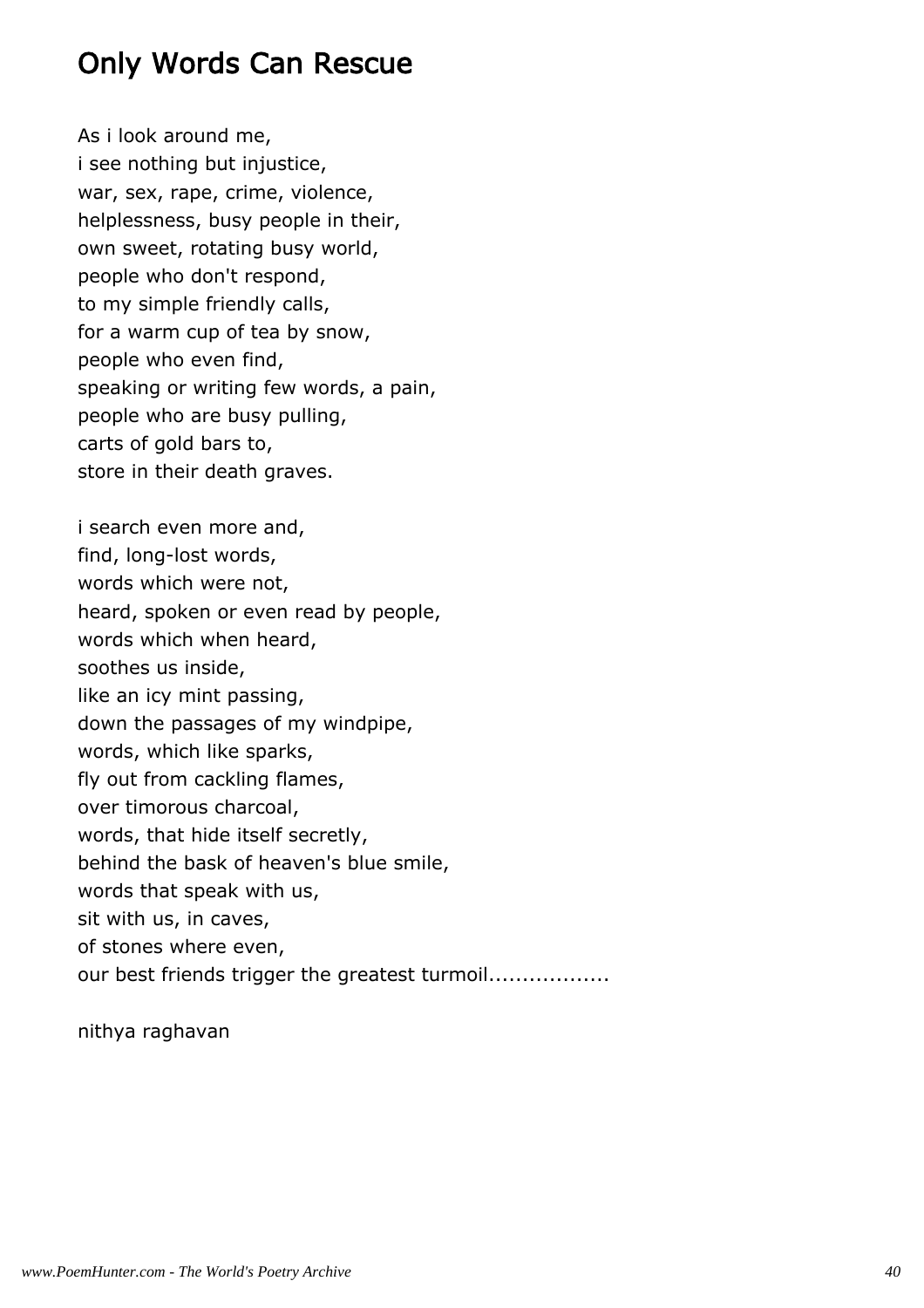### Owing To Fate

The sunset carries his orangish white cloak, over the pale brown sand, owing to a sudden, turn of destiny, which can also alter the invisible clock, and make processes faster. the blue beach turns black with the silver streak of a skunk, that spreads over it, being the speechless, voiceless, noiseless, conditions of fate. All our verses that, spell out the future predictions, our dreams, that we strive to chase, just powder themselves, into letters, as the seven-letter word, 'DESTINY', shakes it violently like a sudden volcano that erupts from the mountain, that grows grasses and herbs, remaining once upon a time, the green fountain of beauty. the starlights twinkle in our eyes, like diamonds of our souls, which remain colourless, and the word 'GOD' again sets spotlight on it. if i spend seconds, minutes, hours, days, weeks, months, years, decades, centuries in building my castle that i can, with a pack of cards, assisting me, and yet it is crumbled by an earthquake, and placed a sword, dissecting my happiness,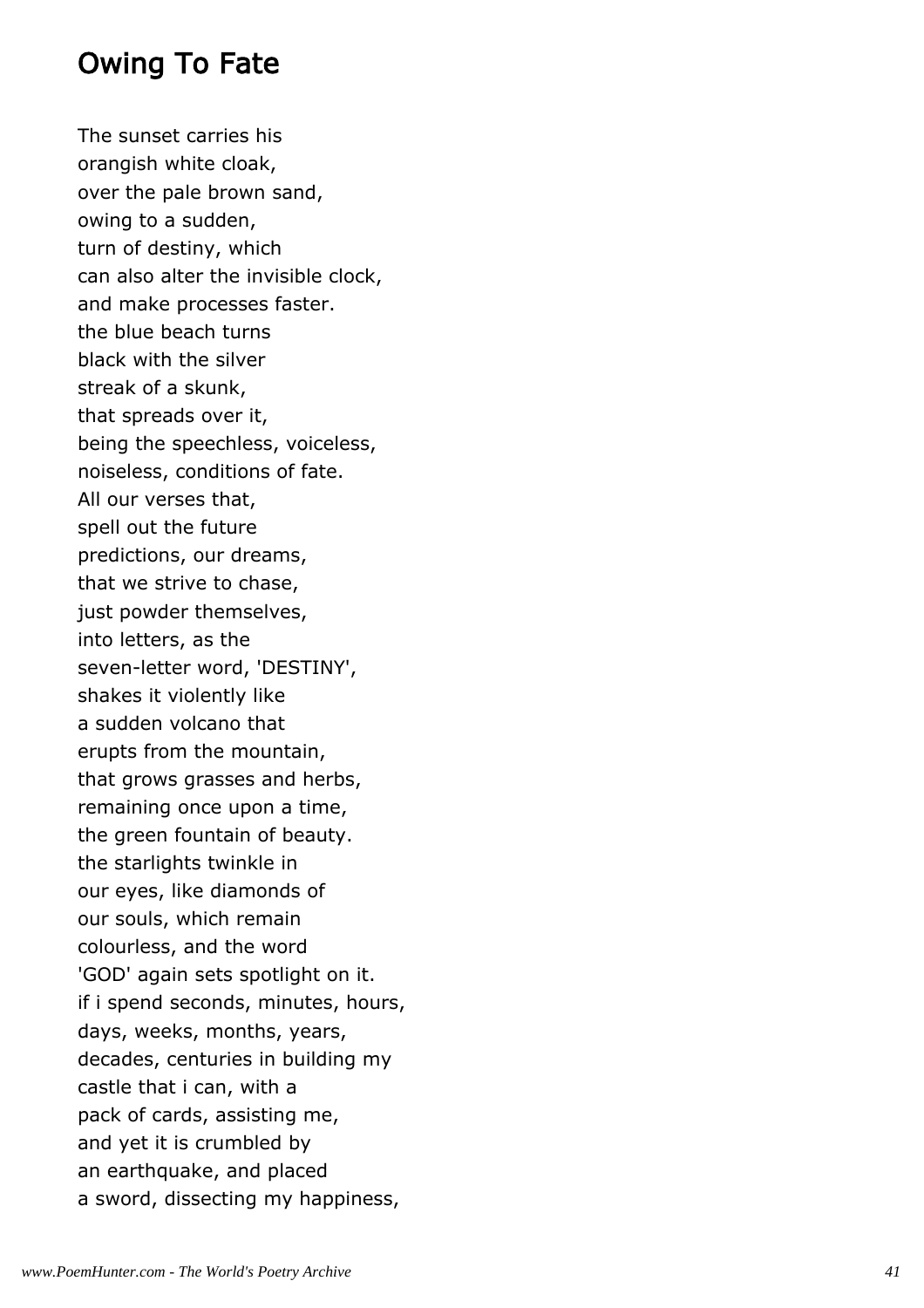i cannot help but, owe it silently to fate.................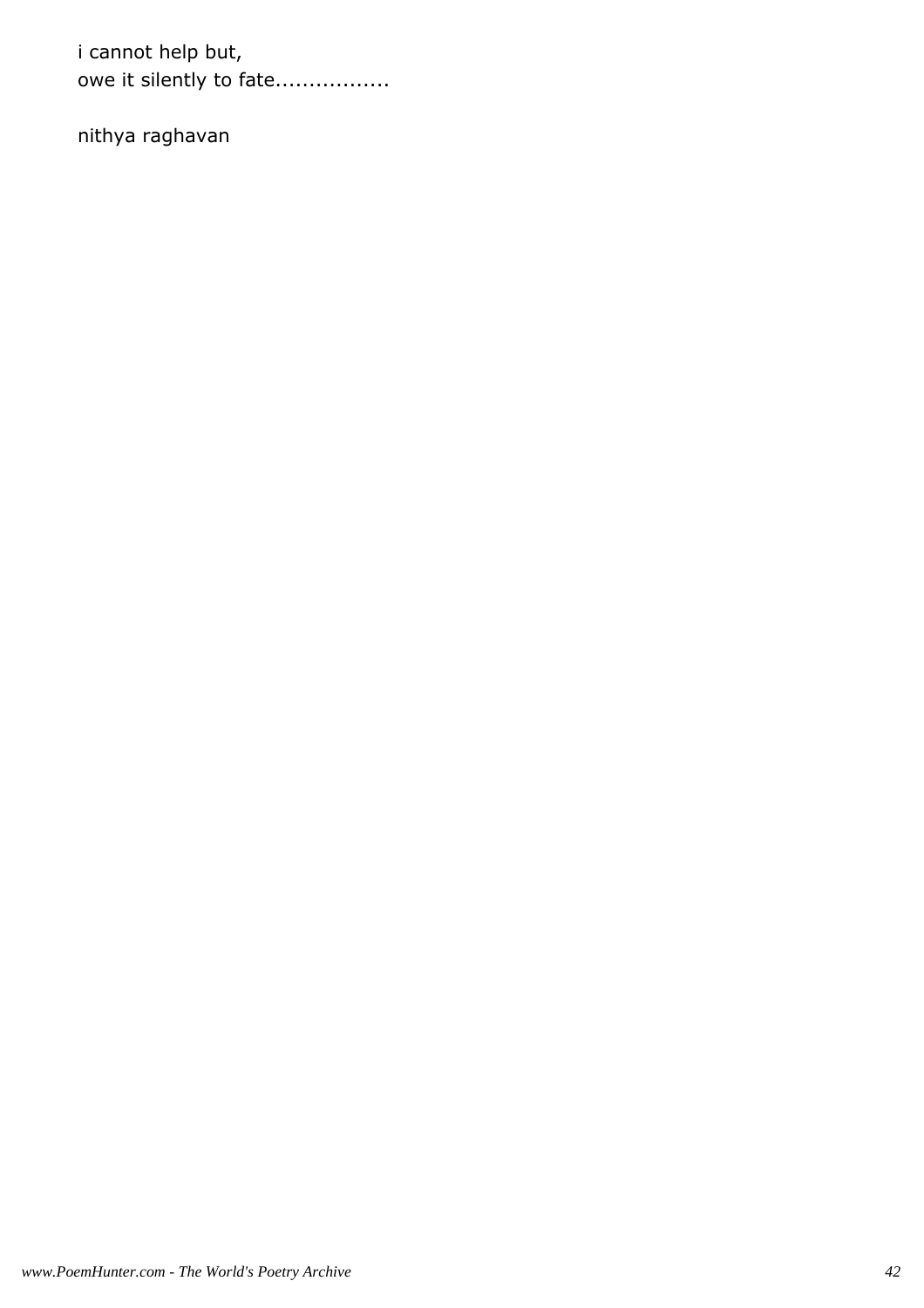# Please Don'T Let It Happen Again(Musical Tune Of A Commoner)

Standing outside our burnt building, just like a king who, stands outside his burnt palace, we spill our jargon, of how our loved ones, were bled to death, just by a few bullets, that flew up the air, few bombs, that engulfed, all our spirits by its sound, Of how our cheeks, blushed, because of, the endless shedding of tears, just like the clouds blush, wearing the garment of sunset, only thing being, our blush, is drenched in sadness, Of how many people, whisper behind the shadows, of buildings like, insects that groan in the dark, Of how many wings of terror, rocks our city, just like the cradle of death, rocks an innocent infant, Watching all the events, in stark silence, Trying to get our eyes accustomed, to brightness of light, we allow our souls to, mumble in fear to God, 'Please don't let it happen again'.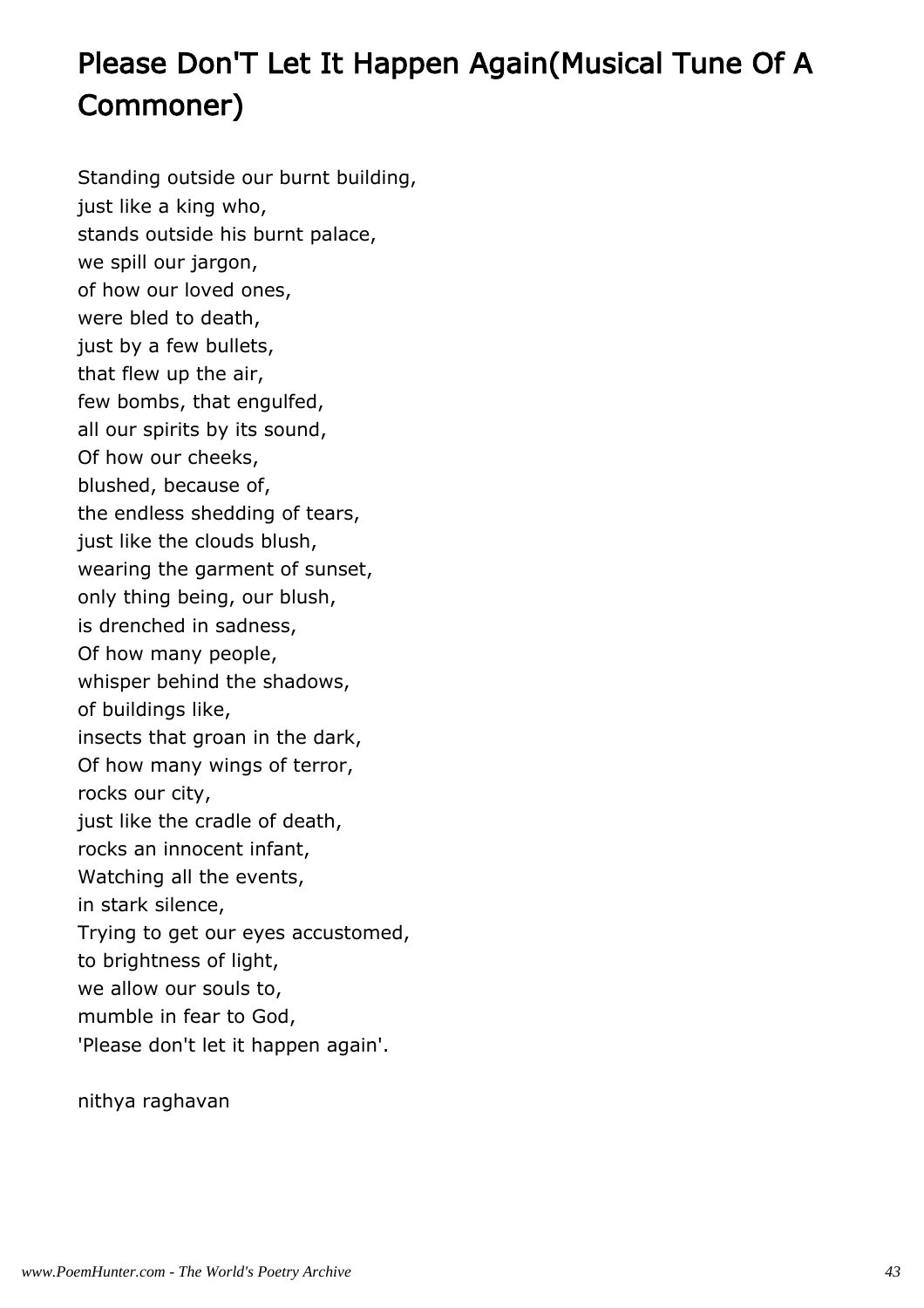# Reaching Out For My Passion

Standing on the edge of the cliff, i wonder why, the flowers of my tree, never blossom into, a fruit at spring.

Standing on the edge of the cliff, i wonder why, the fairy tale which, i built out of my dreams, got burnt over night.

Standing on the edge of the cliff, i wonder with, black tears stinging, my delicate eyes, at the cartoonist, who gave shape to my reality.................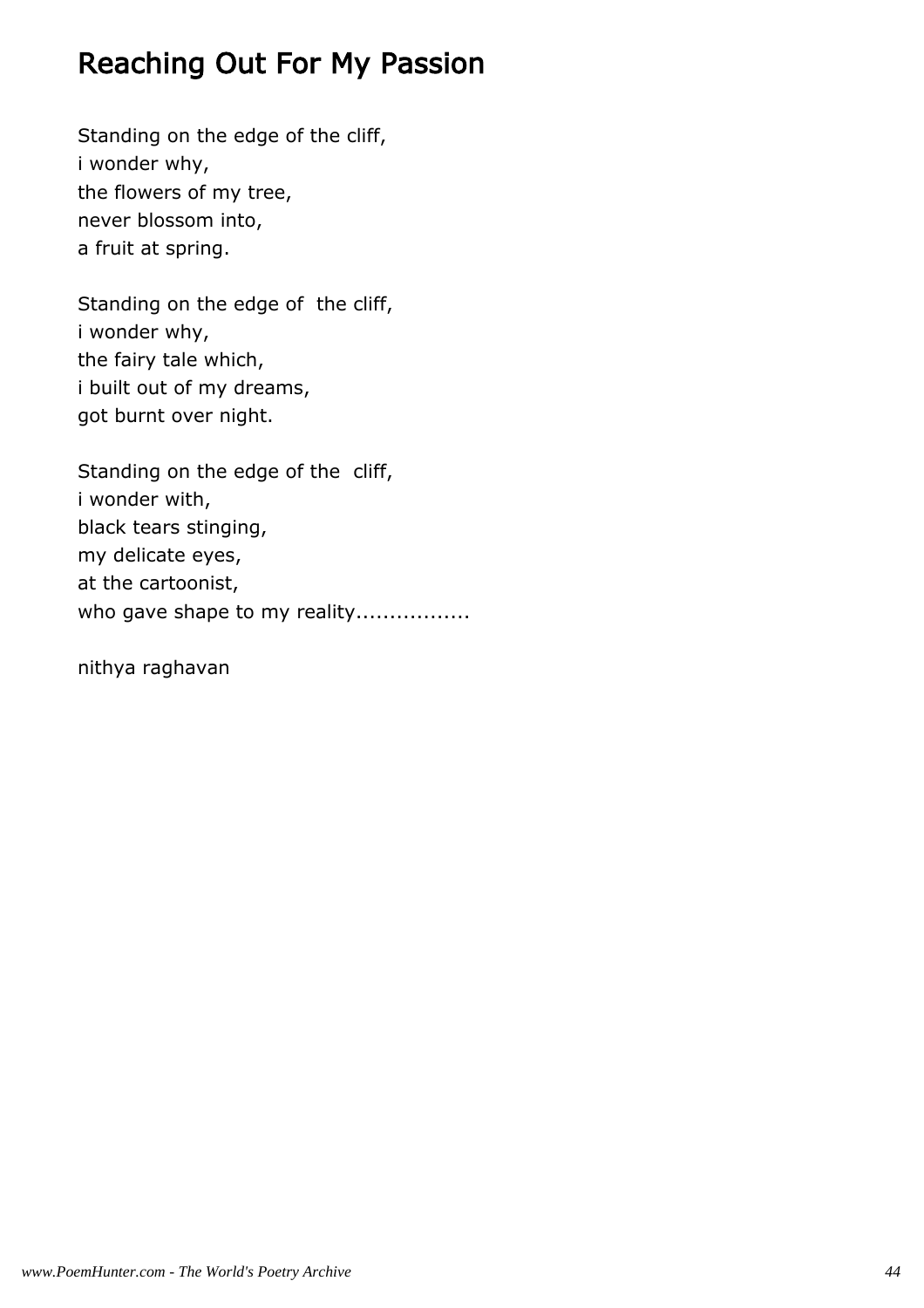#### Retrospect Of Innocence

As a modest, shy figure, with an intangible body, and a mind that sails, on the boat of a white cloud, surrounding itself with flowers, new-born chicks that hatch, from a mature chicken's egg, I droop over the ships, that sail in the green waters, of Venice, silently dragging along with me thoughts, that carry the humble tune, of the jay, vibrant guitar, Buildings that may collapse, any moment at the cruel words, that dart and pierce, the head of the structure, and make my dreamy nature, vanish like eucalyptus, oil that evaporates on a barren ground on a sunny day.

Having understood the beauty, the charm of how the, bell tolls in a clock tower, how water lilies survive in, midst of a cold river, how the perfume of salt, merges in the thick sheet, of the icy air, that layer themselves in a sequence, over and above the Earth, People feel the desire to, kill the thing which was born within them, the strange, white figure which they, gave birth to when they were born, They feel the urge to, stab this ghostly white figure,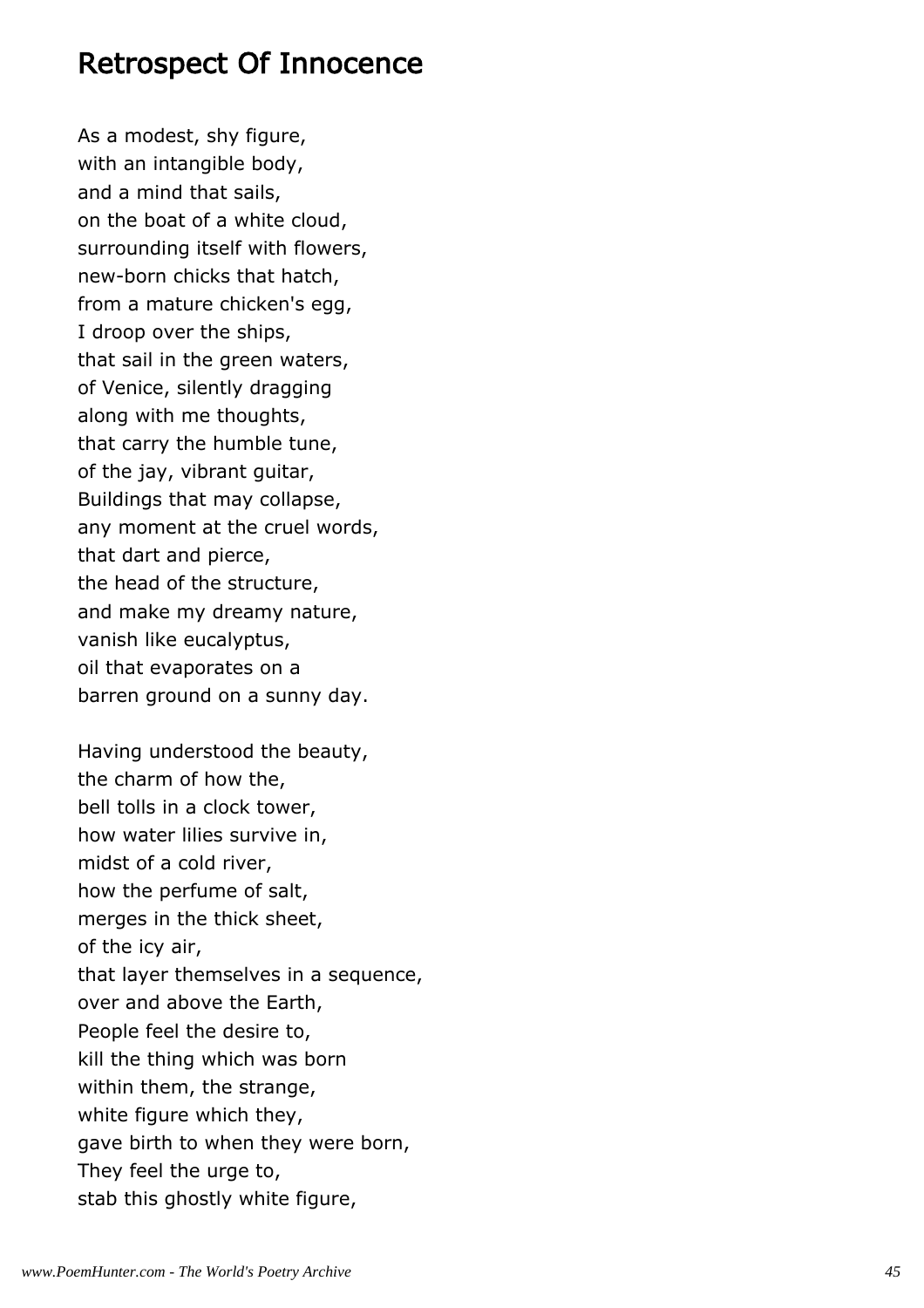that lives within them, like a dove that merges, with a globe to represent peace, If i were an element, an ash that threw itself, from sparks that emerged, out from yellow fires, A greyish element of agony, that dooms people, Then why, why was i born? Why did people give birth to, me when they were born? Was i born to be twisted, squeezed like the story in, a book of fairy tales? My ceaseless wails yield no answers, Not even a dropp of honey, in the midst of forest fires, that i'm trapped in. However, i know that, as they pelt stones at me, I sit under a yew tree, waiting to be dragged on, a bull by Death to heaven....................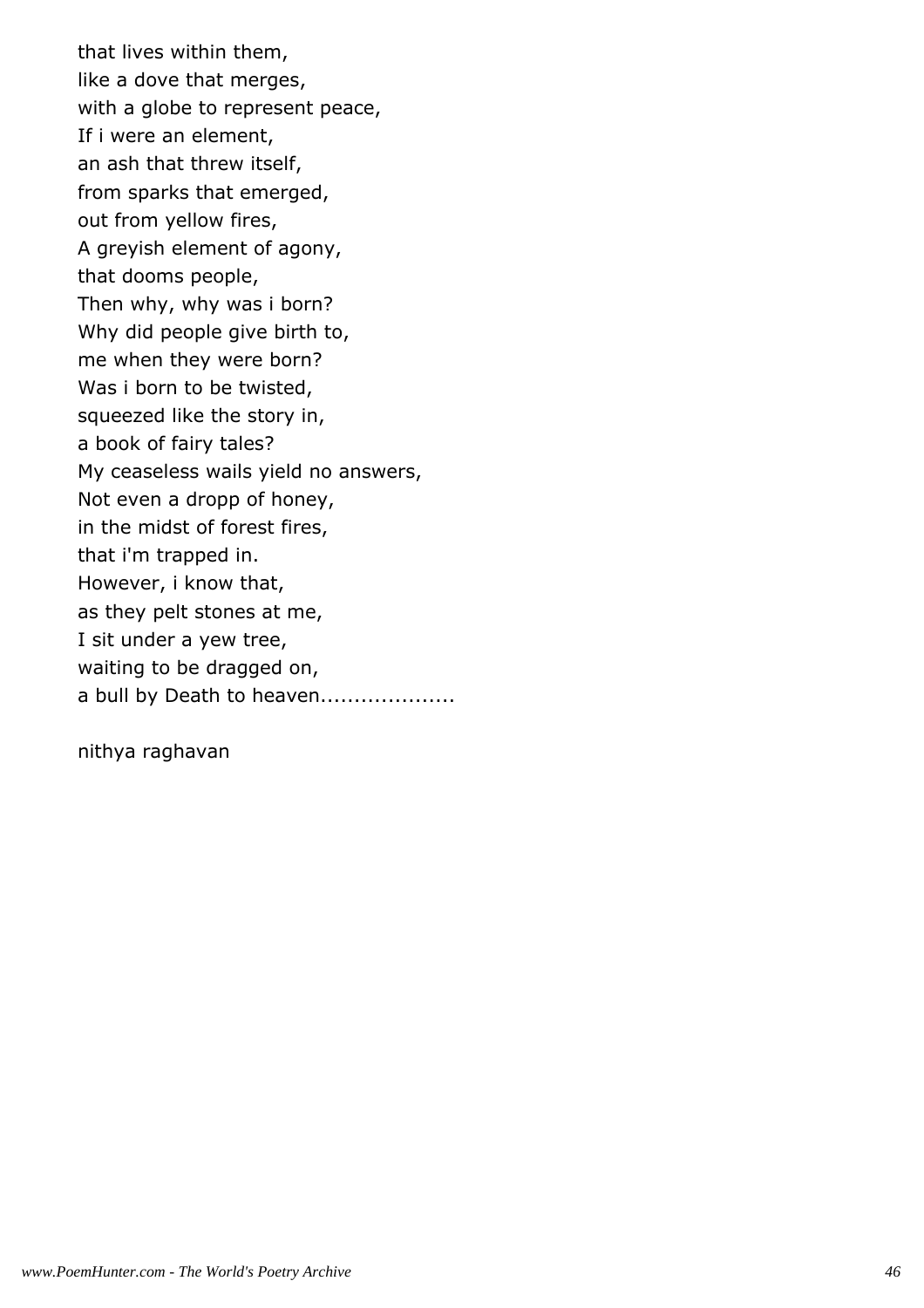# Sights Of The City

My eyes keep blinkingwings of a butterfly that flap continually, as this city turns youthful with bulbs, my hair turns grey. I lean on the window to watch men digging those tunnels leading to nowhere and men buzzing out of public places, as basements sink underneath my feet. The shadows of buildings trap me, behead my imaginations, and my veins bleed boredom. I want to live in those quiet seconds that pass by and my heart is in a live-in relationship with this place. This city with its changing sights pulls me by my collar to leech on to its soil like electric wires and bring me to taste dirt cakes. I wait eagerly for lizard tongues to open cracks on the earth, for those rocks to develop a bad taste for salt water fountains, for the sky to rain dead hawks and for my soul to lose itself in castrated deserts.....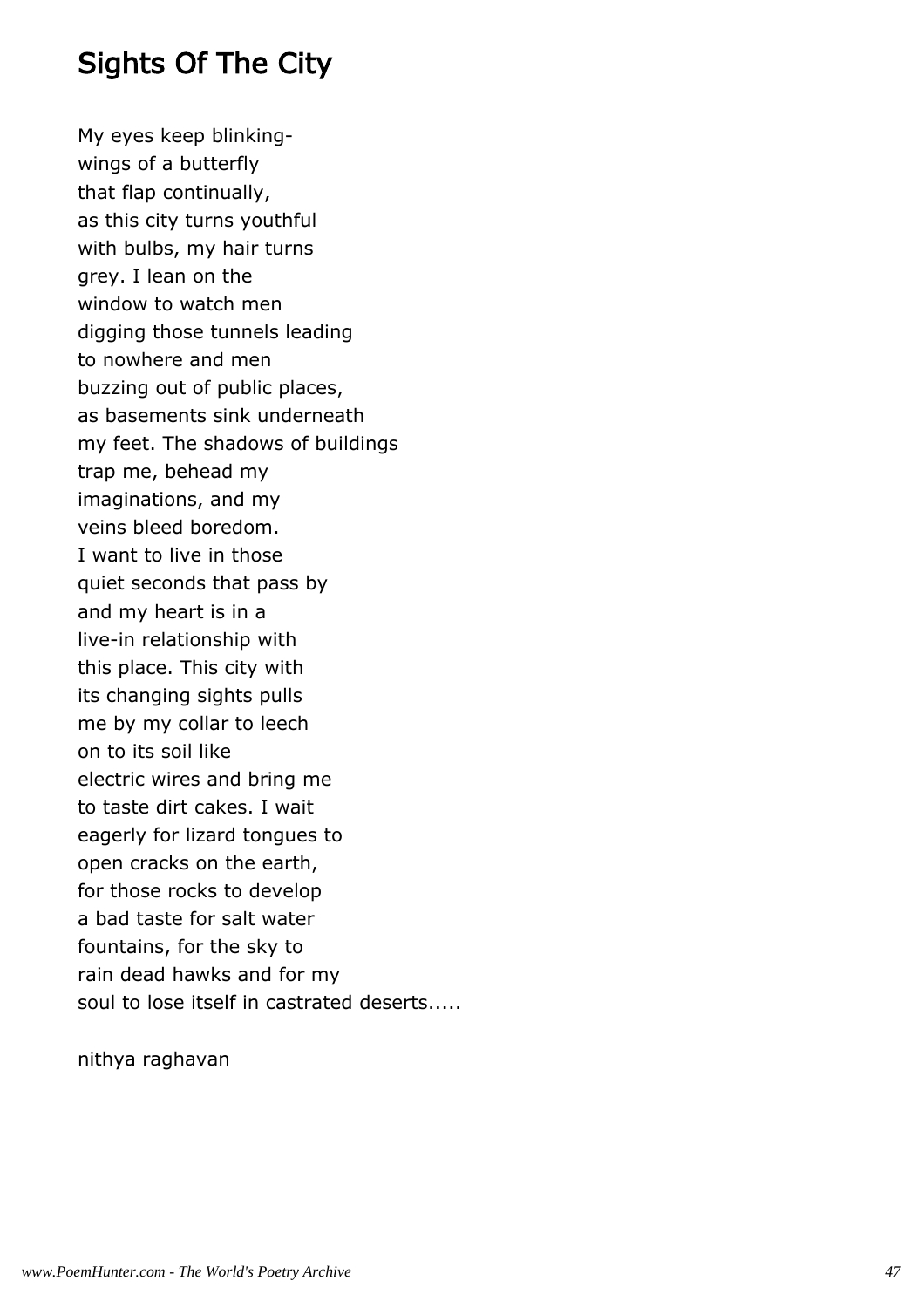### Small Wars

When knives are, inserted into the multi-layered, body of an onion, tears pour out of our eyes, spontaneously, not knowing, as to why we cry, for a martyr, who adds flavour to our food. When the body of, a tomato is chopped, it sheds its juicy tears, that wet our hands, like blood that dangles, from a silvery sword. As so many leaves, go in the form of pages, where ink of, black, blue and red, remain an impression, just like the hot iron, rod makes a scar, on our hands, that change, from purple to red. We scratch the mother earth, hurt her by throwing, tantrums, jumping on her, yet, we want the turnip, that she gives us every morning. The air that we breathe, stealing breeze from nature, like a vacuum cleaner, that secretively sucks waste paper, from the floor. As we take a pail of water, from the ocean, its like as if, the salty, sea water is separated, from the sea that gave birth, to it, just like a doctor who separates,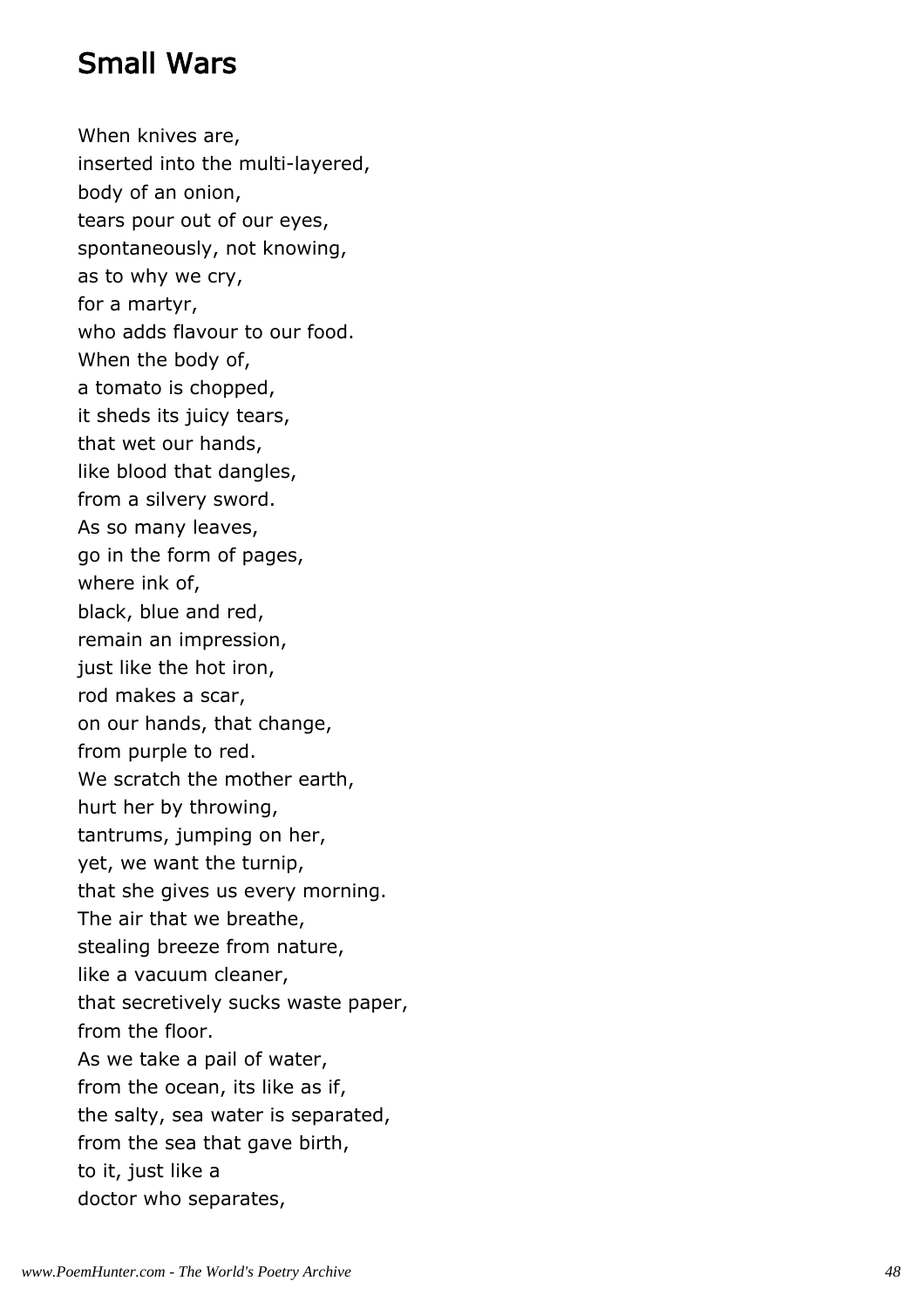a child from a mother's womb, by stripping the cords, that remain attached to it.

We preach, we sing songs of non-violence, where things remain, where they should remain, the ironical part is, we show much gratitude, over fighting these wars, just like we clap over, light candles where fires, dance only for a while, over the cake whose body, gets dissected in few seconds. Yet these small wars, are necessary as they, light up the torches, of our purposeful existence, So, is it possible, to claim our peaceful, souls, that beat silently, within like messengers, from God? Is it, feasible to ejaculate, our 'simple', non-violent' nature?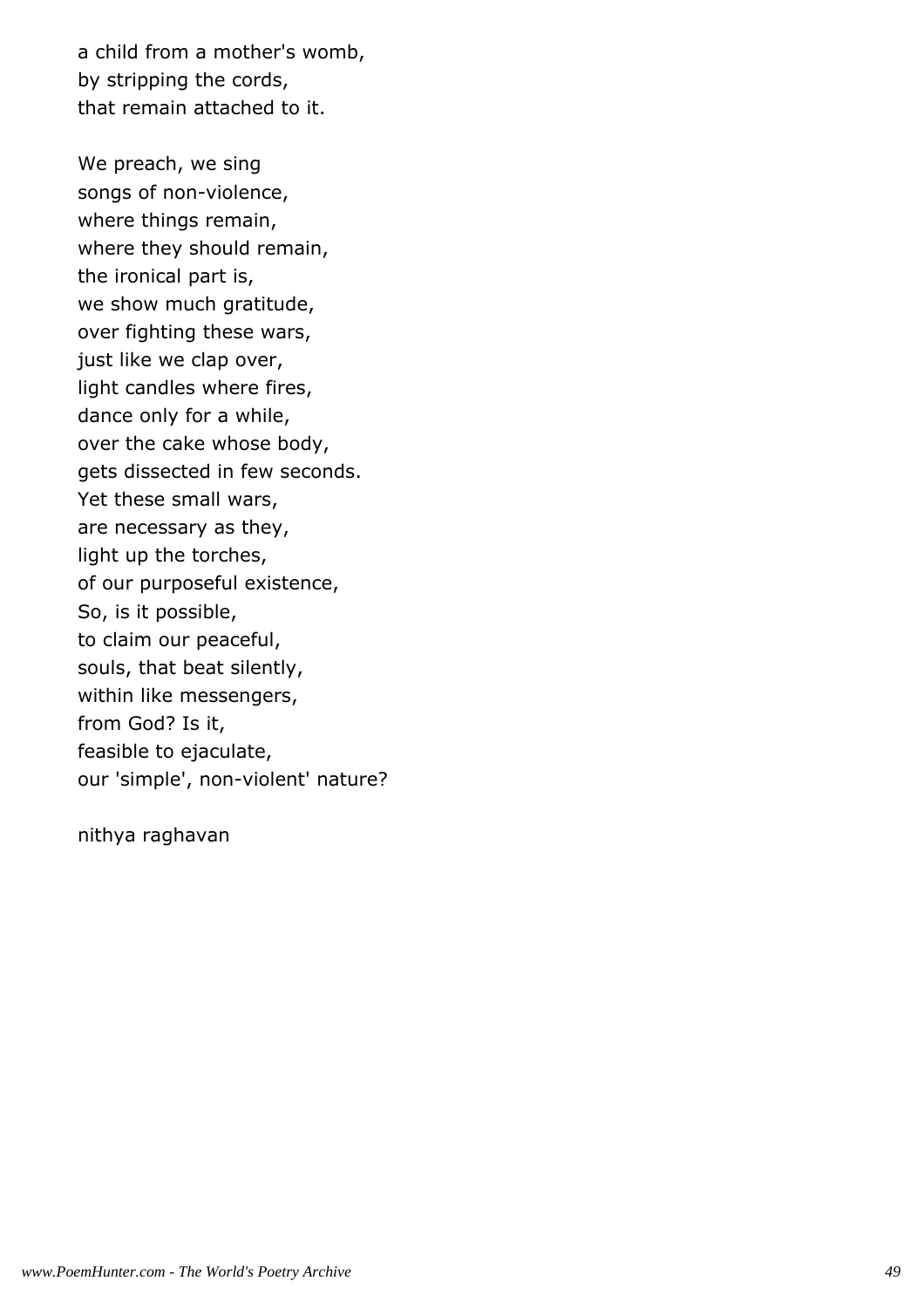### Speaking An Unknown Language

My language Has been uprooted From my throat, Grass kidnapped from Brown homes, And my tongue, pink lizard Runs across the Mountains of the white Space, exploring the unknown.

My language hides Underneath the stone, Precious silver and gold Afraid to escape the Treasure chest with arrows And cannons against those Gangsters who try to ambush Those letters, words and works. The innate voice speaks in Texts summoned by my pen.

My tongue is chained, Coiled in those new sentences, In full moon nights, Ancestor poets steal Devil's glances and Flicker their malicious toothless Smiles as my eye lashes Purse their black lips.....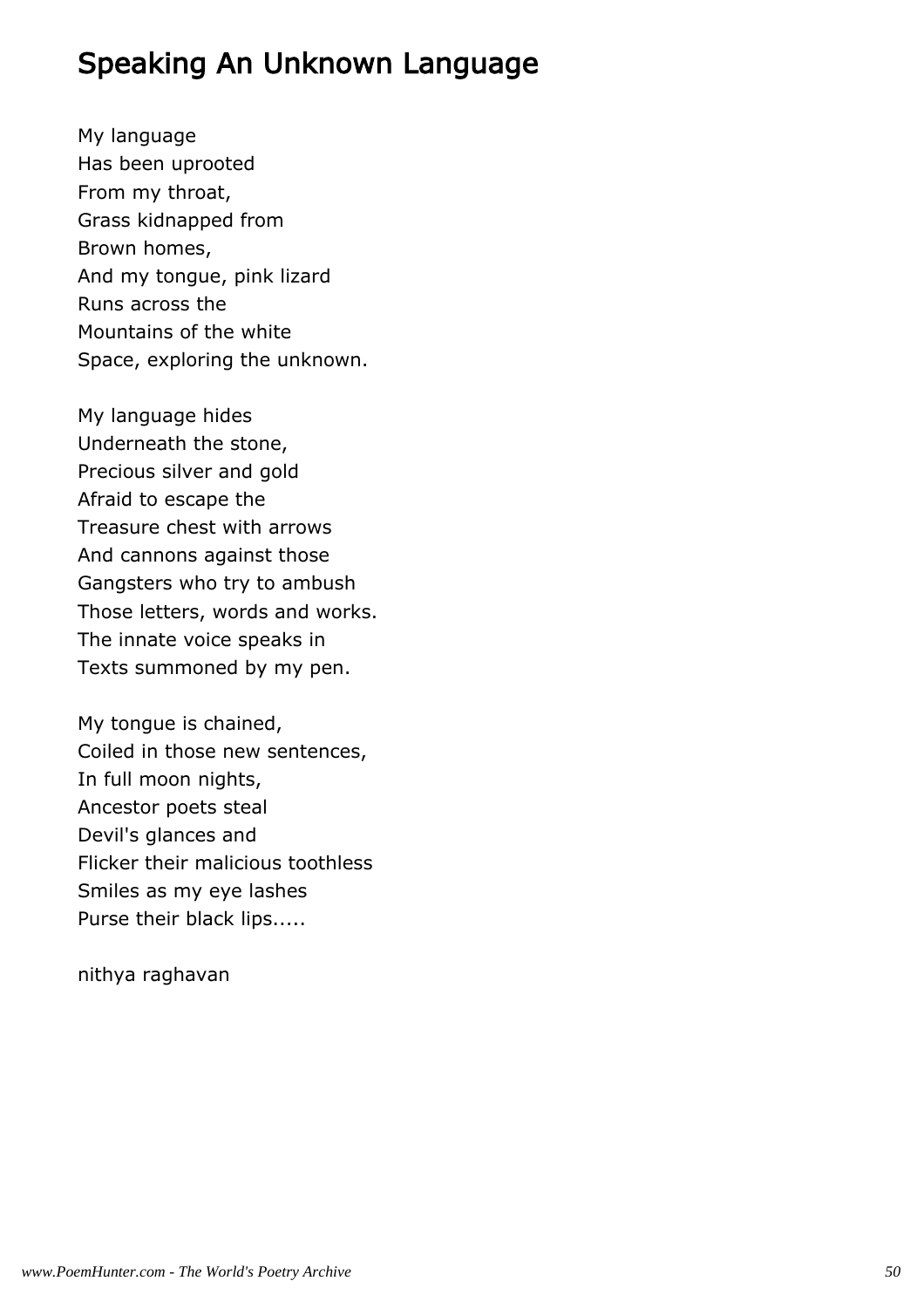#### Sweeping At Your Doorstep

Gently pecking with my broom, at your doorstep, as i did for many years, carrying my ancestral tradition, and allowing my frowning face to smile at your posh sun-filled room, which you've managed to maintain, by sweeping votes, however, fraudulent, the methods are considered to be, Meanwhile, i just pick a rupee coin and find myself stranded in a prison, on which the sun never shines, i still confront eagles that wait with their sharp talons and claws, to ruthlessly tear my body apart, deserting my children.

You smile and speak, of the utopia of, trees and smooth roads, where we don't sleep on, the cold floors of the slum, on a half-moon night, when wolves growl with, their dagger-like teeth, surrounding us in our sleep. it is always us, who are targeted by, the tsunami at the Marina beach, the second-longest beach in the world. you just sit there and speak of welfare projects, which don't exist, in this planet, which are like the submissive hoots,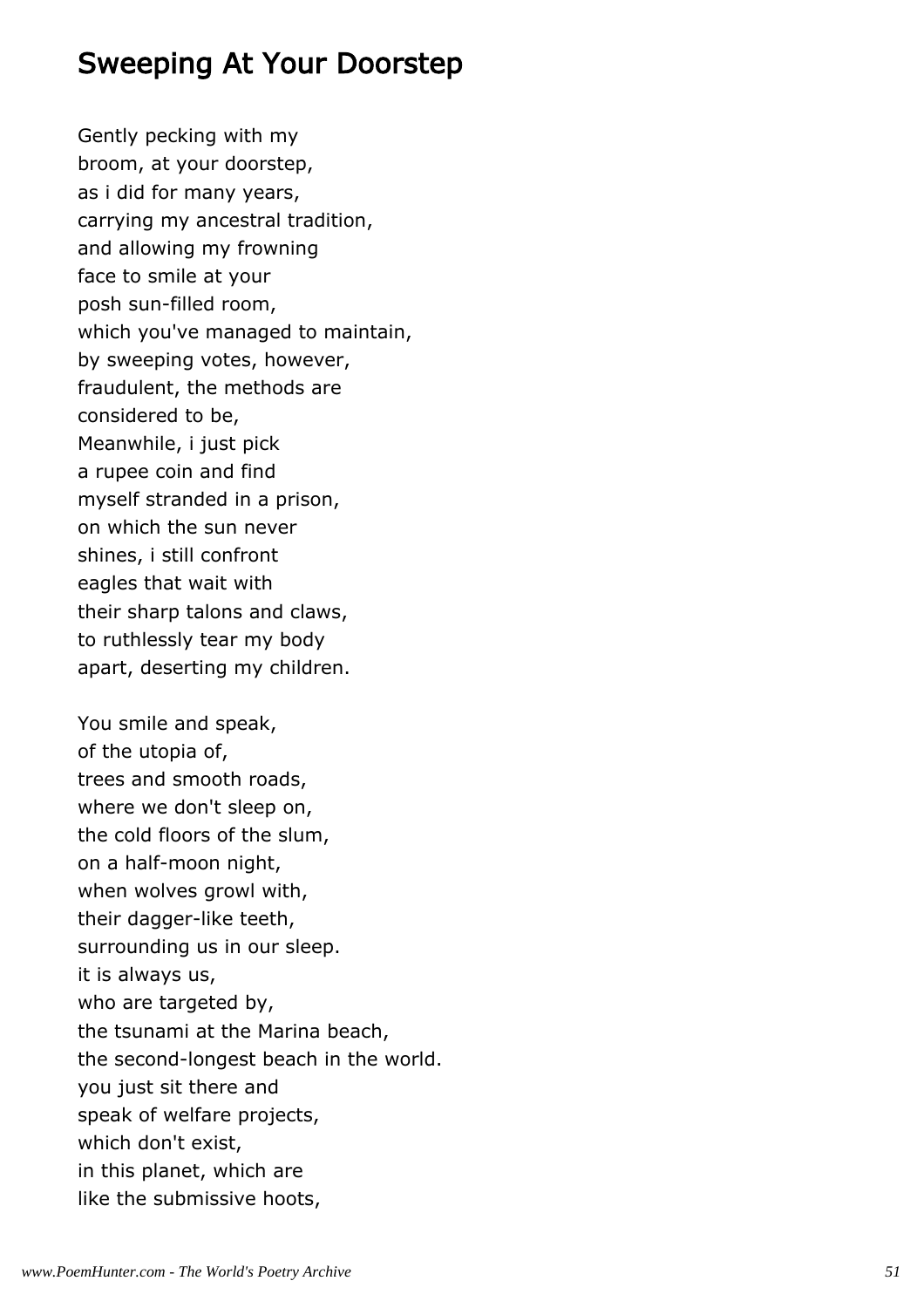of an owl in the jungle.

As i continue to sweep your doorstep, i secretly thank my ancestor for one thing; to accept our world fraught with violence, and deep regret and the courage to keep smiling, thinking of the times, when the branches of the gigantic tree of creation, strangles fox's tails, by holding it upside down, Another lesson passed down, the line of tradition.................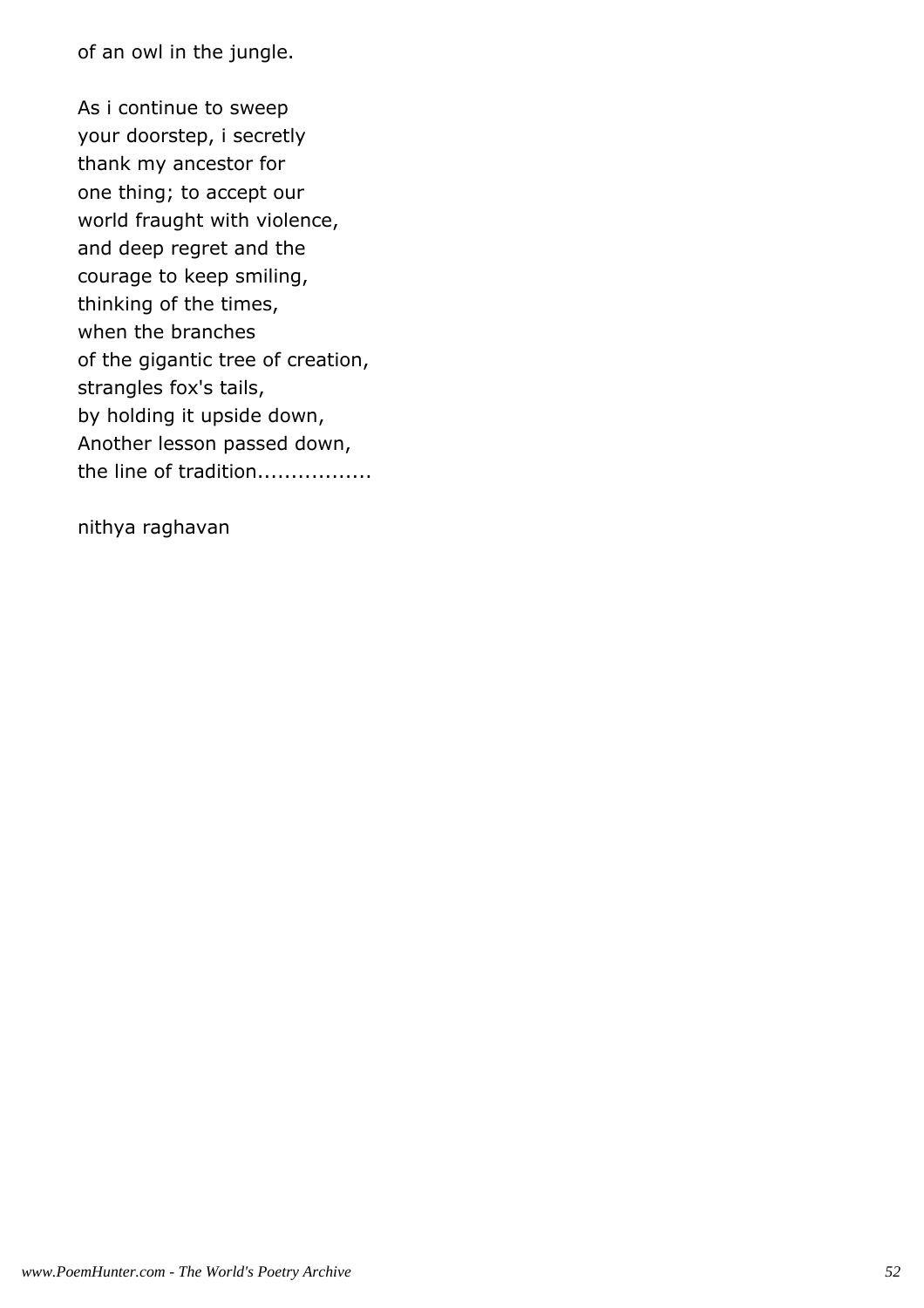### Taste Of Madras

Train tracks are imitated, Those rivers exhale their Breaths opening their mouths, Under the bridges, On which vehicles groan On a Monday morning. Jasmine bracelets clasp The hair of women, Photos of human beings, Masters and Gods, Tamil flows, Milk that gushes out Of an earthen pot On the day of Pongal, Sounding as crisp as the Kancheepuram sarees that Embrace women's bodies And as pure as the Soulful music of anklets That dance on the floor. Bells and cries of Different religions, castes, And creeds clash like Noiseless swords, the Tar that is layered On the corner of The road is the Kajal that lines the Eyes of Gods and Goddesses As They bathe in the Smell of incense sticks And camphors. They Get ready to march And look around the Place, along with the Alwars and Nayanmars, As they get a break From their jobs, On festival days.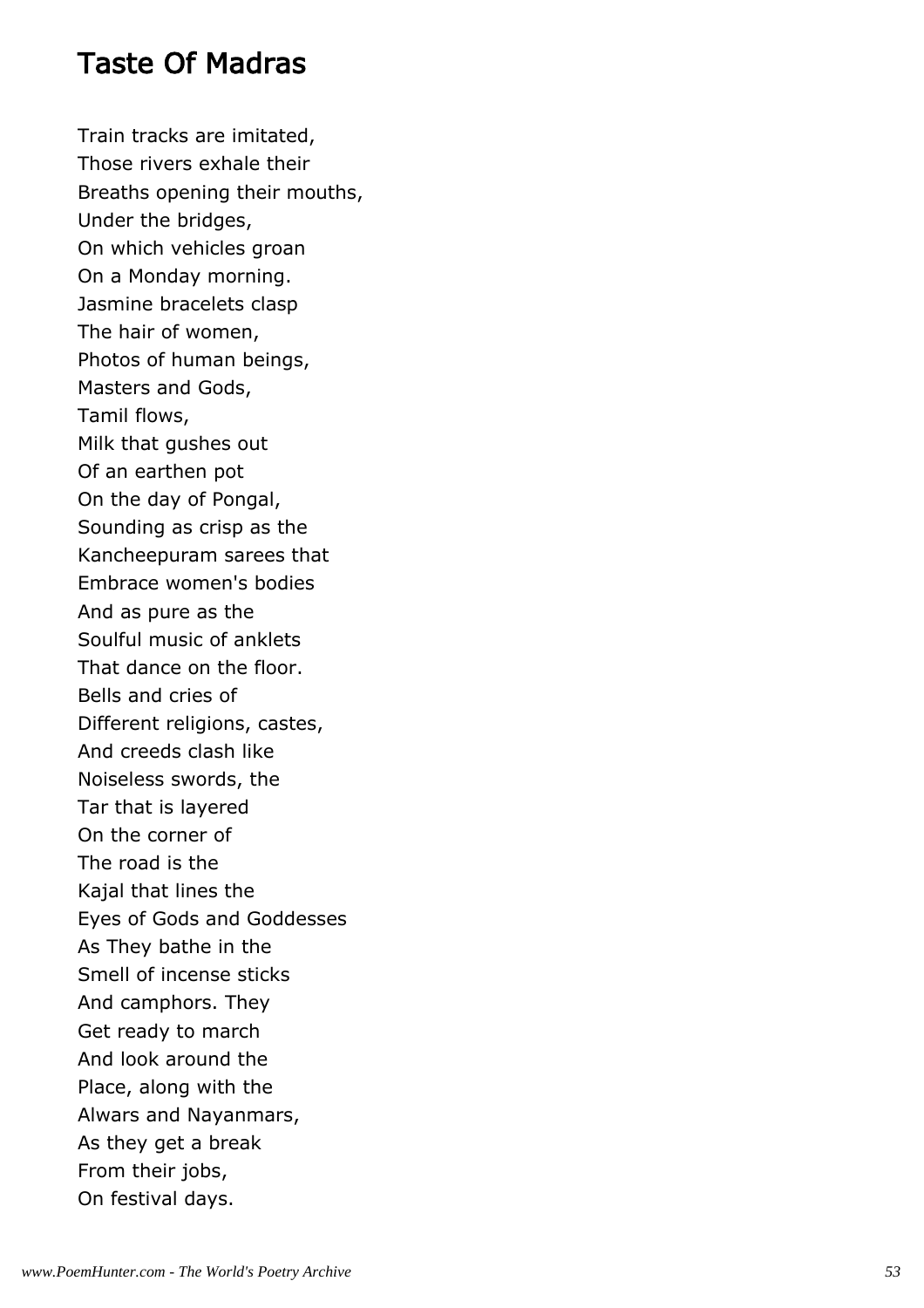Crows break through The crowd of breeze As they laugh at those Indecisive catamarans that Keep one leg in water, The other in land, And the filter coffee remains Comfortably seated in a Steel tumbler vanishing bit By bit, as the hair of Coconut trees and sugarcane Cover the face of the moon…………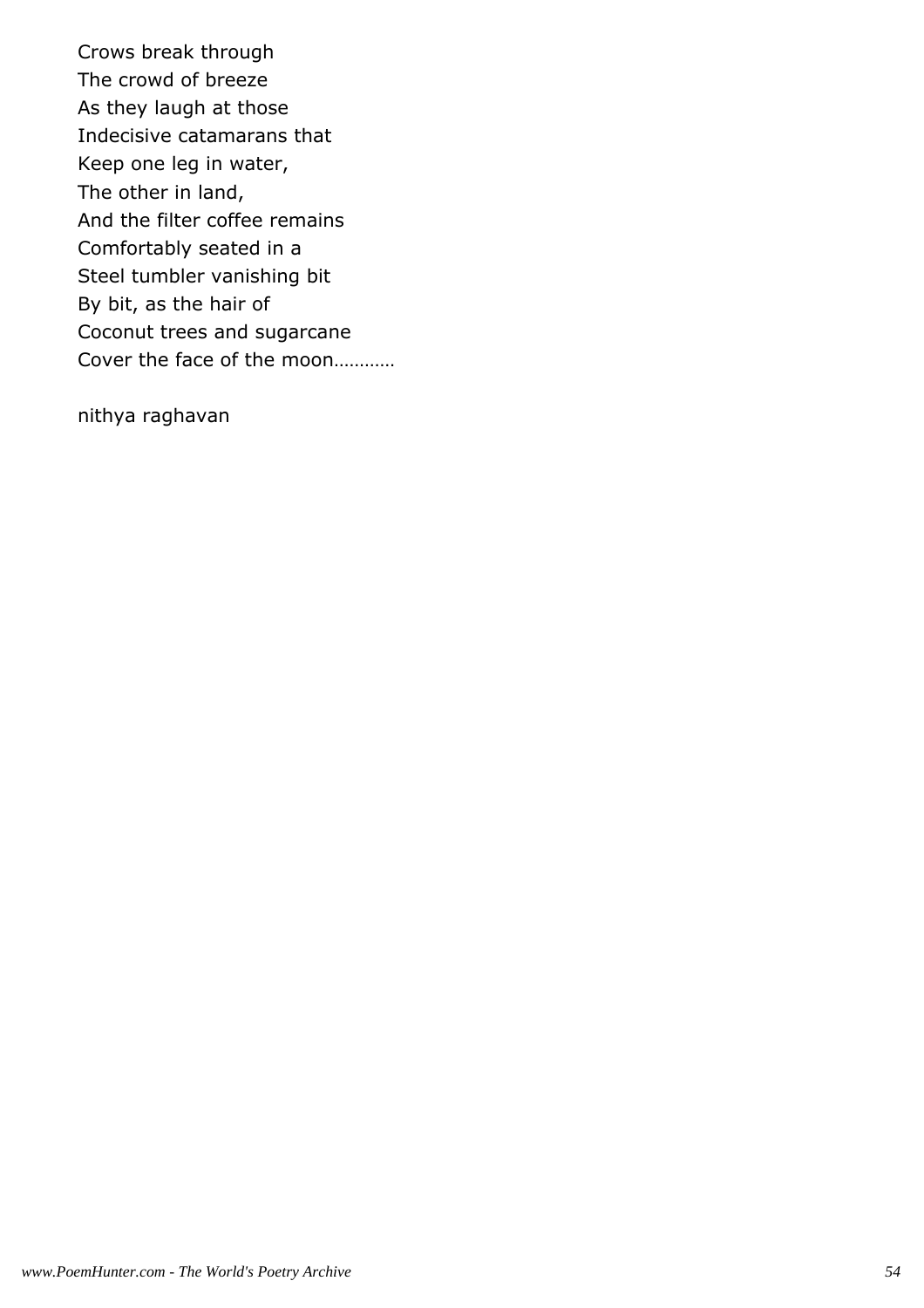# The Frozen River(With The India-Pakistan Cold War)

The dense, cold river, freezes to ice, at the breath of fire, that blazes many buildings, with great ostensity and pride, The timorous fishes and dolphins, under the shield of ice, thrive in their dreams, waiting to drink the, bowl of golden light, repeatedly reminding themselves, of the strange voice of the, violin that used to, sing aloud by the break of the dusk, The flowers and grass, that felt supported by the, soothing touch of the river, droops at the sight of, an unbreakable shield, that settled over a land, whose body and a portion of the leg, were torn apart, by the cruel laughter of fate. Only the inquisitive penguins, that come rushing towards the frozen river, can spread mist, over the frozen river, like pulling the curtains, at the end of a tragic drama.....................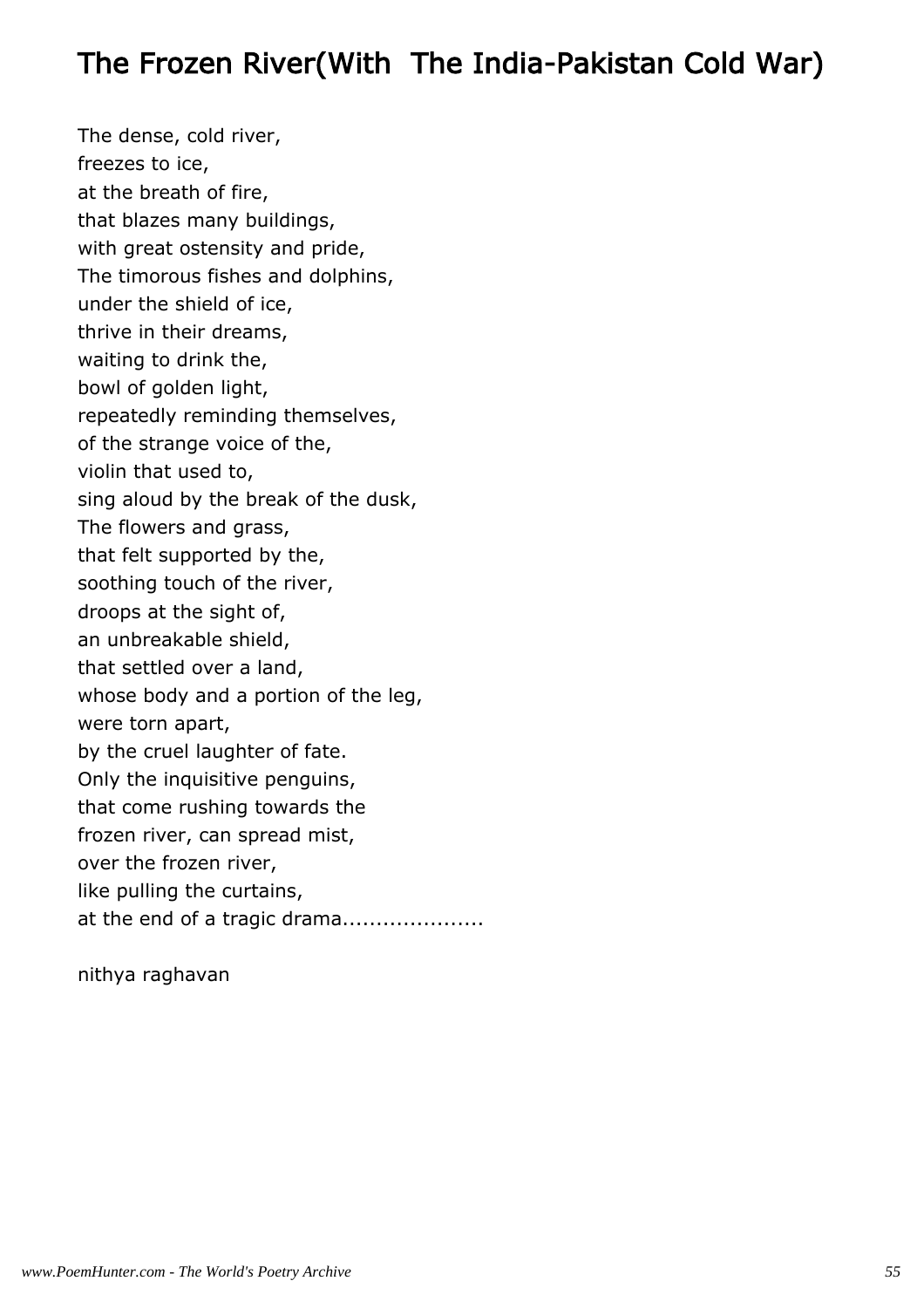### The Last Punishment

We just lie down, the sand rolls around our bodies, we have no home, earth is our only home. we look at vehicles that rumble the monotone of our lives on those fresh roads, and within my throat, fire, crude fire burns, over the coal of flesh and the oil of blood, tamil blankets our tongues, the language that once upon a time, was brought from the cooling river that flowed within us and we sprayed waves of fresh water, but now, we spit fireballs, out of raging volcano that erupts within, on seeing those who betrayed our land, to distort tamil and call another country, another continent, theirs. the government welcomes them, houses them, but we, what about us? is this the first punishment? or is it the last, as we hoped? even curses are incarcerated within our bodies, as we just remain empty cups that wait to be filled, thwarted repeatedly with dew drops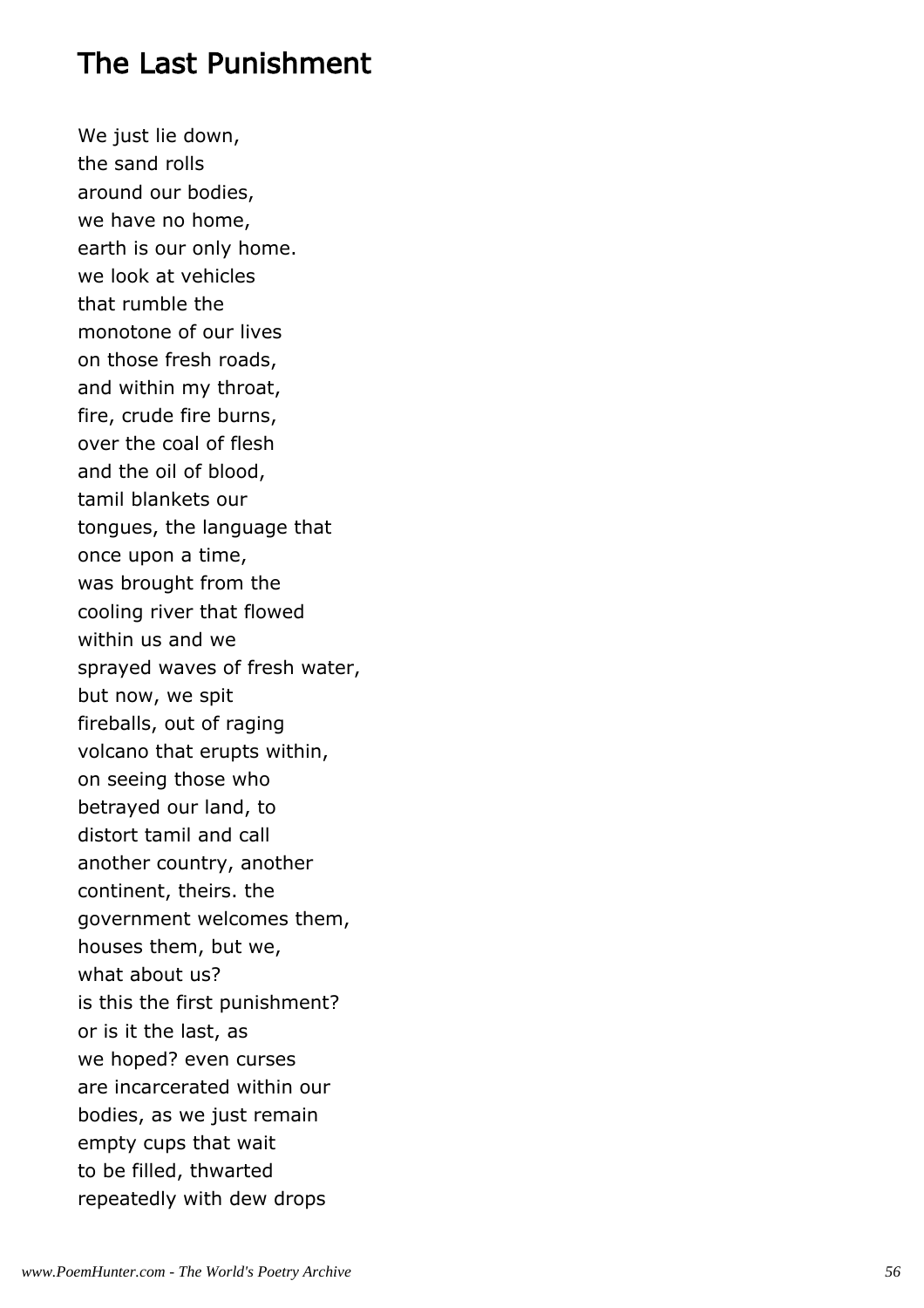of empty promises that fall in like thunder showers, repeatedly. we think, just think that fate wants our bodies to be burnt in discomfort, and we remain blank papers torn by the wrathful pen's sharp nibs...........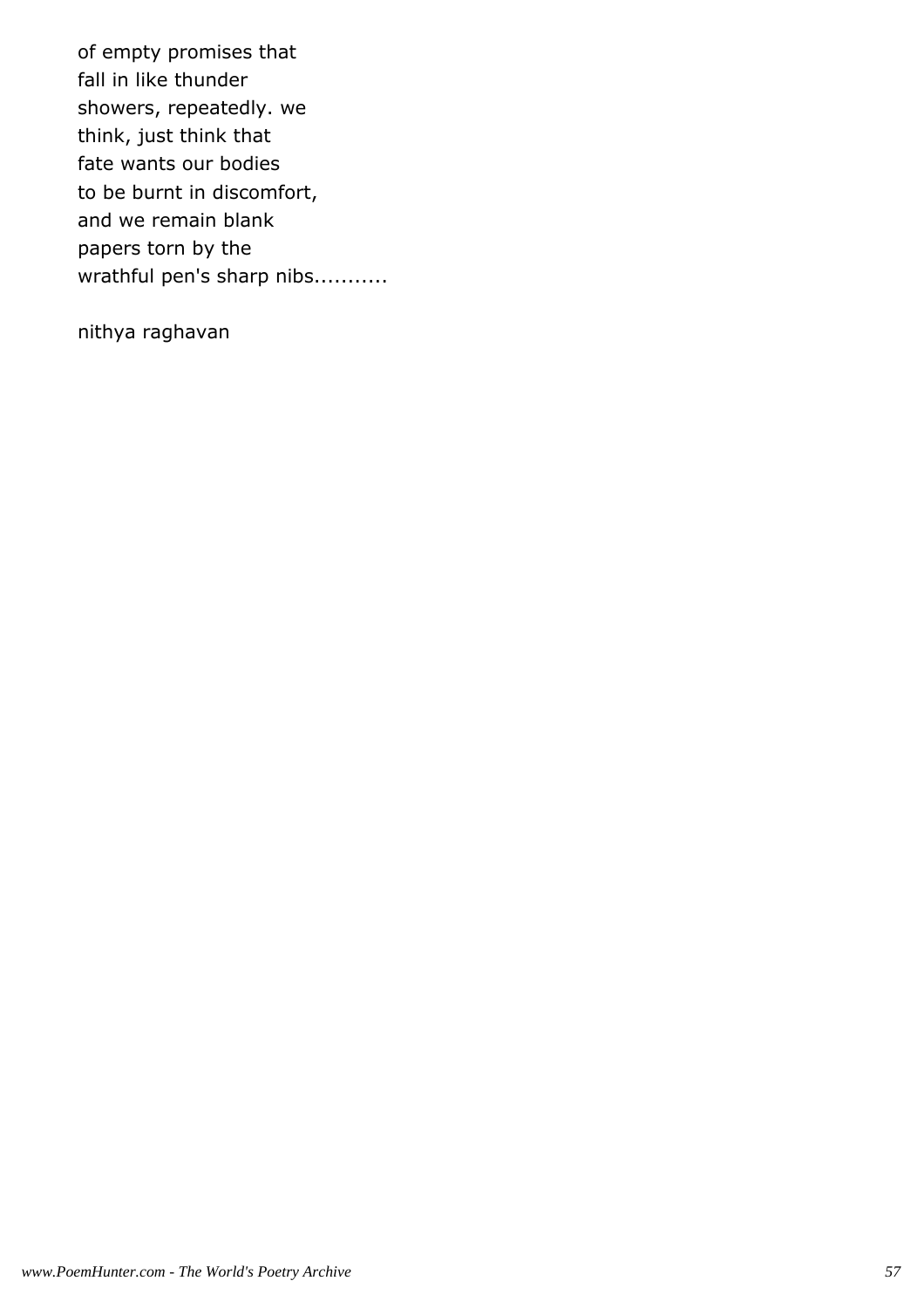#### The Lost Passageways

As the aircraft comes to a grinding halt, in my homeland, i feel the strings that pull within me, at the scent of the strangely moist air, all the thoughts of the past splurging into my miniscule, selfish mind.

Billions and billions of people, have stepped into those silent passageways and streets, billions and billions of them branch into the roads, that are put across by destiny, and they lose themselves, like ants in an anthill. As i walk through the familiar yet unfamiliar roads, sense the unusually bold rustling of leaves, against the cold wind, It all appears the same once again, the same mob that clutters around me on a serene evening, the same lively air, that carried itself as, a spectator to the fireworks in the open space. Only difference is that, dust settles on the same pages of a book, which the eyes trod once again, to unravel the alphabets, the words, the sentences,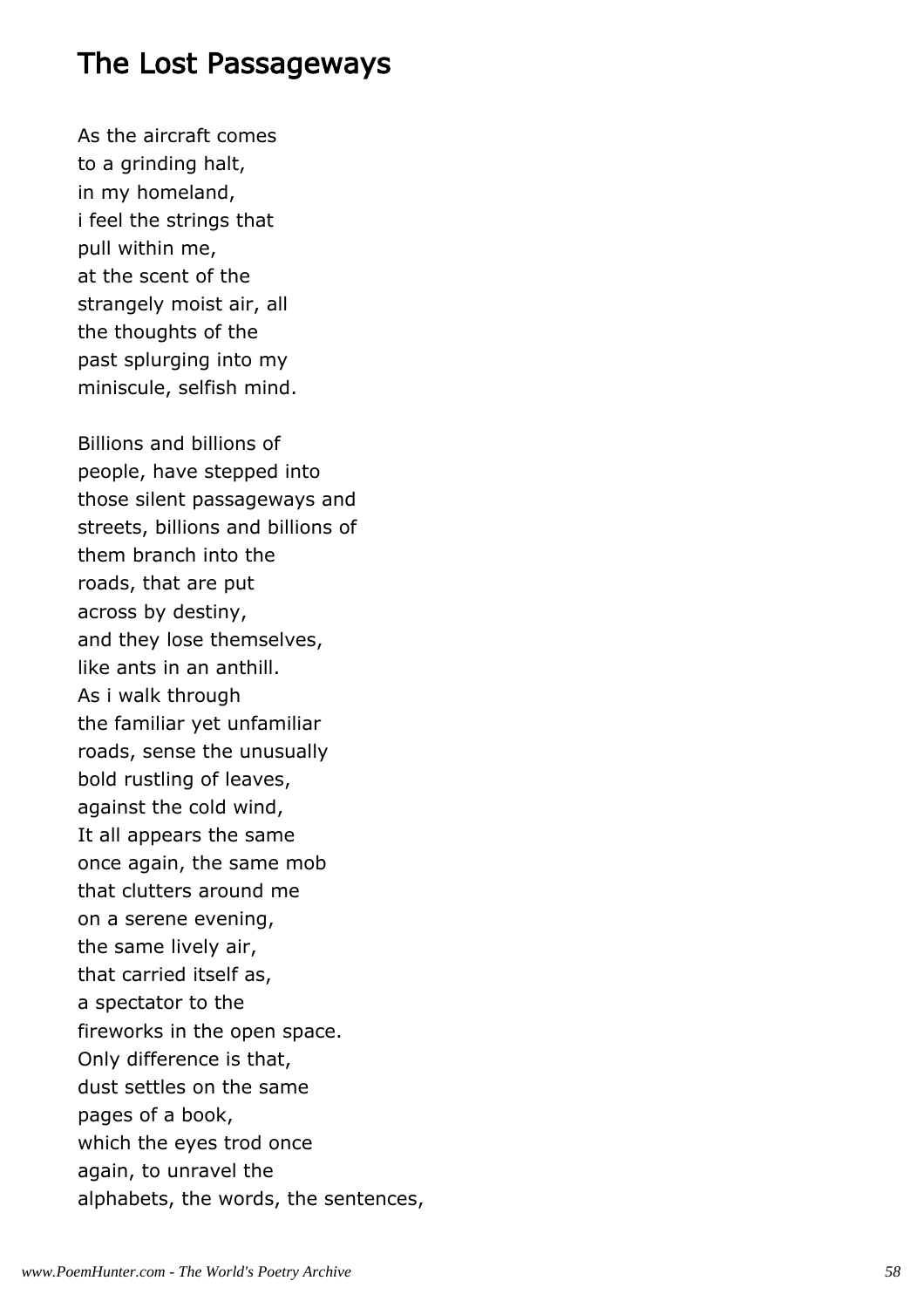that chain themselves together, as an outcast to the changed times.................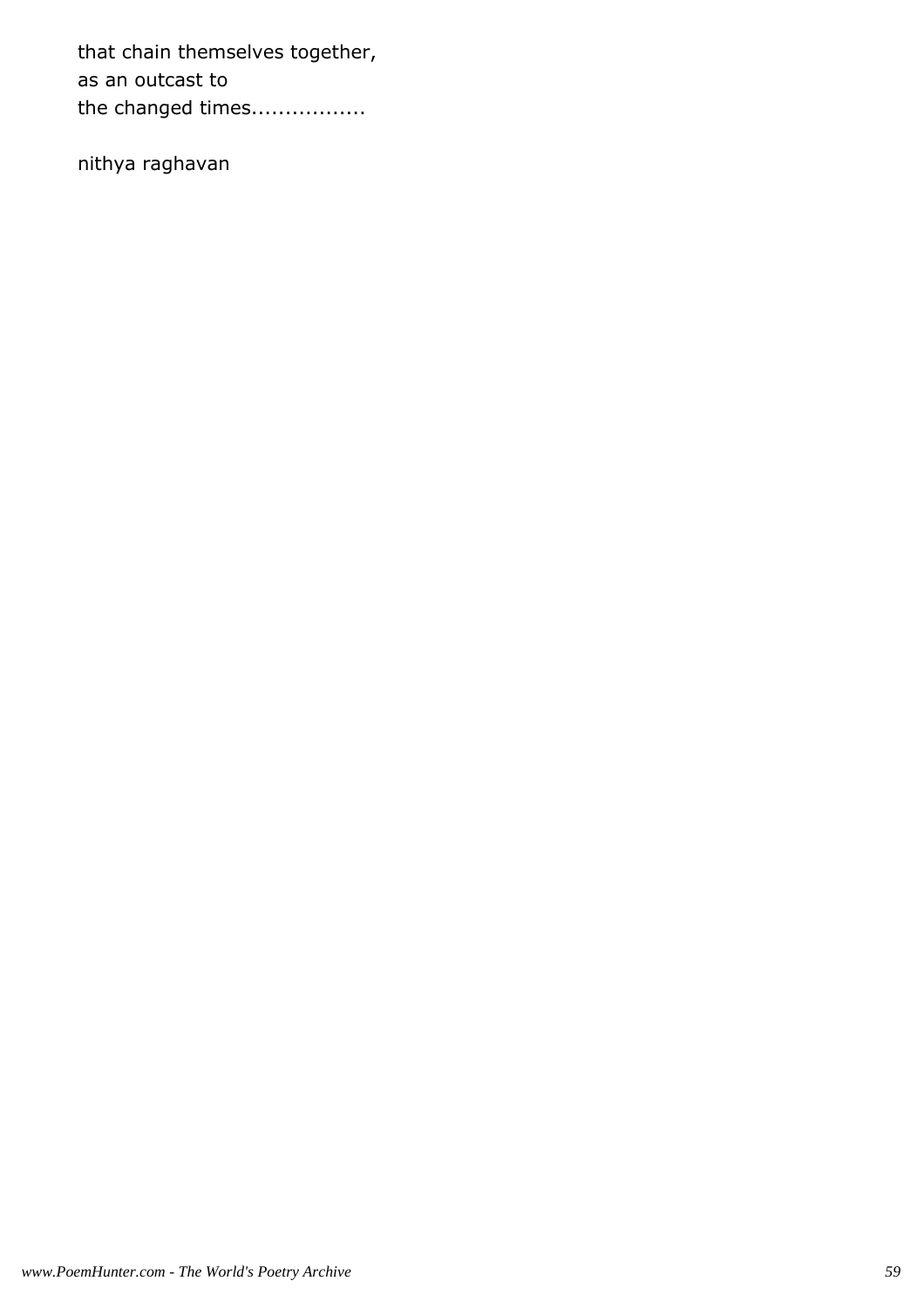#### The Non-Conformist

I sit in the last bench, wearing the badge of a dunce, whose hands shoot up, like a rocket with its burning end, at every statement made, by my teacher, who finds every dropp of time, wasted on my 'silly' questions, when intellectuals around me, bend into their books, plastering their mouths with cement, watching me being dragged, into the headmaster's office, who shows my way to, the outside world around me.

even if i grow up, to forget the year, when my feet bore itself, in the desert sand, dried of the scorching sun, my breakthrough the glass, chains, which pulled my, neck in all directions, will hold itself firmly, to the roots of my soil, the successful dog, which broke free, into the deserted streets of the city.

i, a deaf and dumb individual, deaf and dumb to, the gossip which plasters, itself on thousands of lips, horses with glinkers, moving in a single direction, look up to me, as i roar like a hound, to the golden stretches of farm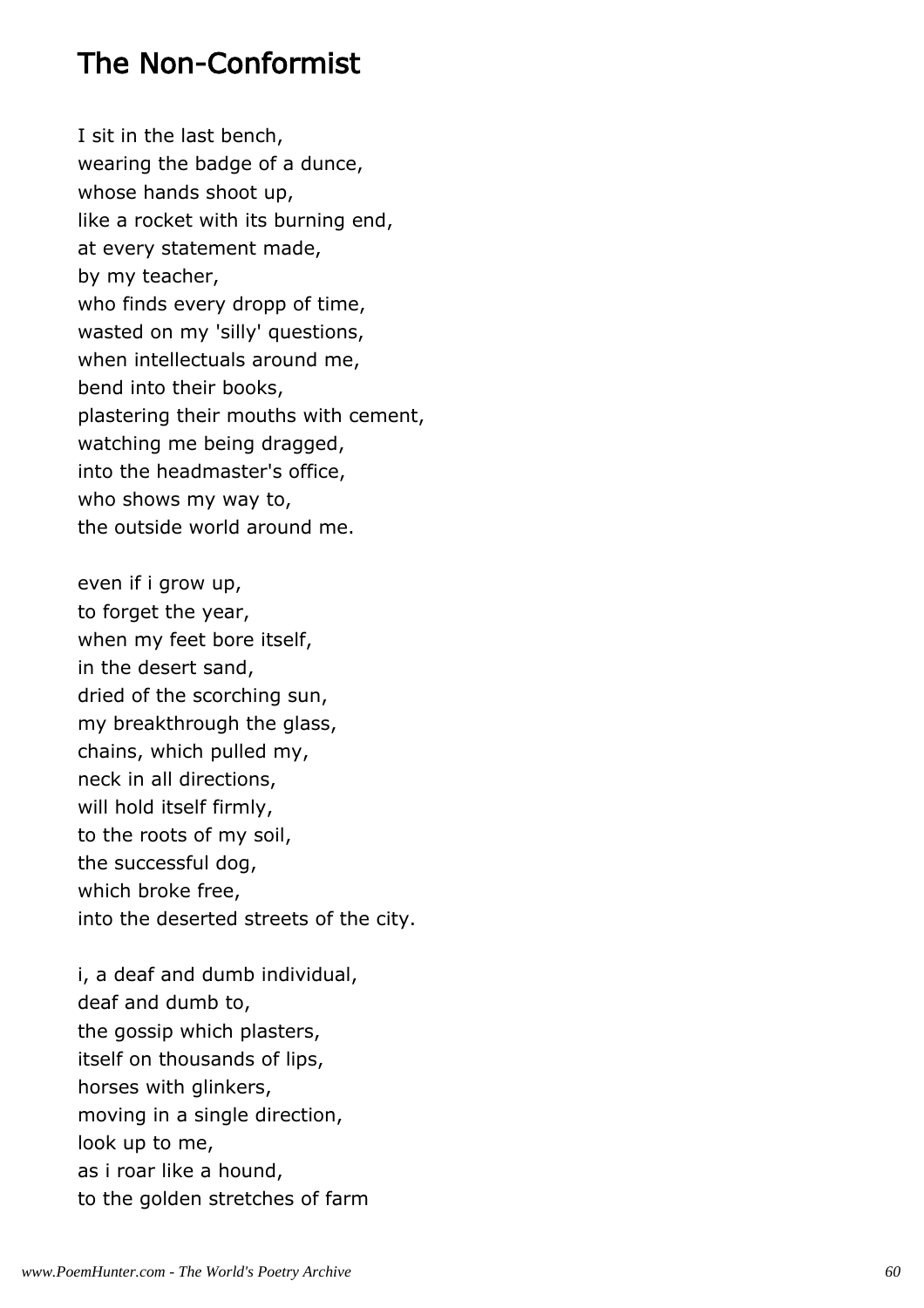land, serene white mountains, and sleepy waterfalls, at how proud i am, to lead a tortuous life, of a true non-conformist.............................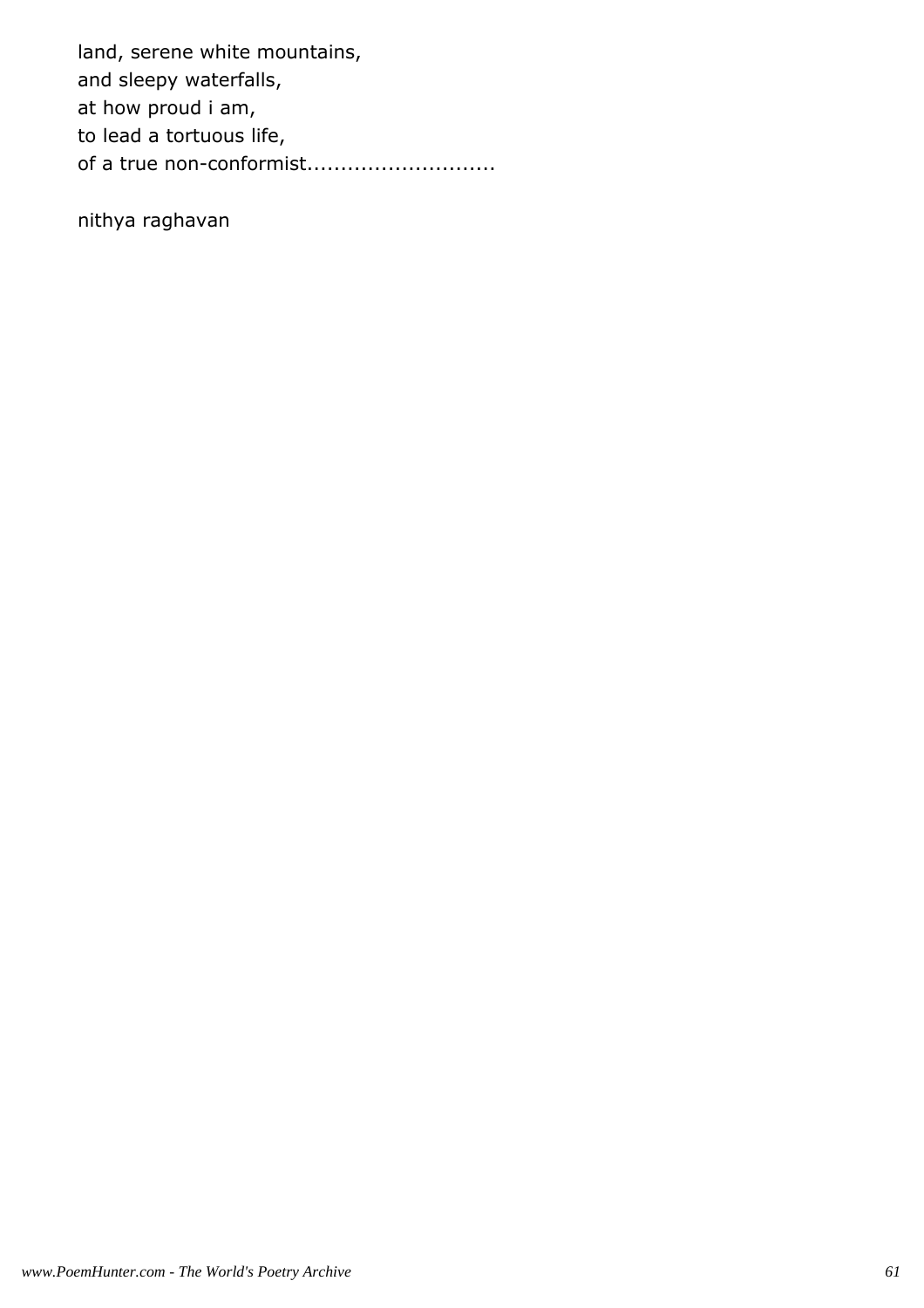# The Racist

Walking on the silent streets, of a deserted town, i feel the searing, hot, iron rod, placed on, my skin which is in the, colour of a wet soil, i feel my bruises, reflecting the war at the purple sky, as i wade my way, into the hospital doors, The anarchist withing me, pulls the strings of a guitar, swallowing loud speakers, she blares out, to the indifferent world, minding its own business, on the struggle of her life, everyone's life, where wearing, a skin which is, in the colour of black tea, is considered a 'disgrace', as the world scatters around, like flakes of snow, on their chase to find, the racist and pour, wine over his ritual, of roasting all the skins by fire.......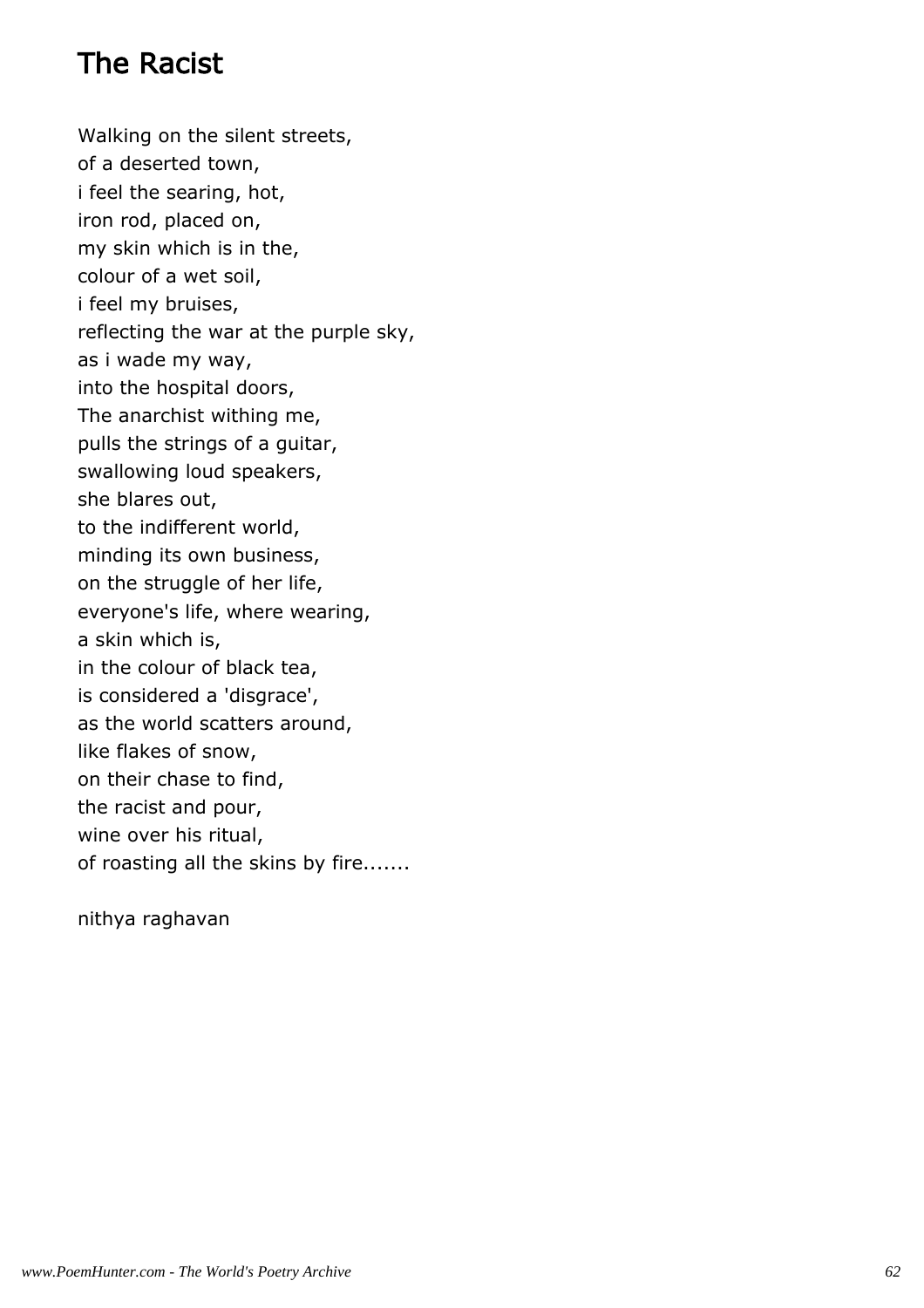# The River Of Joy

The river made out of rain drops, That fall separately and join Together, in their ultimate Heaven, cupped by soil, Silently flows dreamily, Looking at the thoughtful sky. Enviously, looking at the, White pigeon, that poises, On the grass to drink, The transparent potion of nature, I silently think, "oh river of joy! Bathe me in your richness, Which I never acquired, Even after getting gold bars. Purify me in your submissiveness, Which was innate in you, Even before the stones, Attempted to make their Footprints on you. Flow into my soul, And with your clean hands, Wipe the floor, Of all dirt that, Destroyed the window of eye, Making it blind to, The bouquet of marigold. Live in me, forever, As dawn brings about, A breeze that makes, Sand from the desert Fly, like free birds, Swindled by the storm. Oh river! Live in me, Even as my presence, Is stolen away from me, Let me see, The eyes of the spring, That hides behind,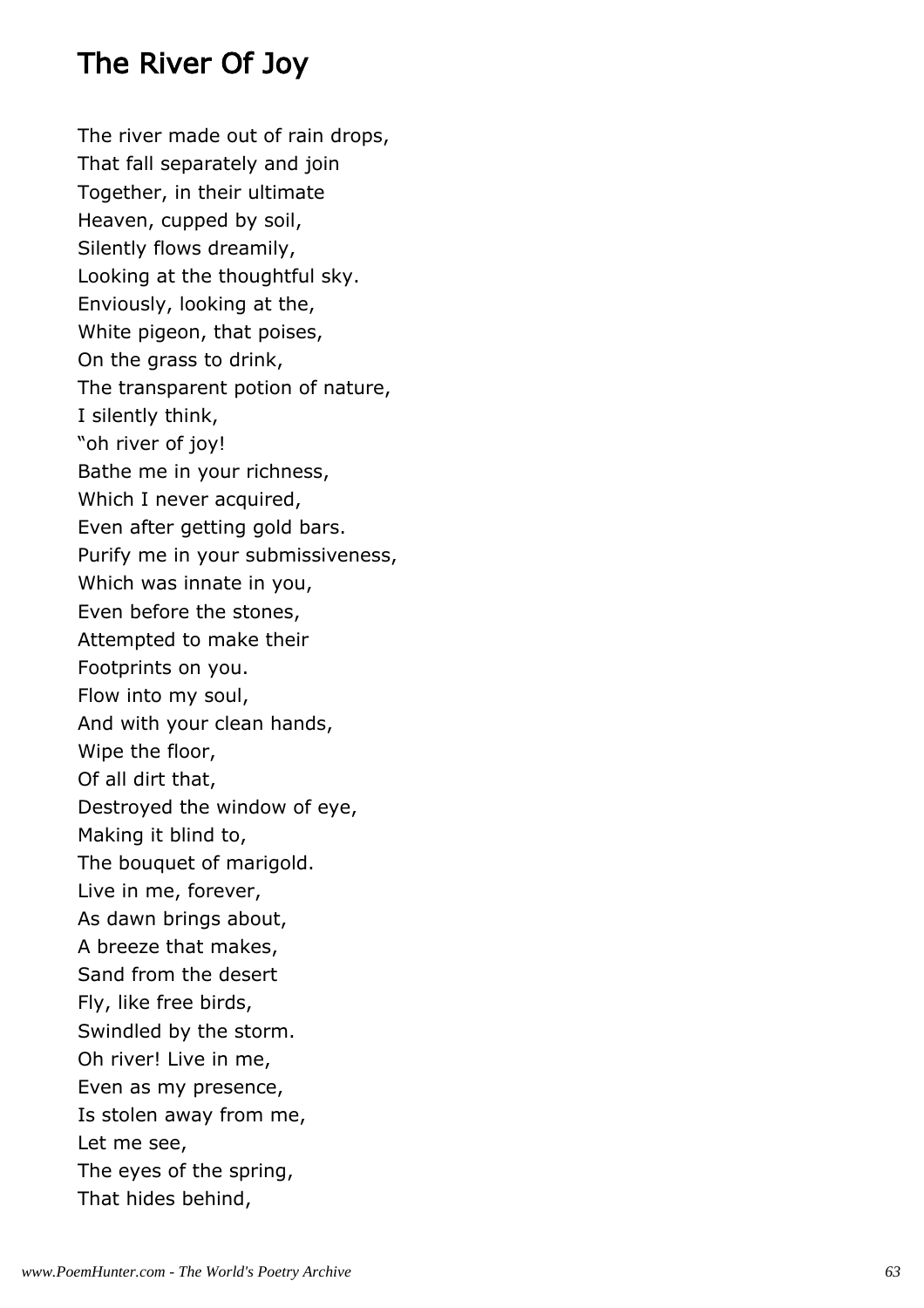Leafless trees in, Every dark winter! ! ! ! ! ! ! ! ! ! ! ! ! ! ! "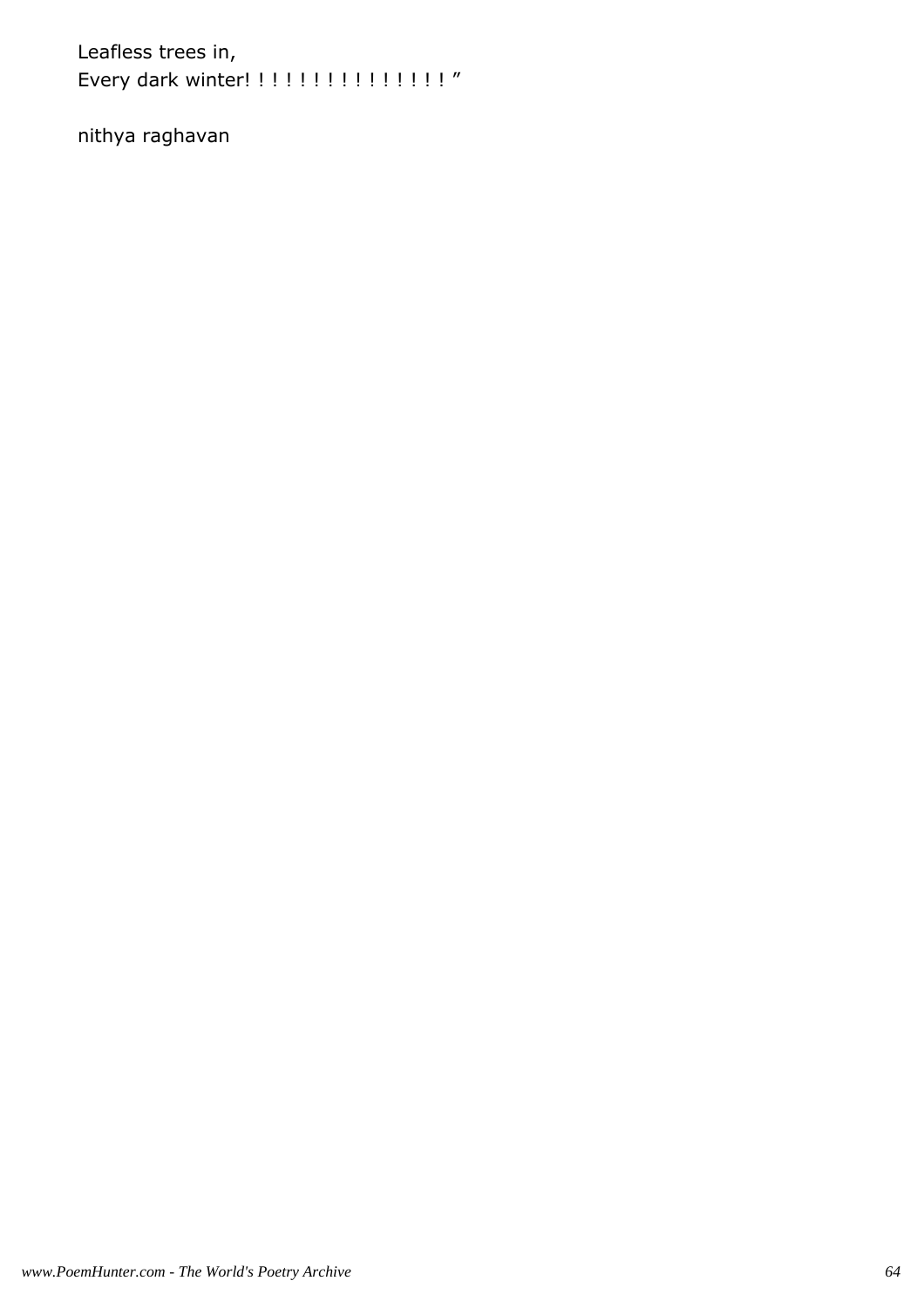#### The Thirst Of Revenge

The air that blows on, our cheeks during a starry night, rocking the cradle of song, making him lose his breath, by blocking his windpipes, like a mass of charcoal, that loses itself in a colourless tube, teaching him a lesson, that will be repeated again after bhis death.

the water that cools our tired faces, glowing black like kerosene in the night, washes our bodies seeping, into our skins stealthily along, with the companion of blood, wrecking our nerves, deforming us like dead, fishes thrown by the sea on a sea-shore.

the fire that dances on, candles, incense sticks and woods, radiates a mean amber glow, of the hungry feast, which it had as bombs, were thrown into the land, roasting bodies like a barbeque.

the iron chains that were used, to hold the family of cement together, were also used to write, on a wierd calligraphy style of scars, with red ink on fleshy human legs.

the blood that excitedly, dutifully flows into our hearts, also covers the yellow, dripping face of the sun.

the 'head-strong' leaves of revenge,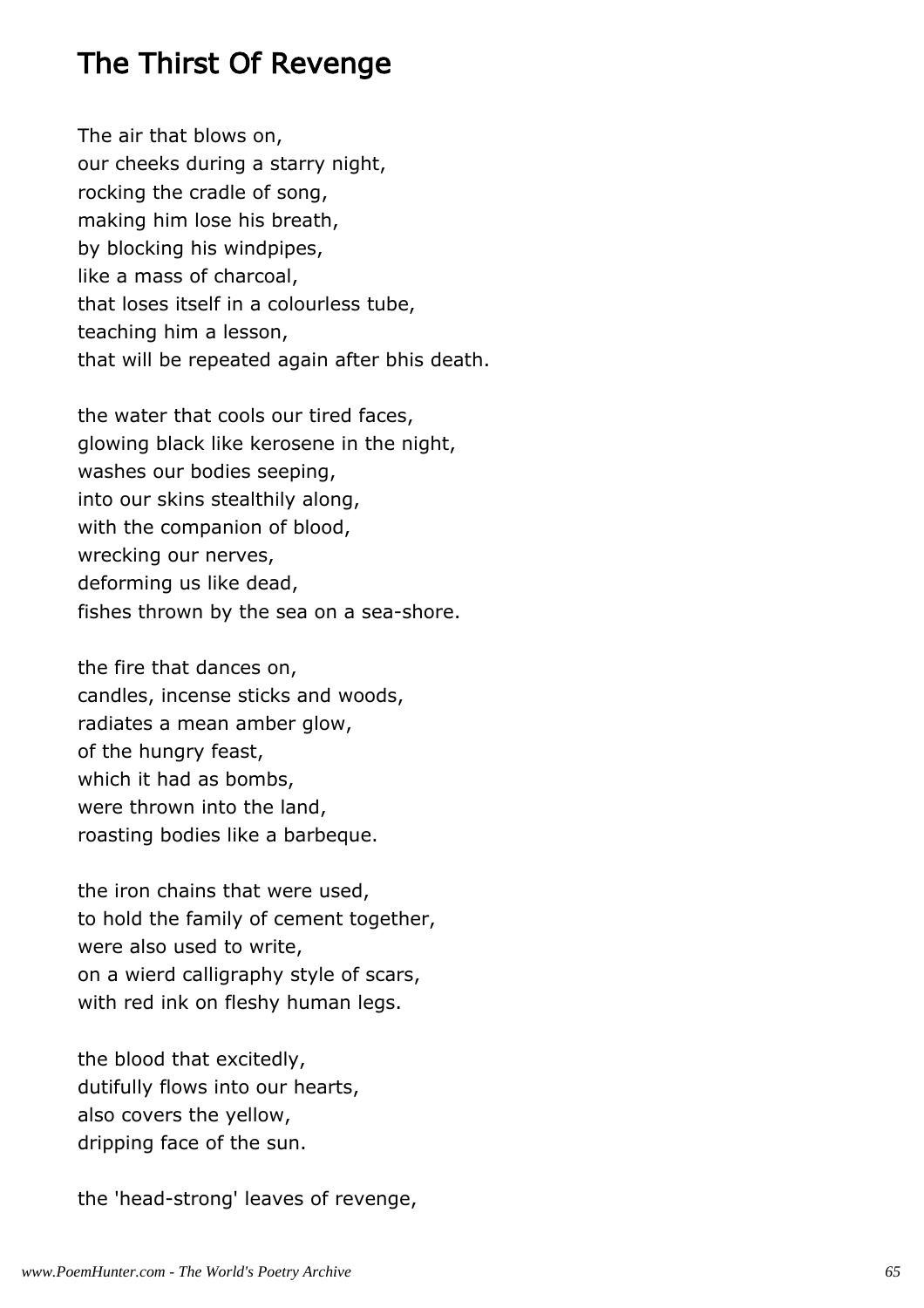floats into the sky, after quenching its thirst, like a helium balloon, at one point it joins the, dusty white light and, explodes into the explosion, of the gigantic supernova, dies and burries its face under, the earth's soil, when, mother earth rejects her, evil son born in the peril sea of, demons, carries his disgraced body, into the gates of heaven, eagerly awaiting the day of judgement, when the birds fly upside down, and the morning sun shines in the west.......................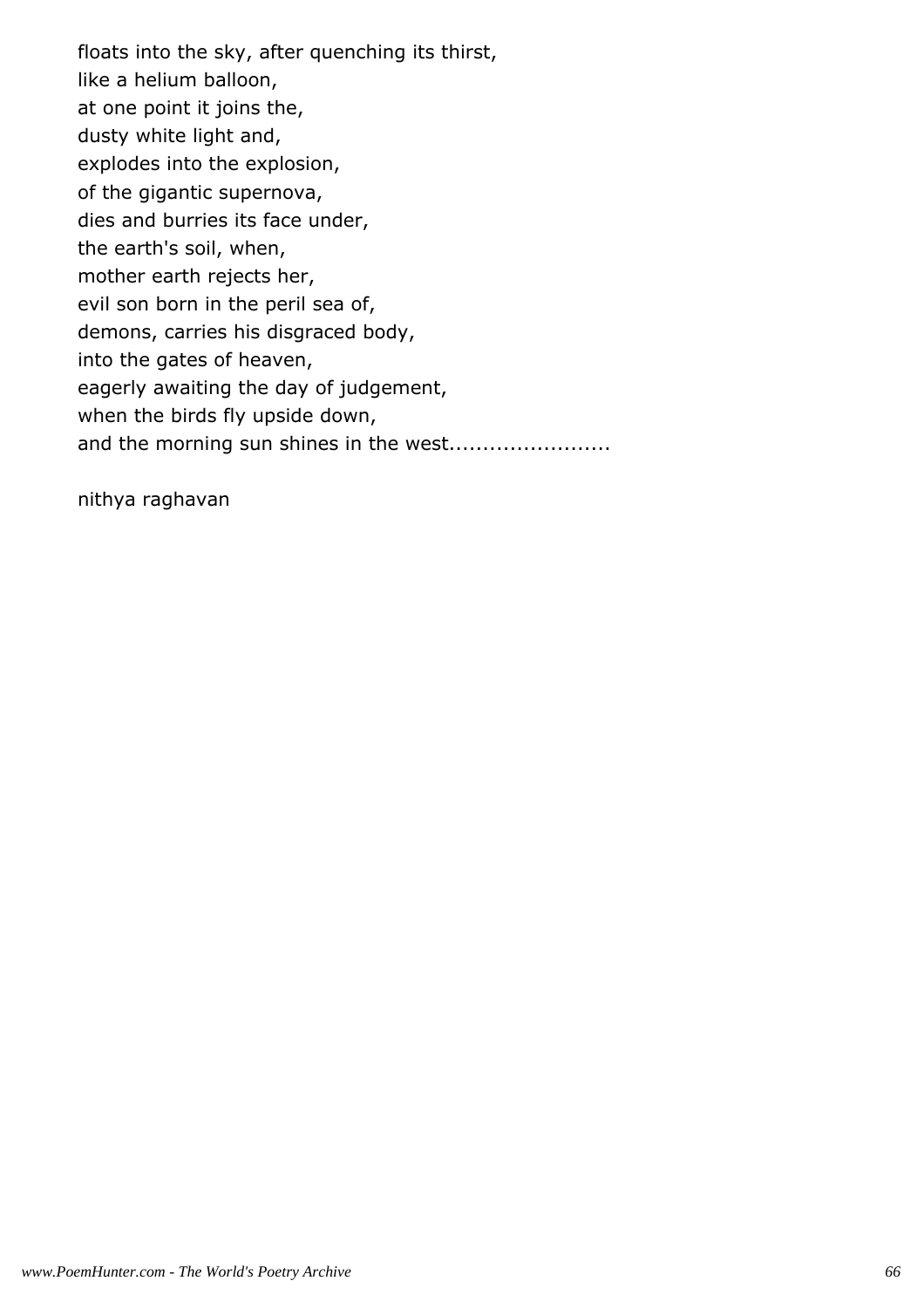### There Will Be A Time

There will be a time, when the receding waters, of a massive tsunami, swallow up selfishness, without leaving a trace.

there will be a time, when the red hot iron rod, pierces its end into, cunningness which dominates this planet.

there will be a time, when the word 'caste', which blackens our tongue, like a black mass of coal, cripples itself, like a disabled individual.

there will be a time, when God will evilly set, fire to our well-structured, expectations, which grows, bigger in us through our balmy days.

there will be a time, when raspy whispers, turn into roars of a jungle.

there will be a time, when a silver thread, passes through the core of ourselves, like the moony ends of a pink pearl. there will be a time, when the word 'injustice' freezes in our injured throats...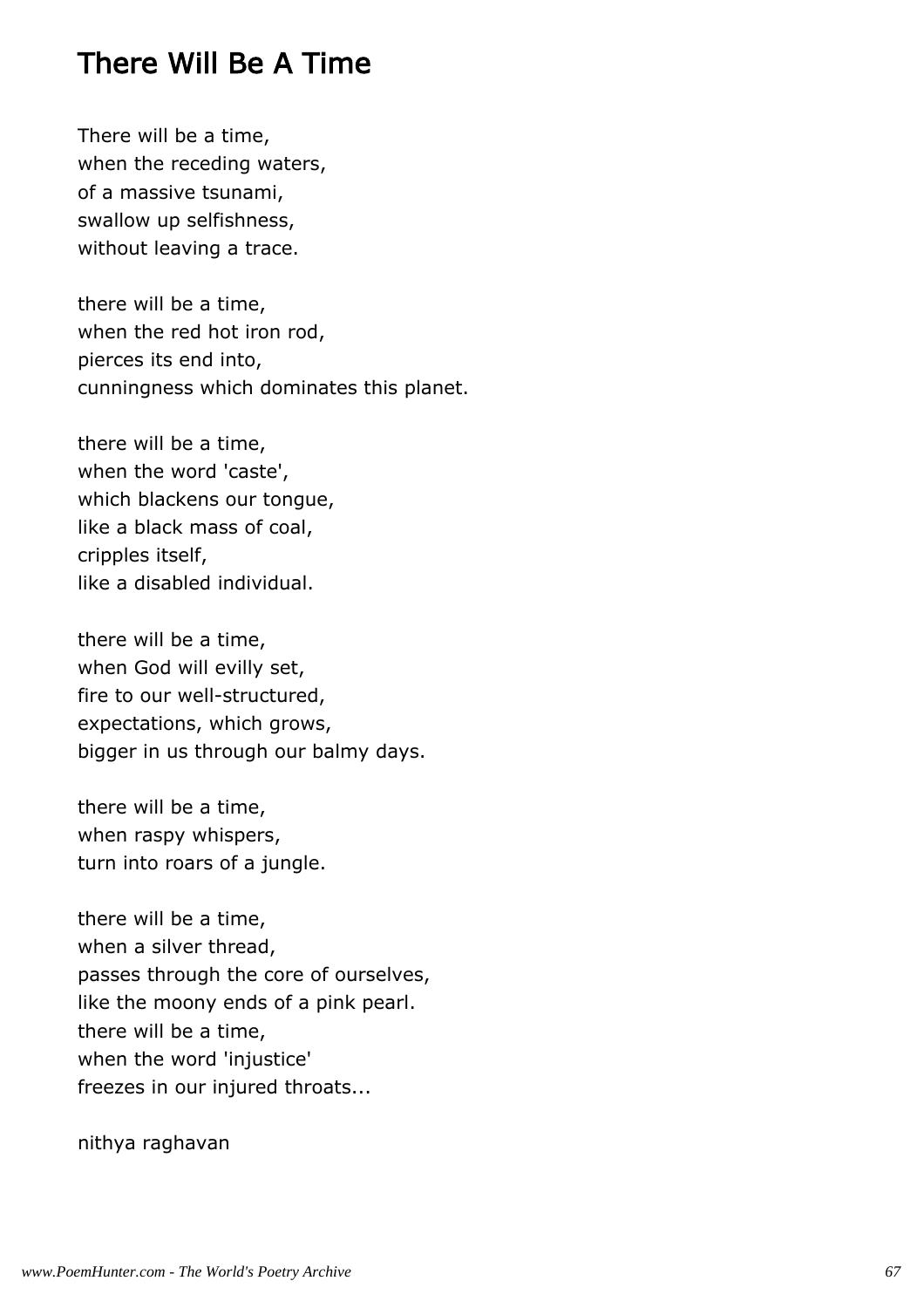### Thinking About You

I don't know. Something about you, Itches my mind, And everytime I find, A portrait of you, Dangling before my eyes, Which are drawn to It closely, like a Caterpillar that gets, Attracted to a green leaf. As I busily go About my work, On a bright Monday morning, I see you standing, By the desk, your Shoulders covered by, A scarf of snow, And your red lips, Arrange themselves in the Form of a smile, That gives the impression, Of couple of pink flowers, Arranging themselves in a garland. As I search through the, Dresses in my shelf, I try to find the Colour of a dress That matches with your Eyeballs, which are like, Sunflowers that bloom, In the middle of the night. As I prepare my dinner, The smell of spices, In the food remind me, Of the smell of jasmines, That slide down your hair everyday. As I listen to the nightingale, And sparrows that chirp, Every morning, I think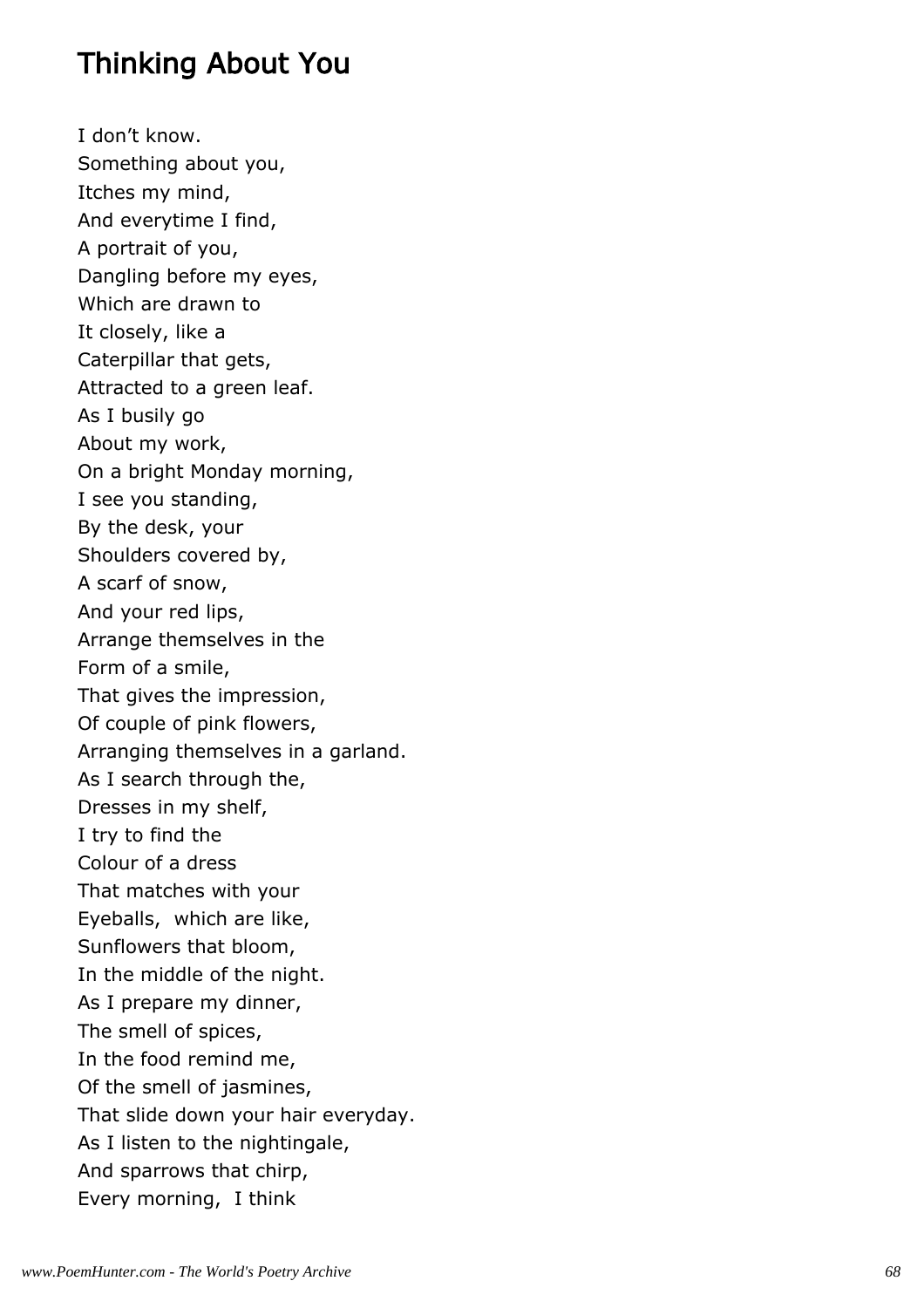Of the bell that tolls, In the temple along With the sound of your anklets, As you pray to the Gods, To awaken peace within everyone. I try my level best, To put myself into, The shoes of focus, In everything I do, Yet something rages within me, Like a tide that reaches, Higher to touch the moon, The seasons within me, Change from winter to summer to Spring, and I see Nothing but the chrysanthumums, That glow on conquering, The mountain top, I don't know why, Even as I sleep on a rocking chair, Those dreams dance like, A couple of tribals who, Dance around a fire, On a starless night……………….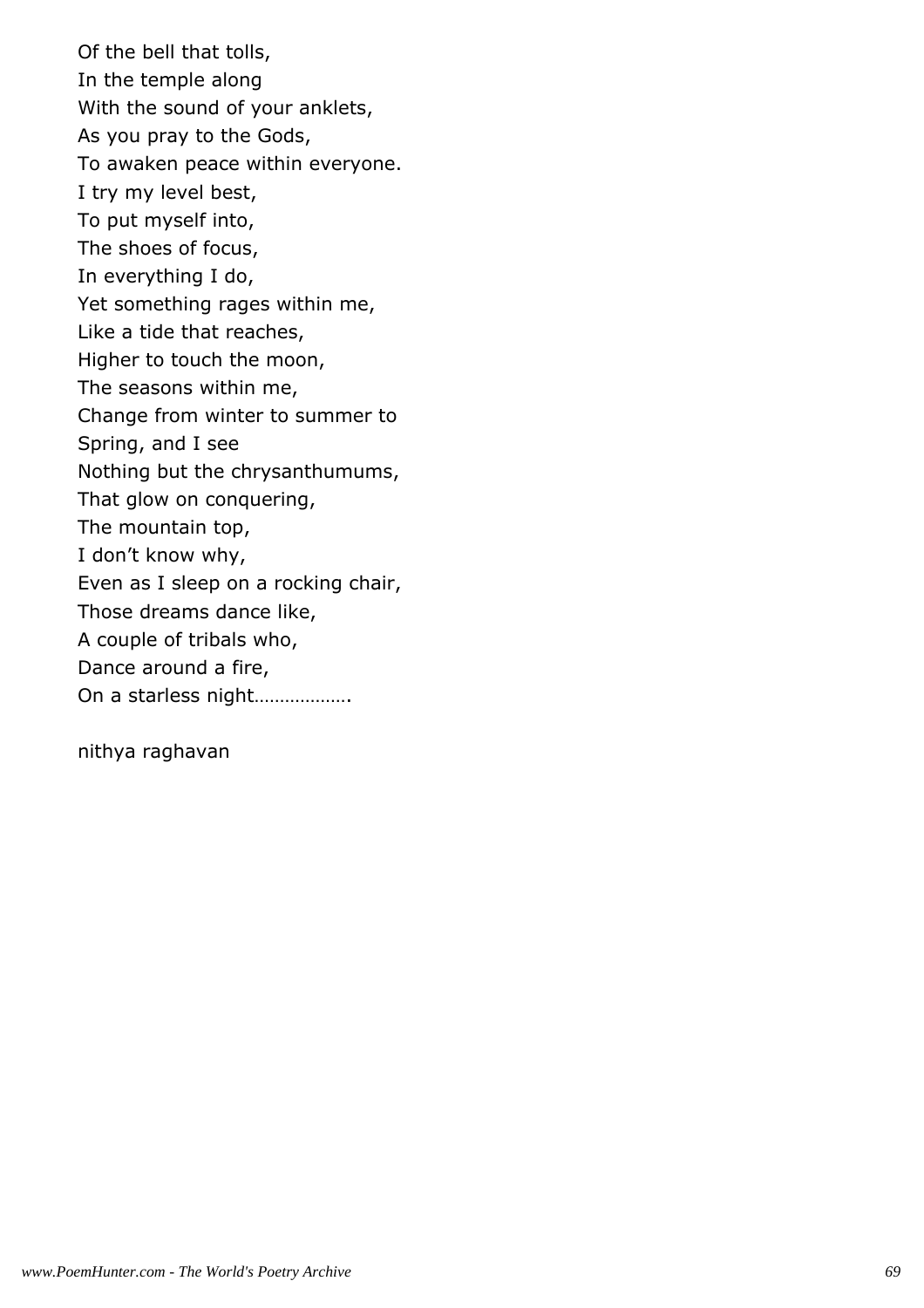# **Thoughts**

The silent white, abstract clouds, moving across the blood of blue, ready to pour on the earth, with its repercussions staying due.

The positive impact of clouds, cause benefits to rain, the negative impact of its movement, make so many efforts in vain.

The lonely estranged clouds, rebel against each other, as often seen there is a clash of titans, between sunlight and rain, a bud and a blossom, extending beyond the vast horizon, causing disturbance, coagulating the flow of blue, an atmosphere of restlessness, soon enough, after a heavy downpour, the sky stays clear, fresh thoughts flow into mind and bring us cheer...............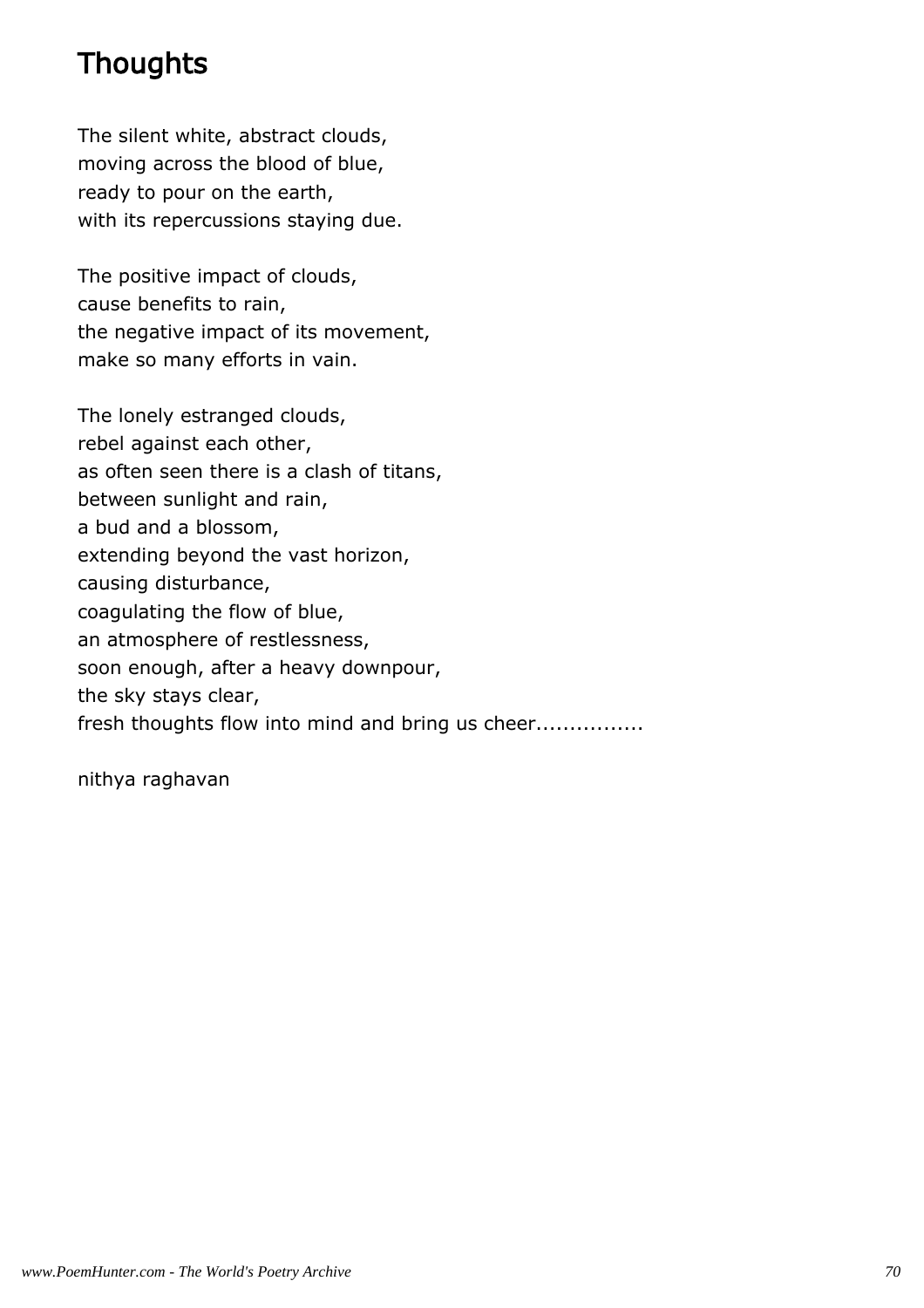## To The Unseen Faces

While examining the curtains, draping the tall, magestic walls, i wonder, how many hands, did the embroidery work, without actually pricking their hands, with the gigantic needles.

while staring into the black water, in a wooden pail, surrendering to the thought of, how many felled the trees, going against the conscience, to hammer the bucket with nails.

walking with anklets, around my feet, like constellations that form, in the night sky, how many blacksmiths, shaped those miniature bells, to jingle at my feet?

an onion, who covers himself, like a gift wrapped in many layers, a parcel passing through many hands, how many farmers, uprooted the vegetable from, the Earth's chest?

pulling up the pants, walking into the ice water, by the snow-capped countryside, feeling the pebbles, melt away into water, the icy breath, which makes one flash across their thirty-two, at the mirror, a smile genuinely hearty, which makes me feel like,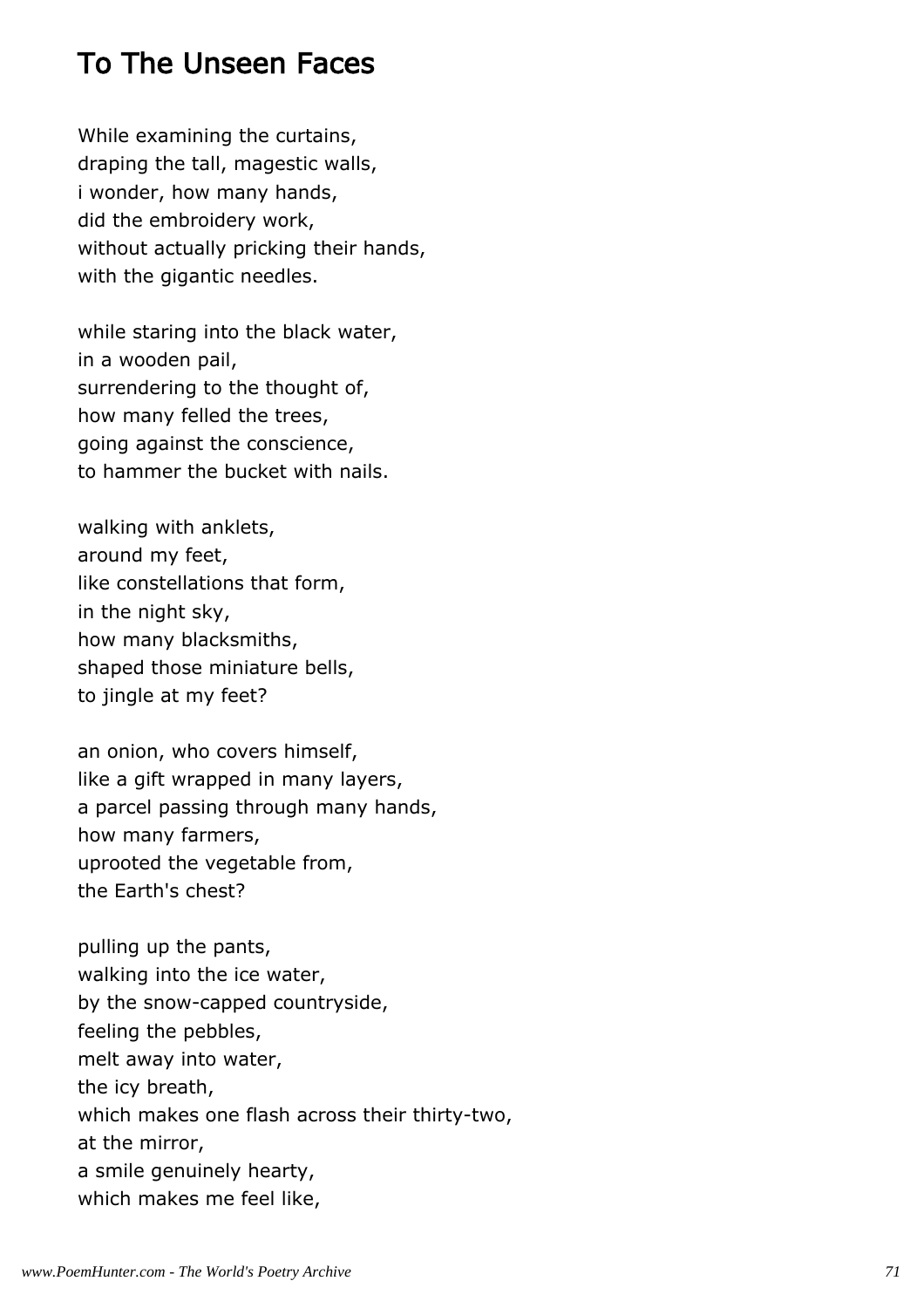pulling out those unseen faces, who veil themselves under, the burqa of poverty, and thrust a handful of pennies, that graciously find themselves, in the midst of water fountain........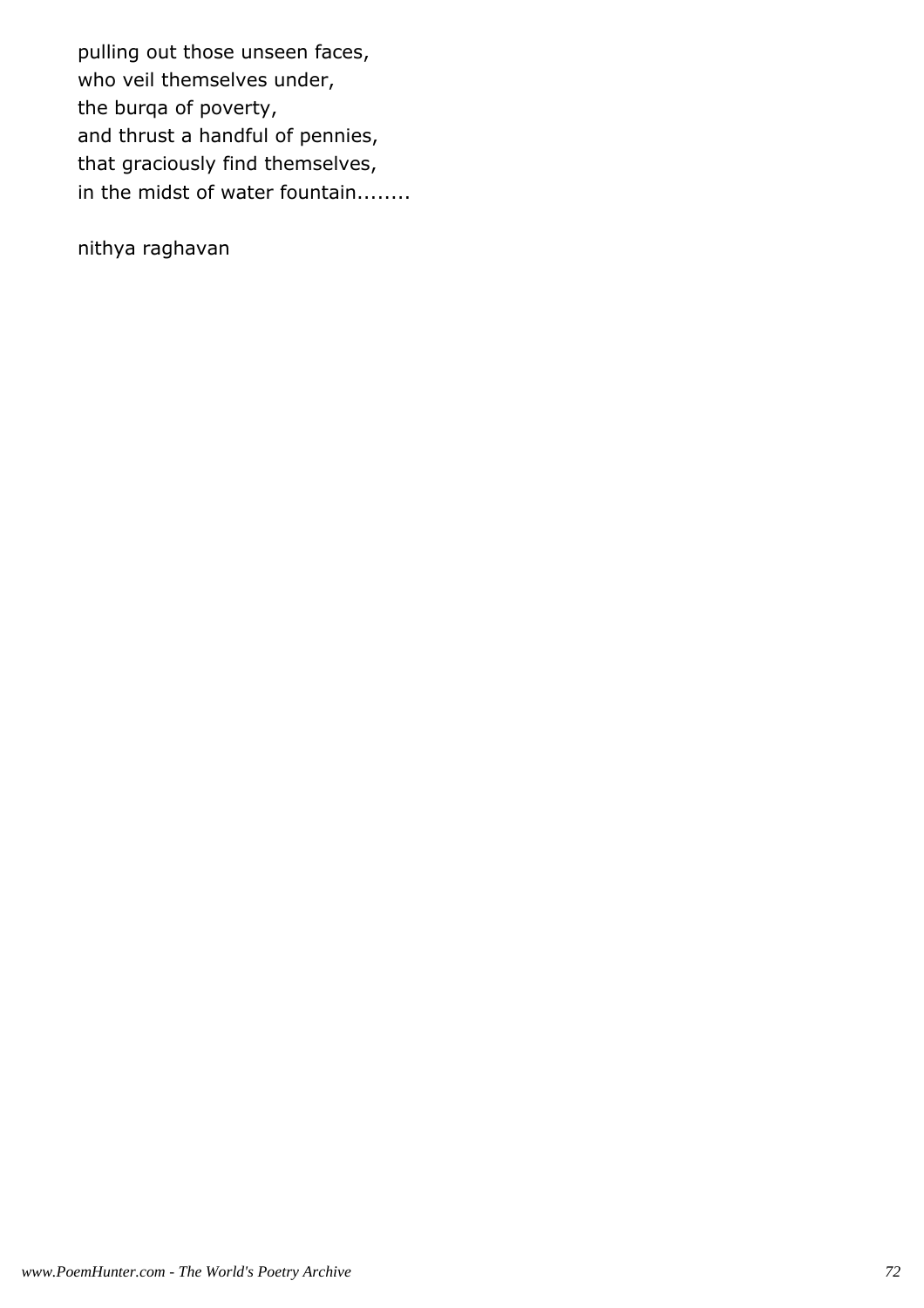# Torrential Rain(About Stock Market Crash)

In a bustling city life, heavy downpour of torrential rain, unleashing itself from the chains of thick, black clouds, crashes tired, exasperated hopes, as strings of numbers(called 'prices') , slides down a muddy pool, the downward arrow of, lightening, points to the ground, when the information cracks, the ground to reach out to people, to dropp all flamboyant, glamour of lexus cars and expensive diamonds, while silently pleading, them like an importunate dog, to consider the sweetest pleasure, of gifting a book on a christmassy evening.........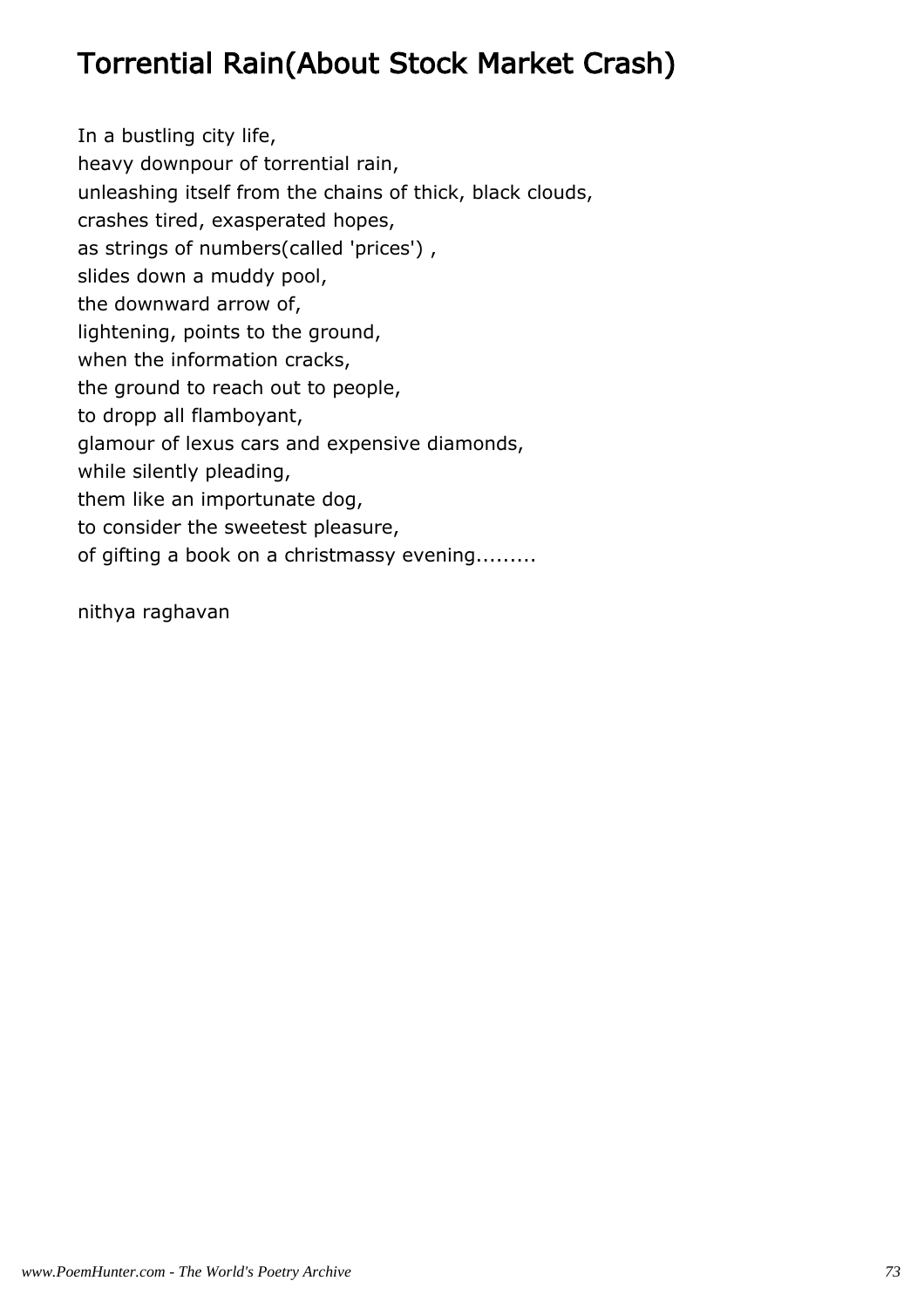### Touching God's Feet

I touched His feet, And swam in the Fluid beasts of the Ocean, waves as smooth As blue peaches, I touched those Gems of lotuses Carefully studded on A necklace made Up of blue gold. The toothpaste of Poetry came out Slowly, comfortably to Seek comfort on The brush and Slumber, while The caterpillar moved Slowly on the banyan Leaf that He unconsciously Slept on. The Cool breeze catches my Tongue and ties it Firmly, as I'm intoxicated By His smile Curving like a fish's Body and His feet Become a little white cottage That houses me as The whispers of His Feet hisses, intersects into The forest of my wild dreams……….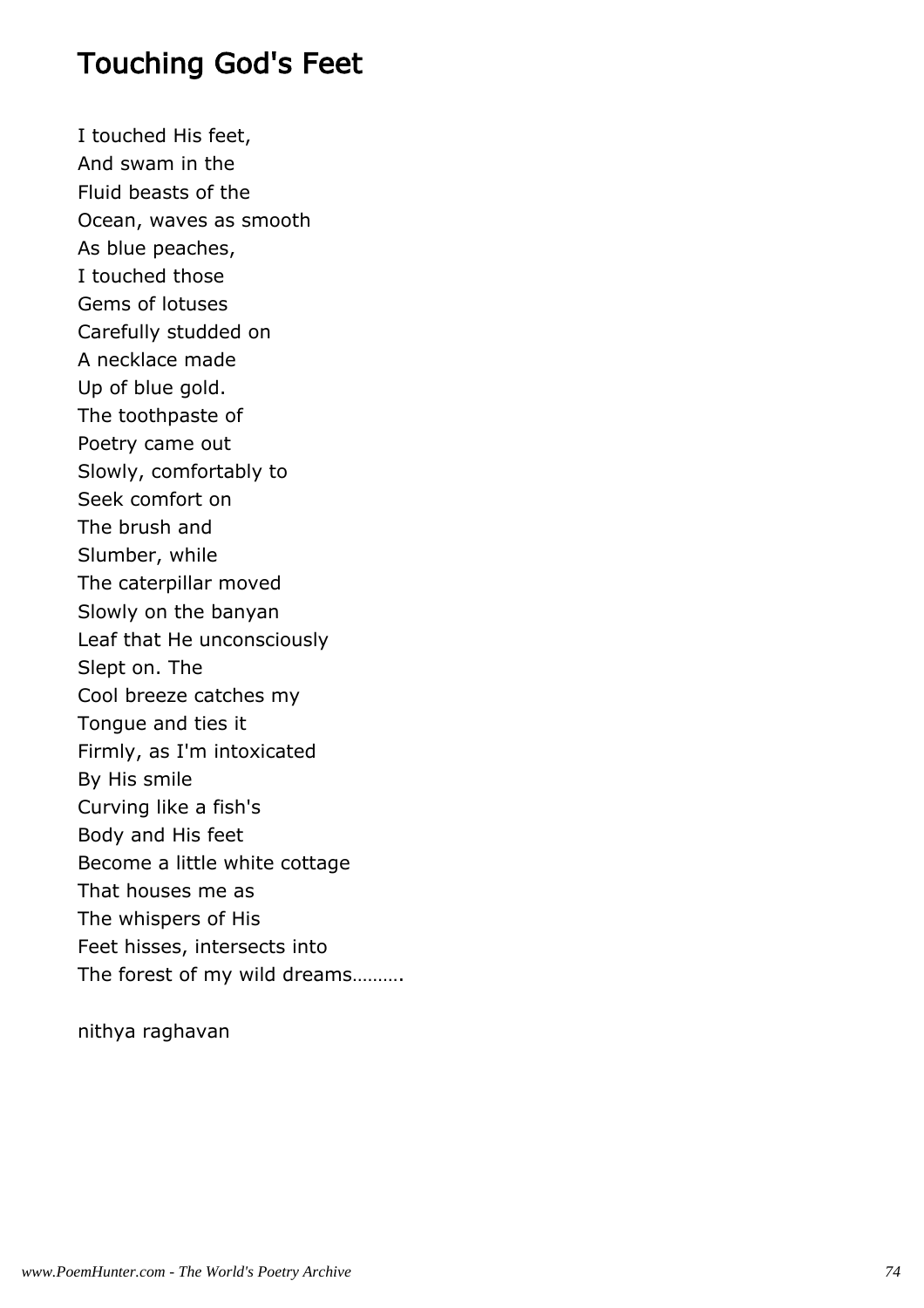#### Vegetarianism

When the blood spills out, From the split neck of a cow, When chicken's beaks Are broken and cruelly pulled Out, when fishes are pulled Out of their homes, To be placed dead, In the deep freezer, We feel the nightmare, Rushing across on the wind, That spreads its wet footprints, On our silent minds, Making us like demons, That kill animals, deplete Forest reserves, tainting them With animal blood.

We feel that aggression, Is the best way of life, In addition to killing biodiversity, We also kill ourselves, We kill the peace, The joy within, the contentment, That herons experience When they gaze over backwaters. We think that our thoughts, Make us superior on this planet, And with the "gentle" smile, On our faces, we watch the Lamb surrendering its life, Even when it is half-alive, To the ocean with its water crystals, That accept it, feeling disturbed.

How can we watch animals, Consuming more grains and Feeding famine into hungry lives? How can we watch cattle, Slaughtered mercilessly, when this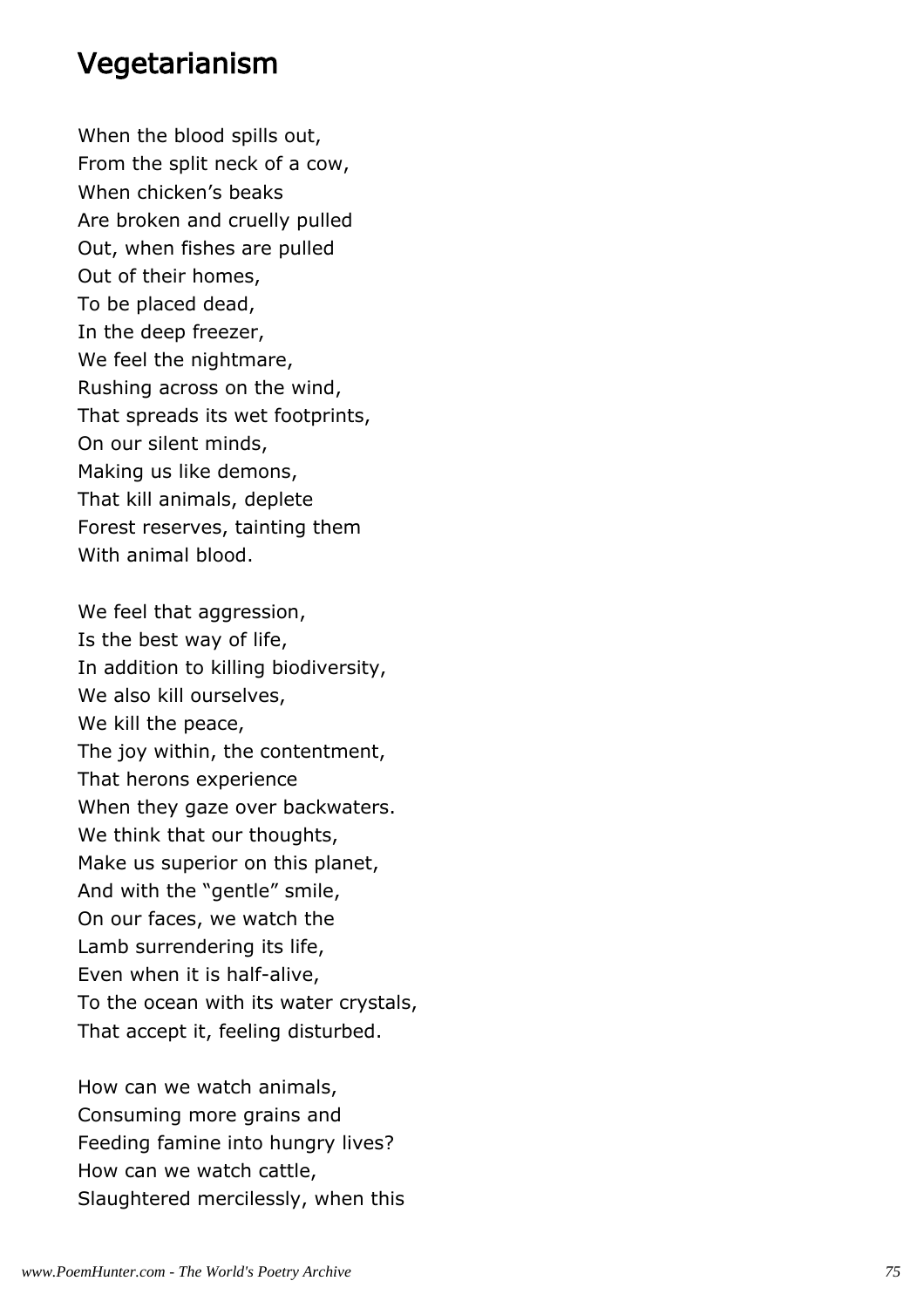Creation of God must coexist With us, like the flowers Along with sky and earth?

Becoming a vegetarian, May seem a very Inferior thought, yet, It is like the rain, That pours out its song, Even when the lightening and Thunder strikes the planet. It makes us feel deep, Profound peace and silence, as if, We were sitting before, The warm fire on A cold, windy afternoon. There is no harm in Feeling that we make The ocean and the waves, Inseparable and purer, There is no harm in Feeling that we are a Part of the animal kingdom, When they photograph their Existence with us, There is no harm in Feeling that purity is the River that gurgles in The waterfall of our conciousness……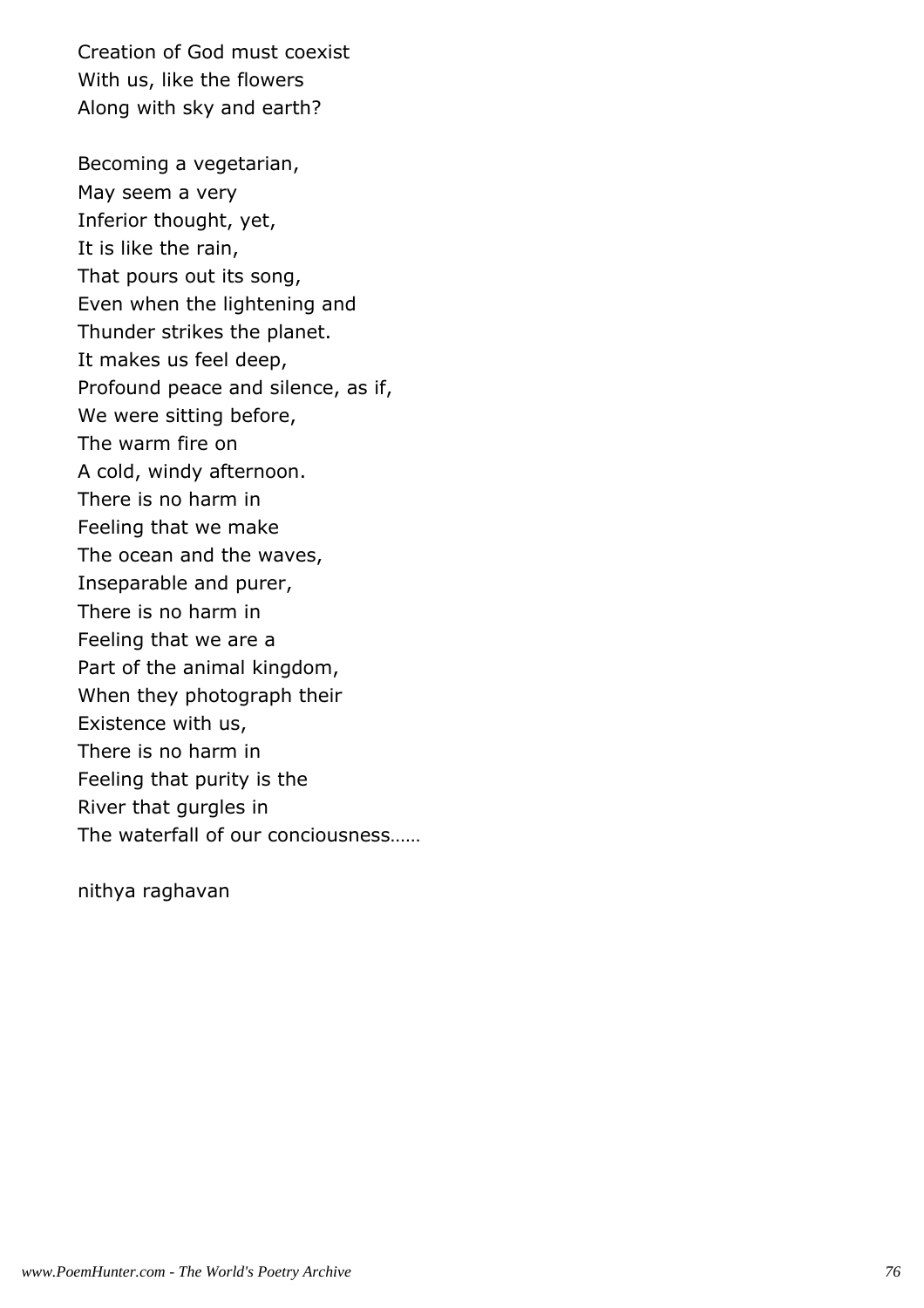### Waiting For You

I stand here, Waiting for you; The poison tree Has grown within me, Numbing me of my Own emotions, the red Snow of pomegranates Roll down the river of My blood. The boats At the sea, wait For the lighthouse to Spread its streaks of light On the sea, which is the Colour of black oil, so that They course through their Respective paths unafraid.

Somewhere, in the deep Ocean of my soul, Lies an open book That bears the heaviness Of my letters and words, Like the porters bearing luggages At a railway station. Fishes and Sharks torment me, Bringing me back those Verses that I wrote In my long wait for You, and lost it as I decided and knew, That even though my Wait did not end, I chose to end it. Scarce did I get A chance to see Your face, except In my dreams, like An Orchid that grew Near raging volcanoes.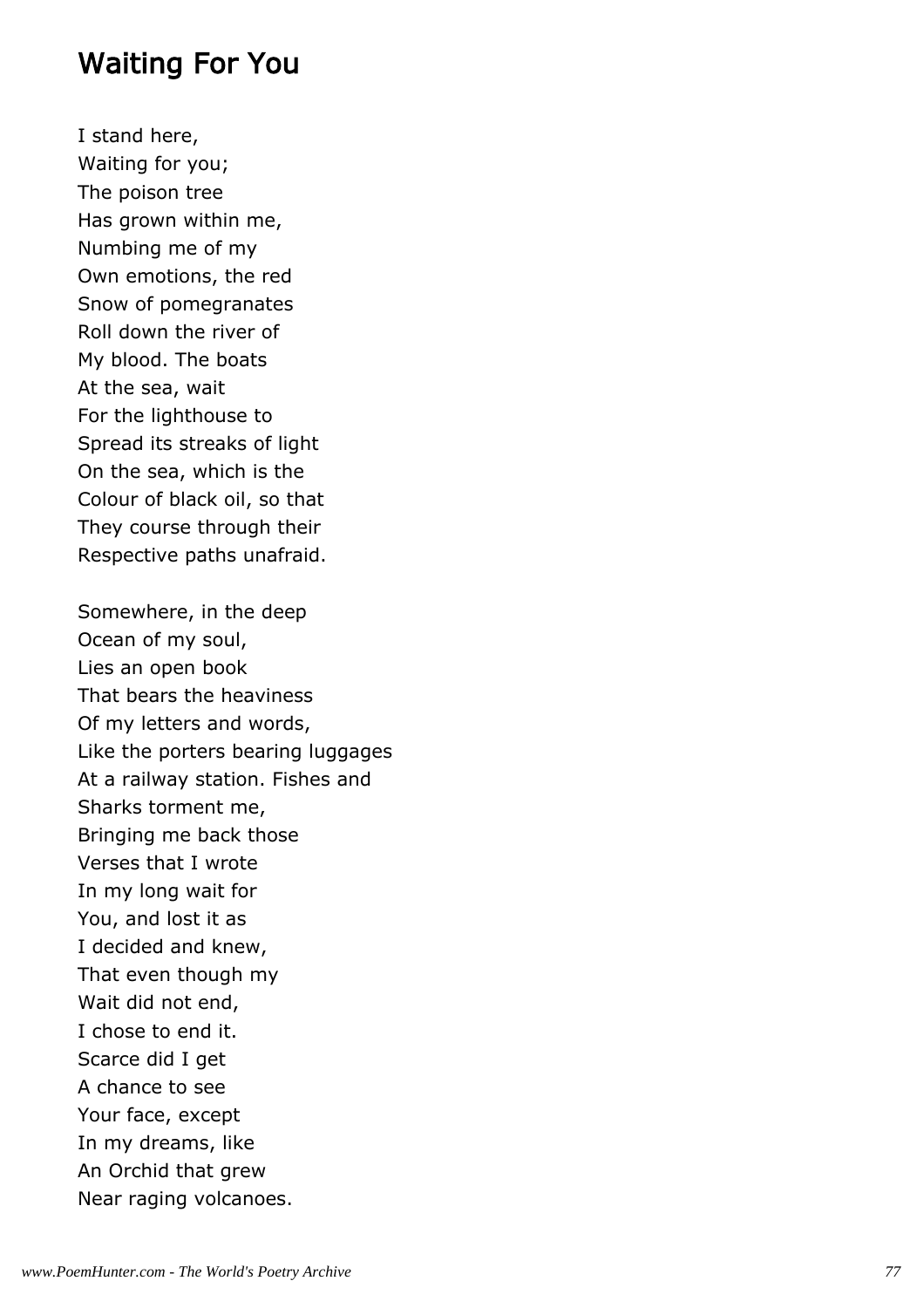I was and am An autumn leaf, That floats in the wind, Waiting to be brought Back to life, raised In deep velvet silence, That is often broken By the sound of guns. I wait to be sprinkled With dew drops that Will awaken me from My arduous slumber In an abstract cradle.

My eyes not only see Within me, a cubicle Space, walled by mirrors, But also the entire world That slowly awakens, to Find you missing. The stars with their Burning gazes, quietly leave, For they too have had A long wait of earnestness, To hear a word from Your mouth, that gives The feeling of a feather Touching our minds. Millions of eyes open, At the sight of The navy blue, merging With the orangish yellow, That produce rhythmic, Mellifluous footsteps on those Backwaters, at the break Of dawn, to just hear Those bells tolled by you And colour the divine Soul, with your forceful, Yet, soft music………….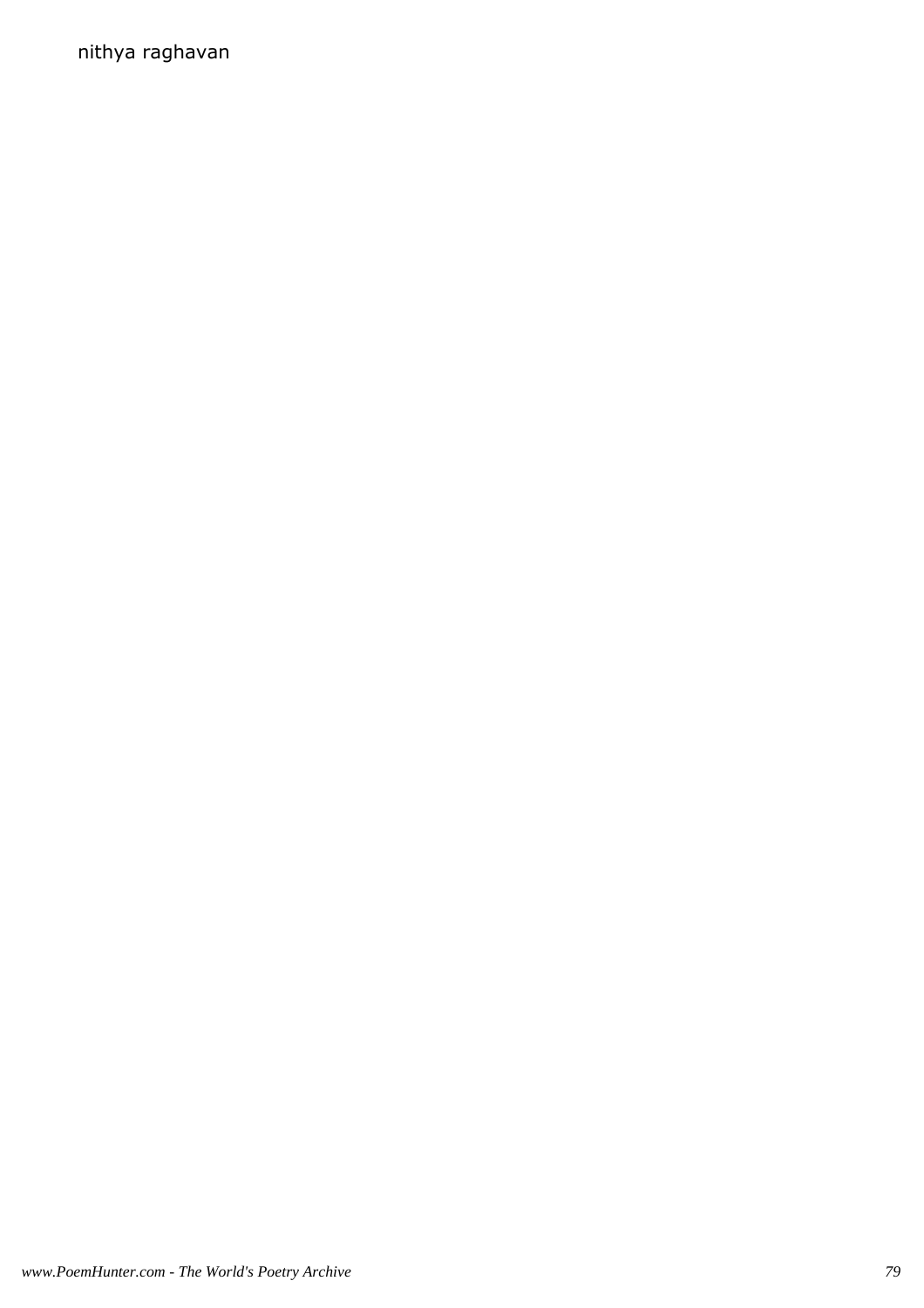# We, Human Beings

We, human beings capable of thinking, feeling, acting, destroying, obliterating, deteriorating and everything that goes beyond the soul's imagination. Our eyes burn with the black fire, our mouths slowly open to fire the bullets, to spit the bullets of harsh words, leading to a balck-out in those minds and hearts. We shave the green hair of our mother Earth, to grease her with the tar, so that our vehicles can drift swiftly, We scratch her body, and yet her patience does not allow her blood to flow out. We stuff the throat of truth with sand and layer it with cold water so that its voice doesn't escape out of those caves, like a flight of seagulls in the midst of lies. We create a river full of arrows, that attack sand and those particles stick on to the edges of an arrow, like corpses sticking to the sand with congealed blood spread on it. The rose concieved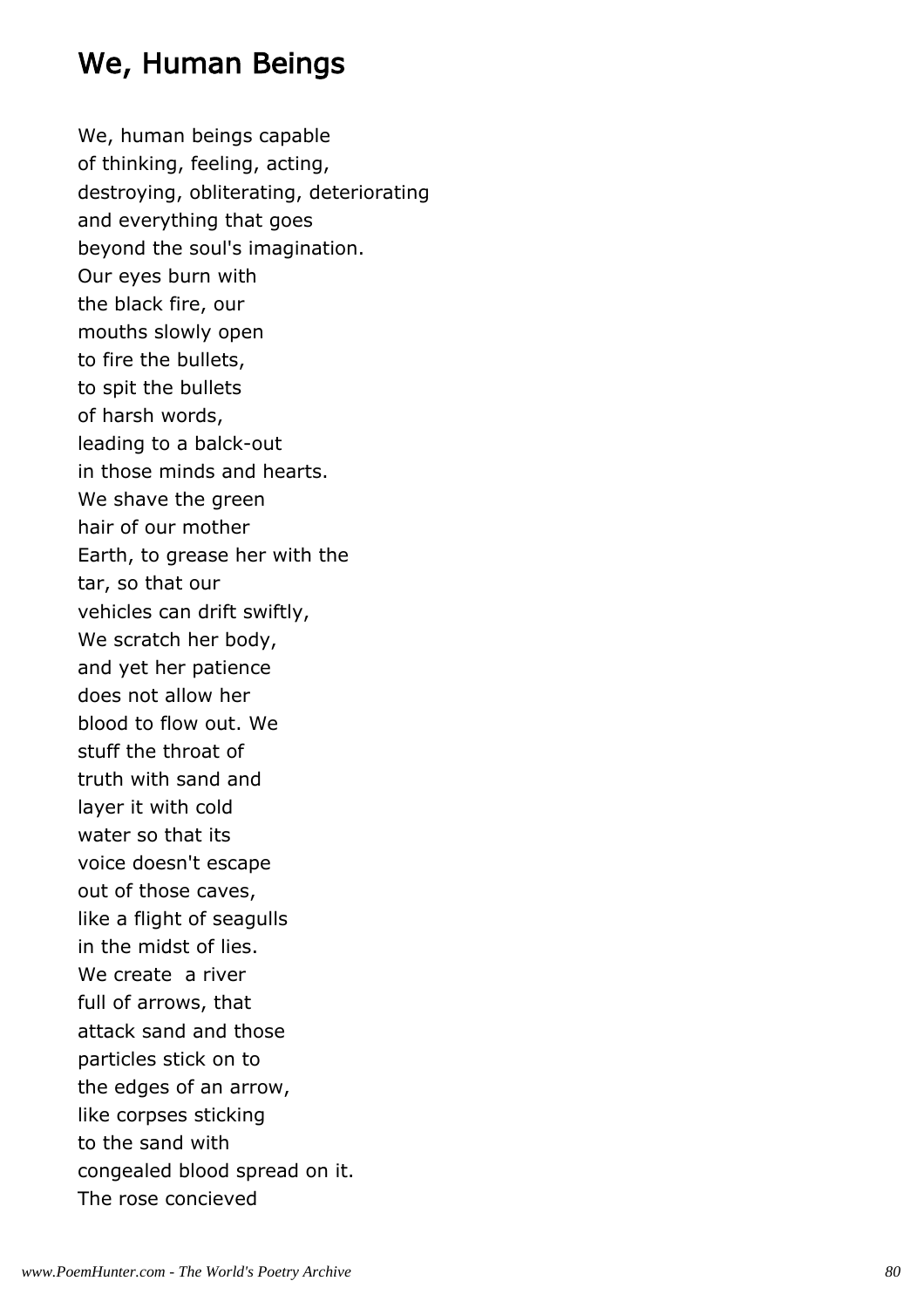by nature with the love of dew drops, on a morning when the Sun burns the background of the sky, is pulled out of its home, its landthe crudeness of our very 'gentle' hands........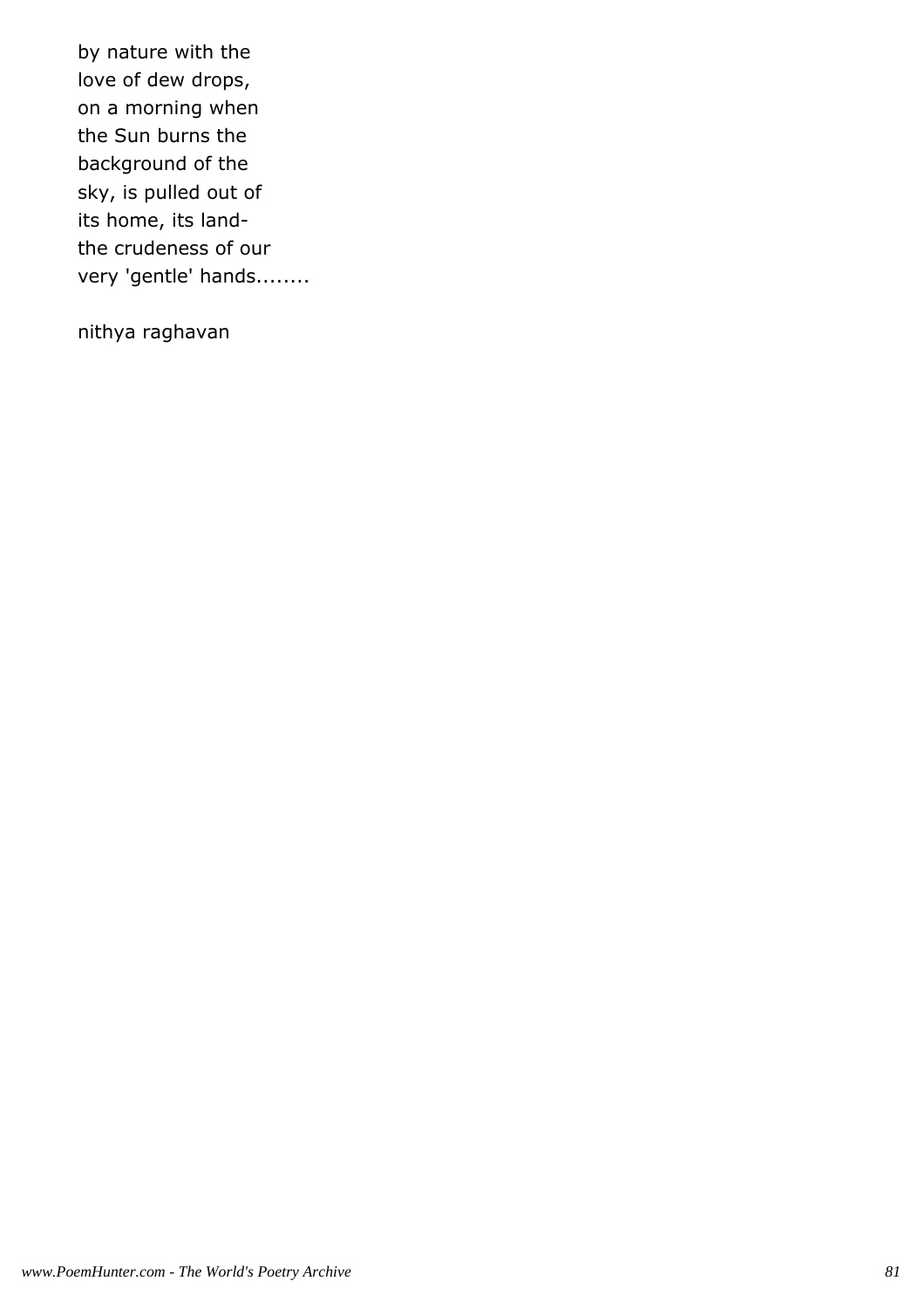## What Am I?

What am i? a speck of dust that settles on the skin of a lemon, a single droplet of rain that falls from the sky to penetrate the earth and get buried in the ground, hard, immune to anything, a sand particle that dwells in the middle of the desert, a hump on the back of a camel, bearing the burden of carrying me through the path God has laid before me, the small breath in the lengthy strand of breeze casually flowing out of the divine nostrils, a footprint on the soft soil that may vanish any second, a miniscule creature dwelling in the gift box of several galaxies and universes such that a microscope stretching from the heavens may be required to see me, Oh but what really am i? A single letter that may be erased and replaced with another letter shedding the fragrance of the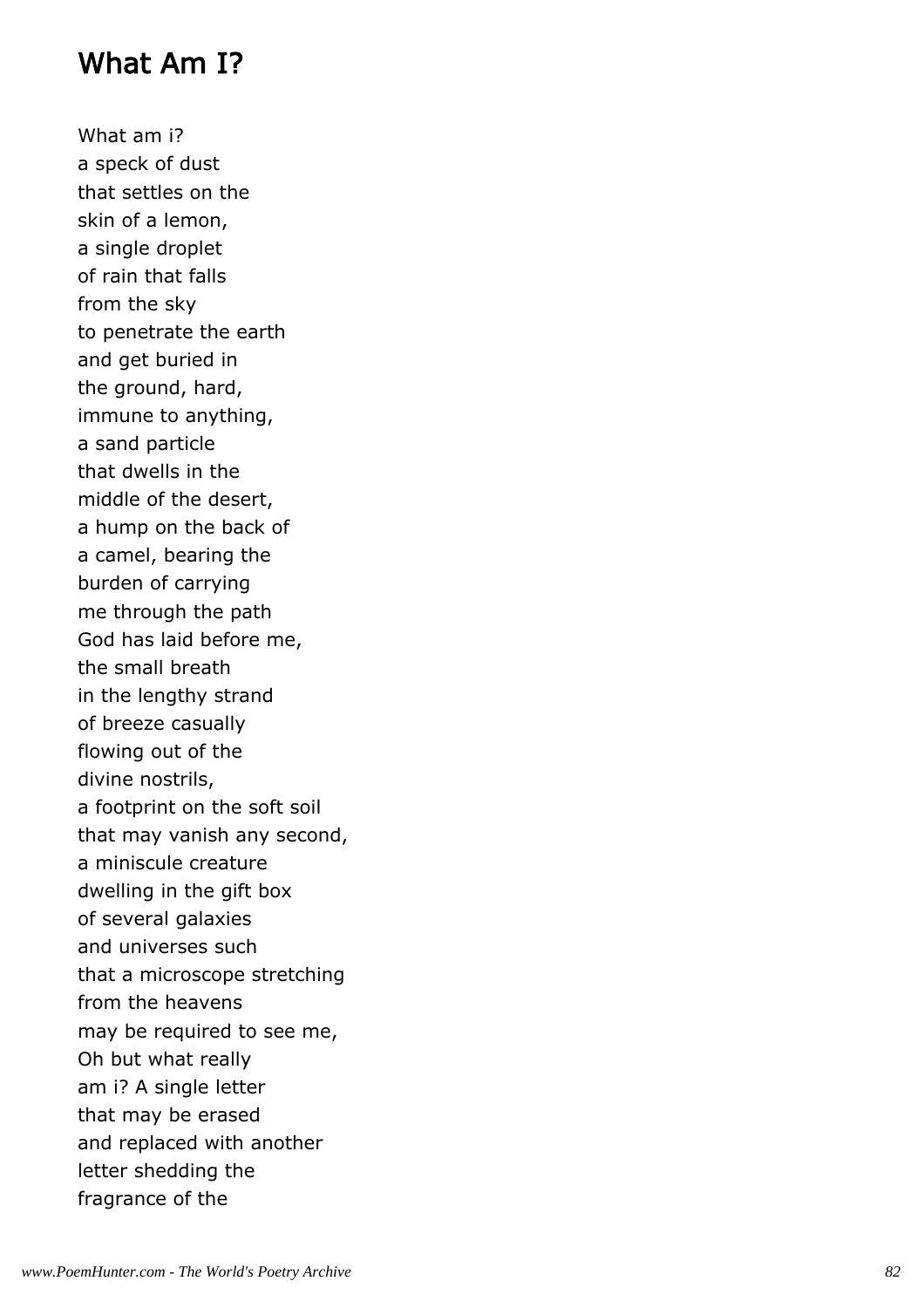same sound, same meaning, written in a novel of Silence and space authored by the conscience of the divine.................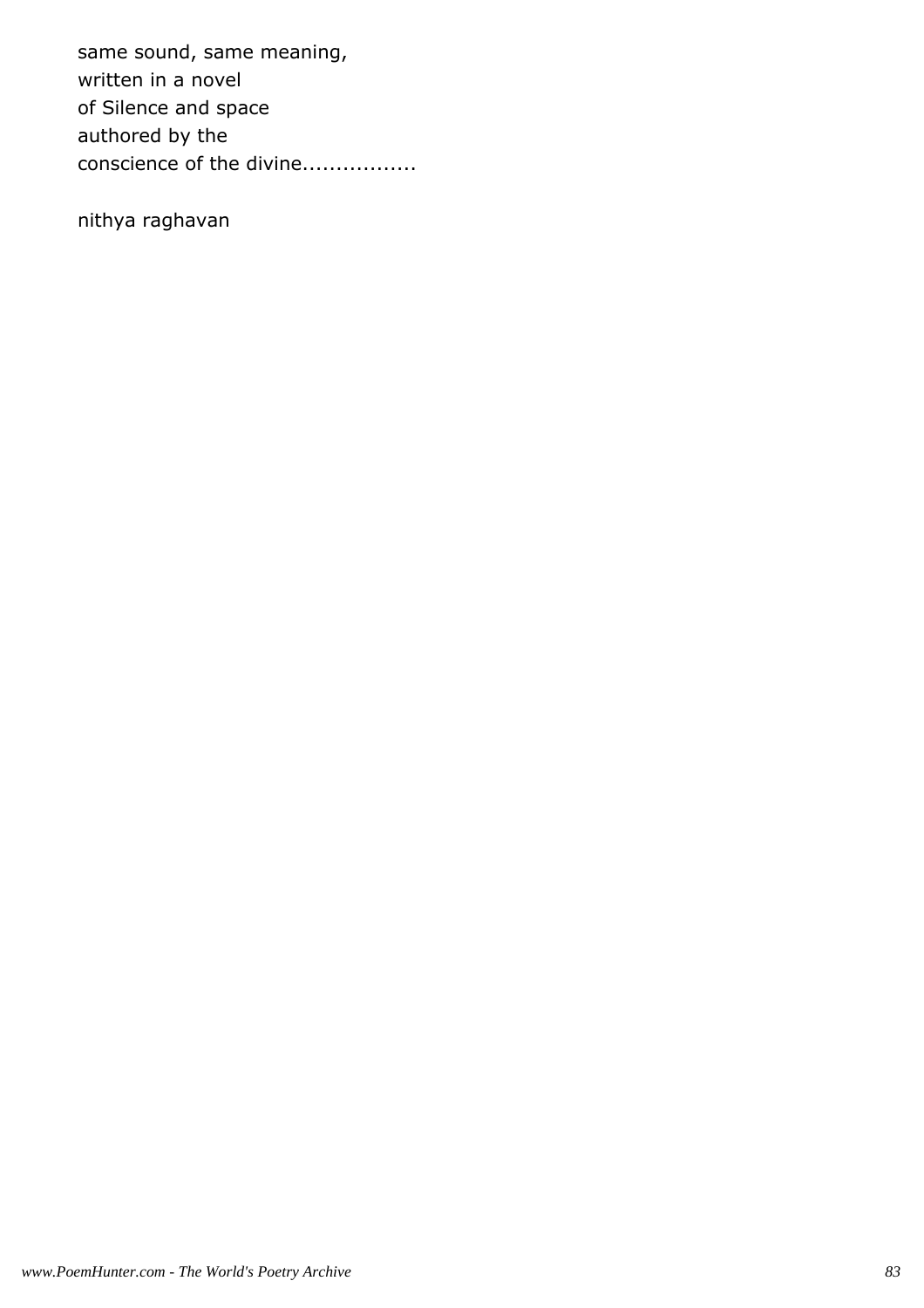# When Pyramids Crumble

When pyramids crumble, Sand, dust and soot, used to build the geometry, of Egypt, the jewel of wonders, will flow into the, blue veins of river Nile, The blood that flows, out of the heart of Egypt.

When pyramids crumble, Egyptian souls mirror, the black wars of the sky, turning the souls as, black as coal. The souls are partitioned, by the destruction, of gem of earth, like earthquake that divides, a solid, mountainous rock, into two, exposing the black, gap, that yawns like, a cloudless, starless night. Pharaohs who beheld, the beauty of Egypt, in their eyes, like a pot who beholds, sunset in his heart, disregard the crown, stolen back from Egypt, by God, who gets bored, of staring at the triangular, structures that never vanished, for thousand years, just like poetry written by fate, that stays on our foreheads, for several lifetimes. Powerless, despite the spears, knives, daggers, bows and arrows, that throb within their hearts,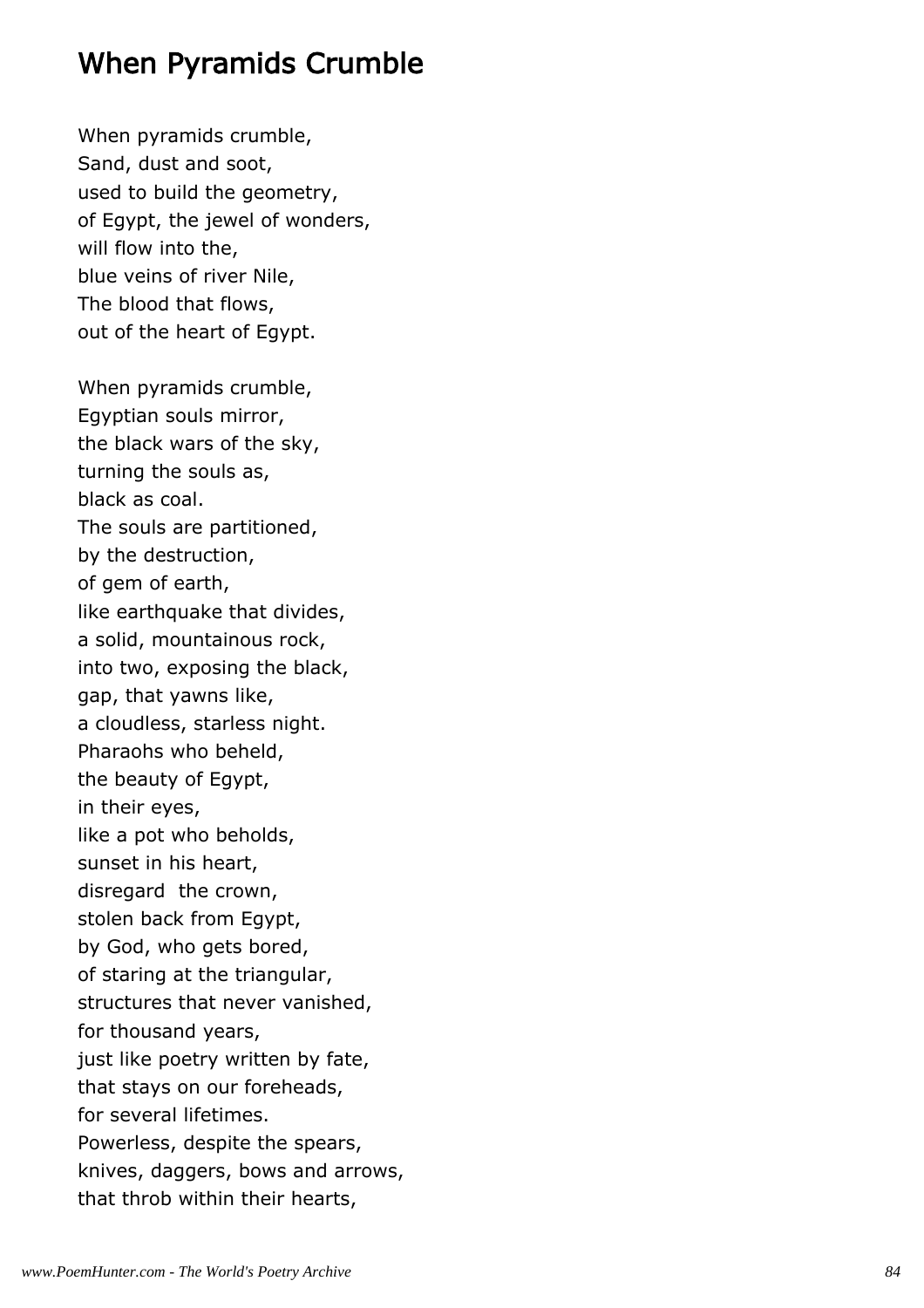They are helpless, left to wonder, why God chose to crush, the diyas of the afternoon, by His merciless feet.................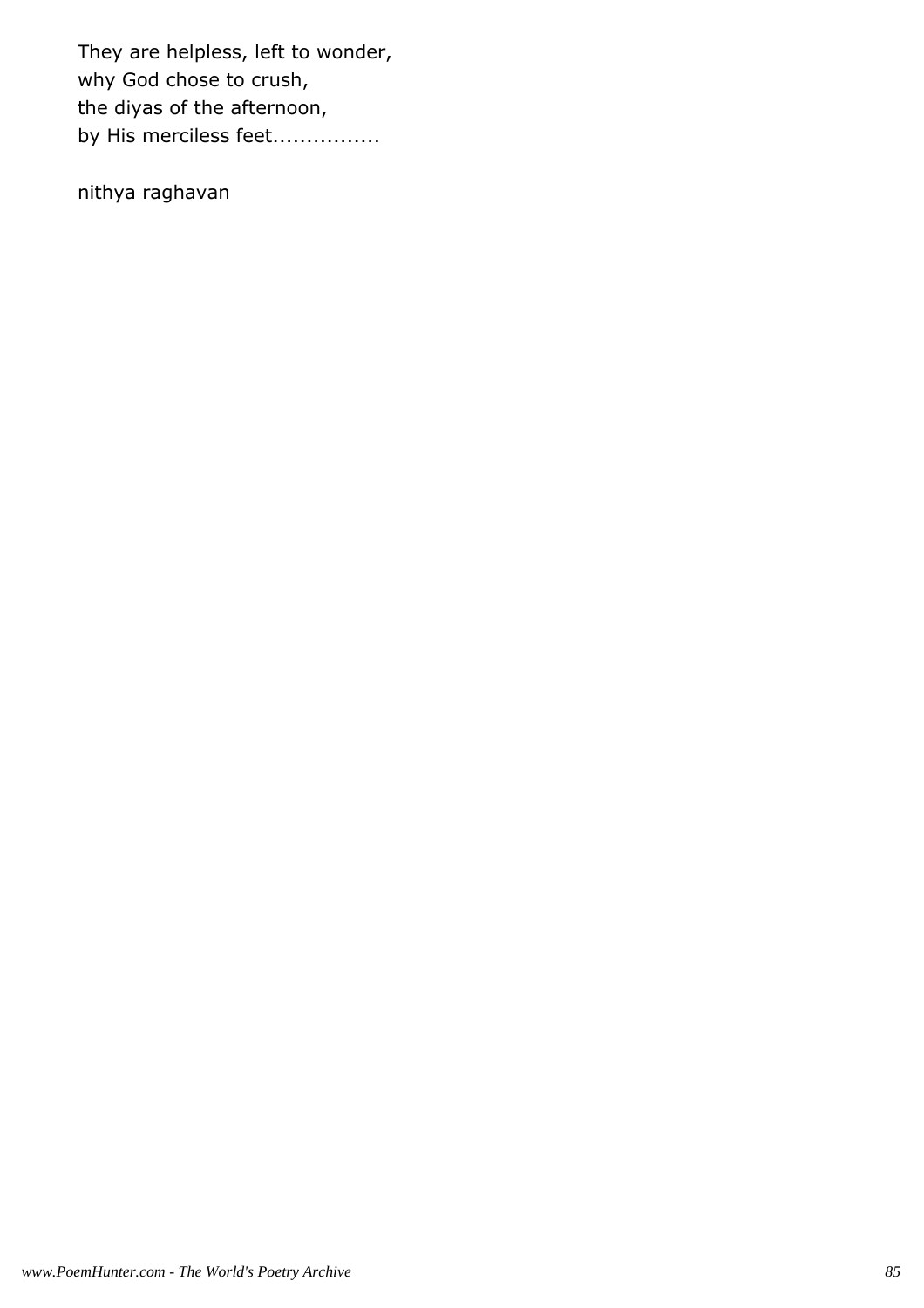### When Sorrow Loses Life

Ours is a sorrow, that spills out, endlessly from a well, on the dried leaves, until the core of the well, dries itself of endless, tears lashing against rocks, built within our eyes.

Ours is a sorrow, that tightens the soil, as the river of blood spilled, out from the clash of titans, flows between the cracks, of the diffident earth, while, the ignorant clouds, move on the fleece-like, floor of the garish blue.

Ours is a sorrow, that reveals its, shadow on the footpath, when feeling tired rests, in the coffin under, the generous monuments that, provide a home to it. This is when, sorrow loses its meaning........................................